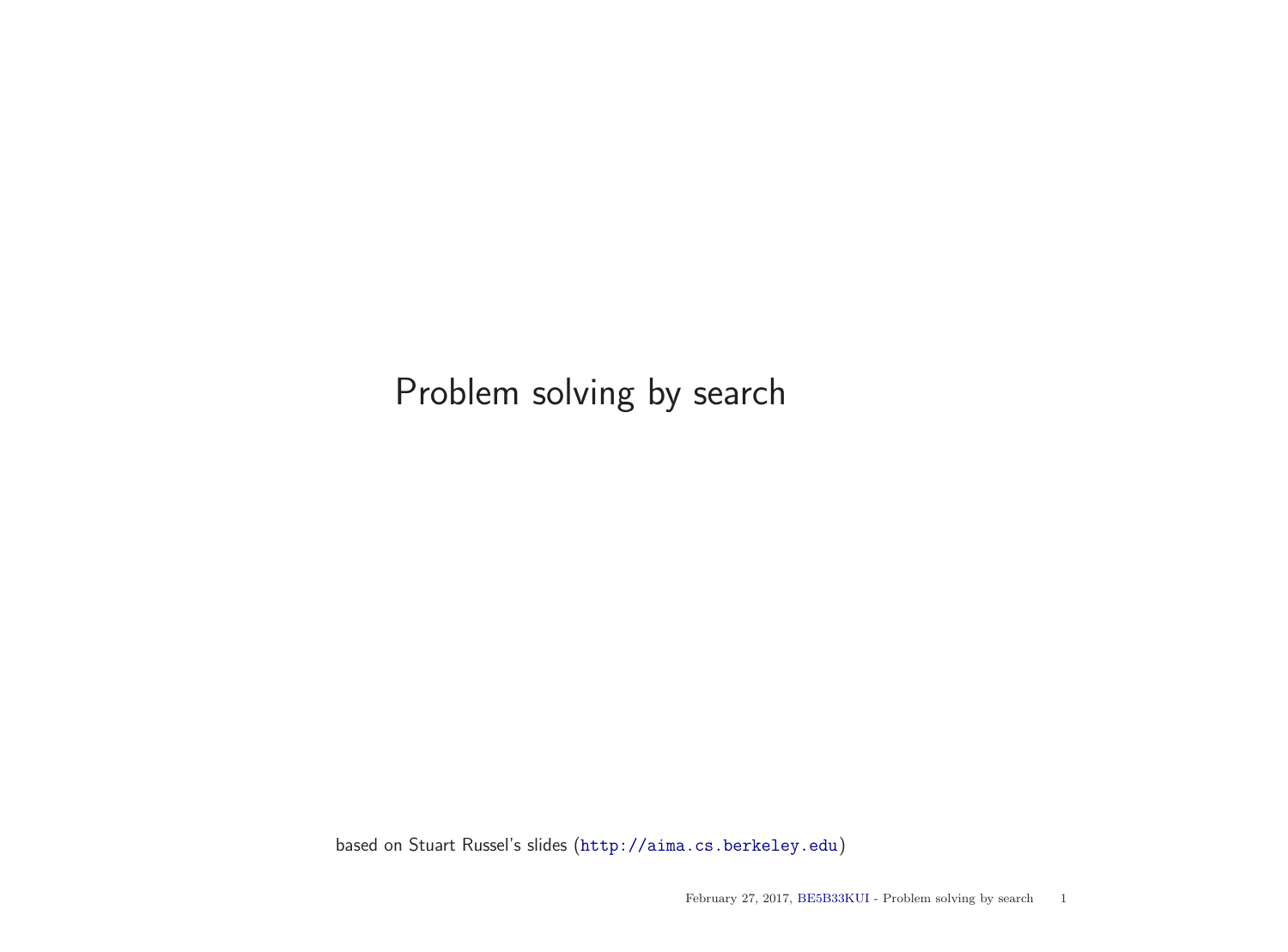### **Outline**

- $\diamondsuit$  Problem-solving agents
- $\diamondsuit$  Problem types
- $\diamondsuit$  Problem formulation
- $\diamondsuit$  Example problems
- $\diamondsuit$  Basic search algorithms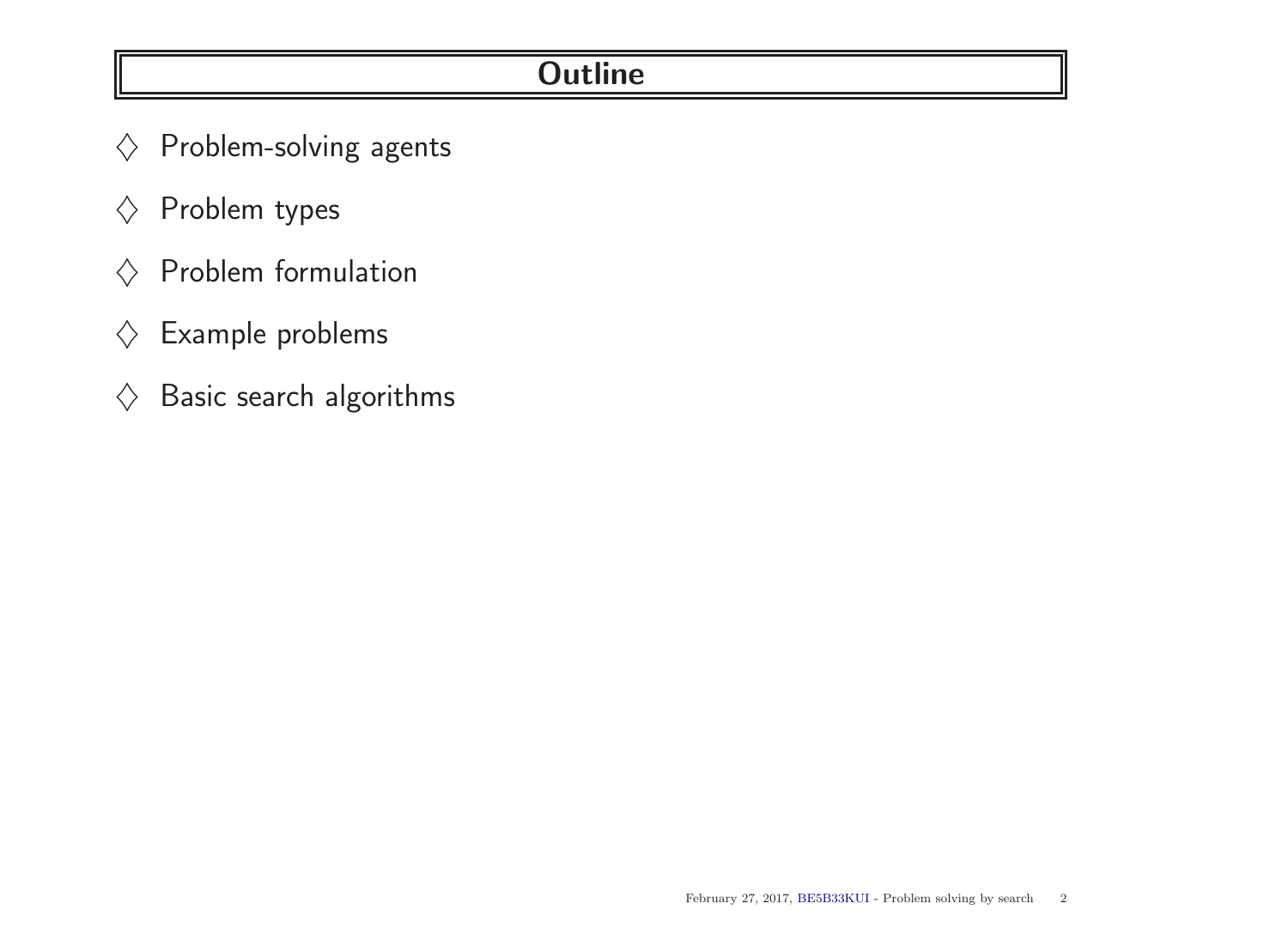### Problem-solving agents

Restricted form of general agent:

```
function SIMPLE-PROBLEM-SOLVING-AGENT( percept) returns an action
   static: seq, an action sequence, initially empty
            state, some description of the current world state
            goal, a goal, initially null
           problem, a problem formulation
   state \leftarrow \text{UPDATE-STATE}(state, percept)if seq is empty then
        goal \leftarrow FORMULATE-GOAL(state)
        problem \leftarrow \text{FORMULATE-PROBLEM}(state, goal)seq \leftarrowSEARCH(problem)
   action \leftarrow RECOMMENDATION(seq, state)seq \leftarrowREMAINDER(seq, state)
   return action
```
Note: this is offline problem solving; solution executed "eyes closed." Online problem solving involves acting without complete knowledge.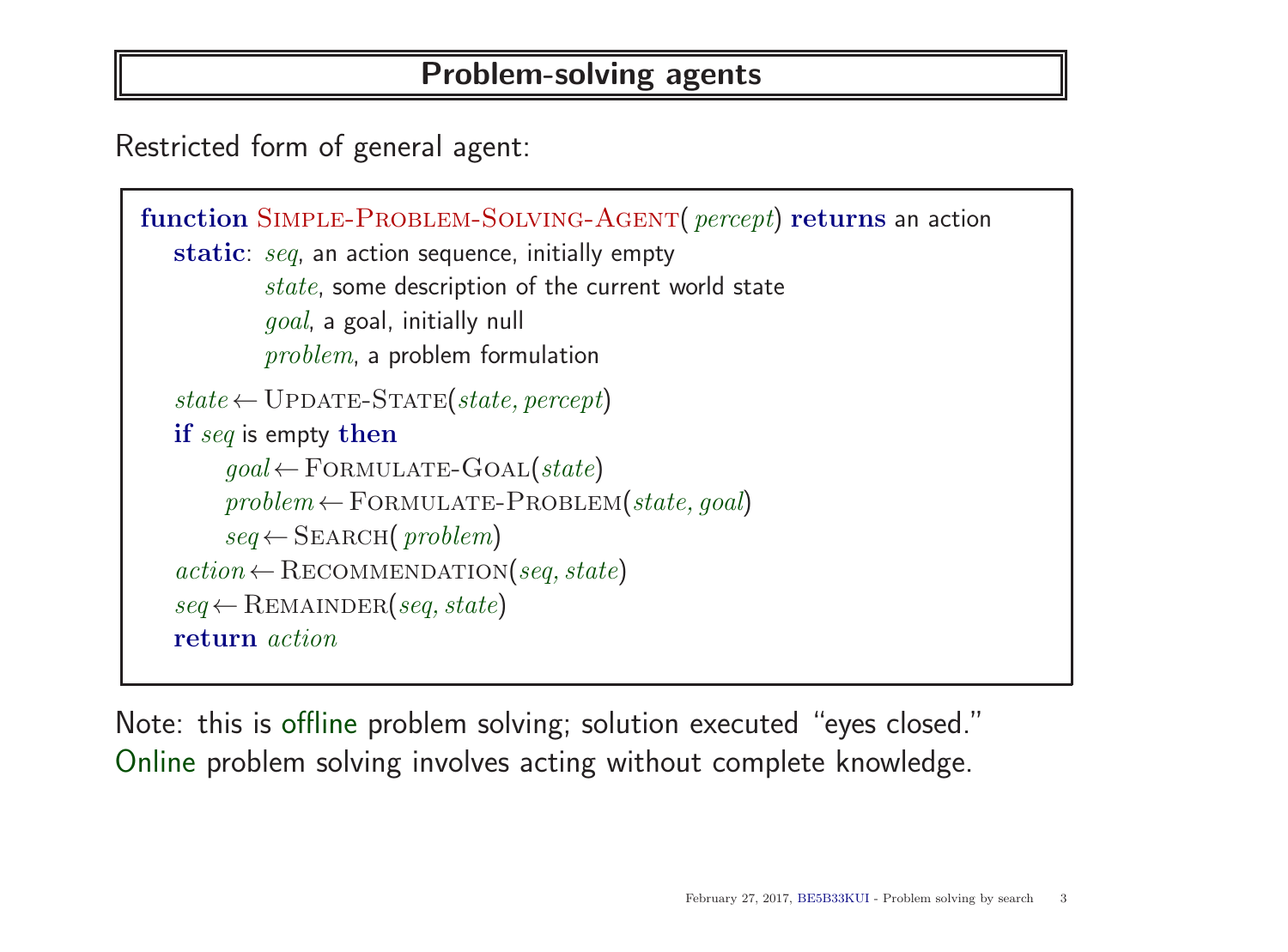### Example: Romania

On holiday in Romania; currently in Arad. Flight leaves tomorrow from Bucharest

Formulate goal: be in Bucharest

Formulate problem:

states: various cities actions: drive between cities

Find solution:

sequence of cities, e.g., Arad, Sibiu, Fagaras, Bucharest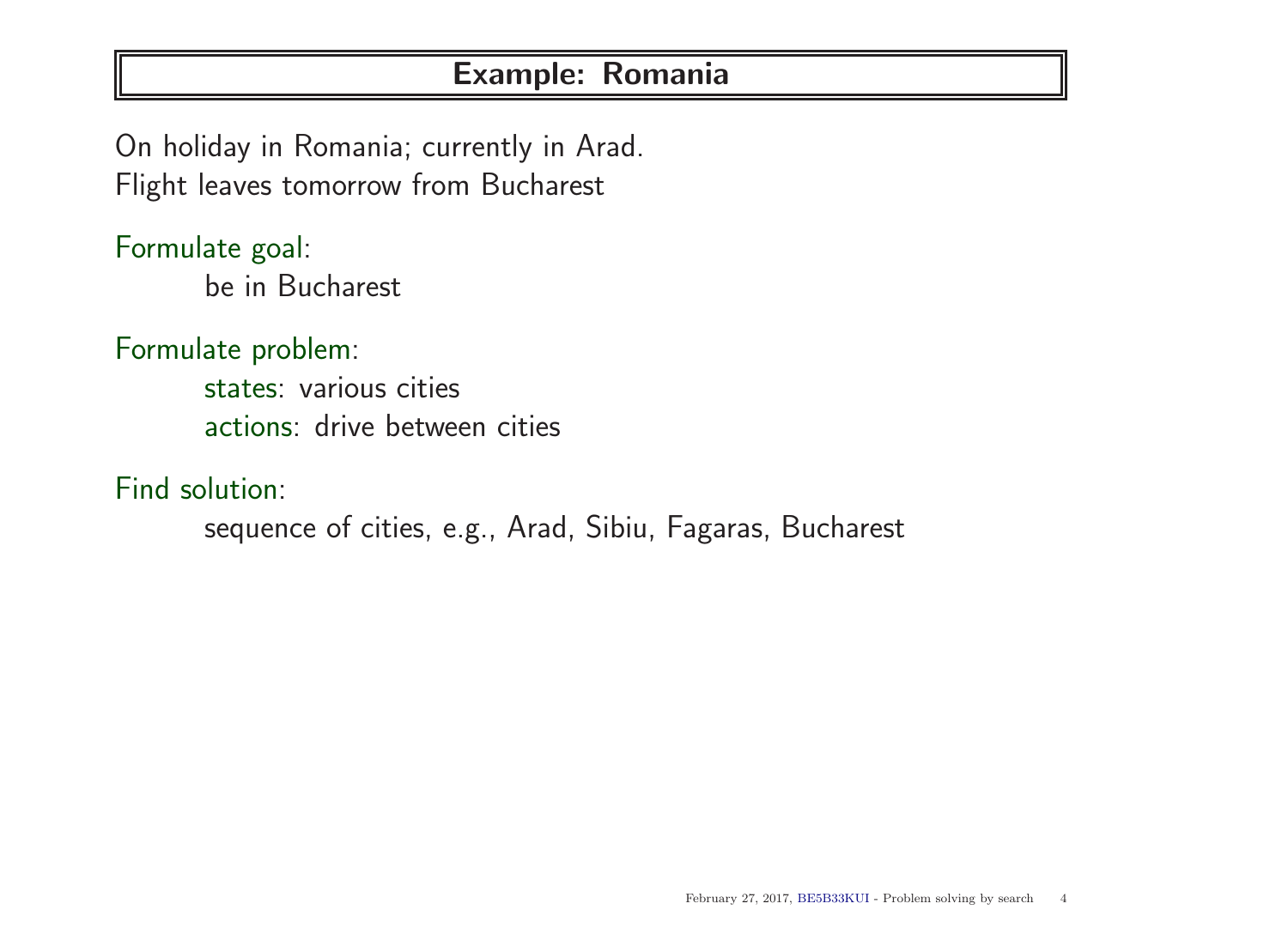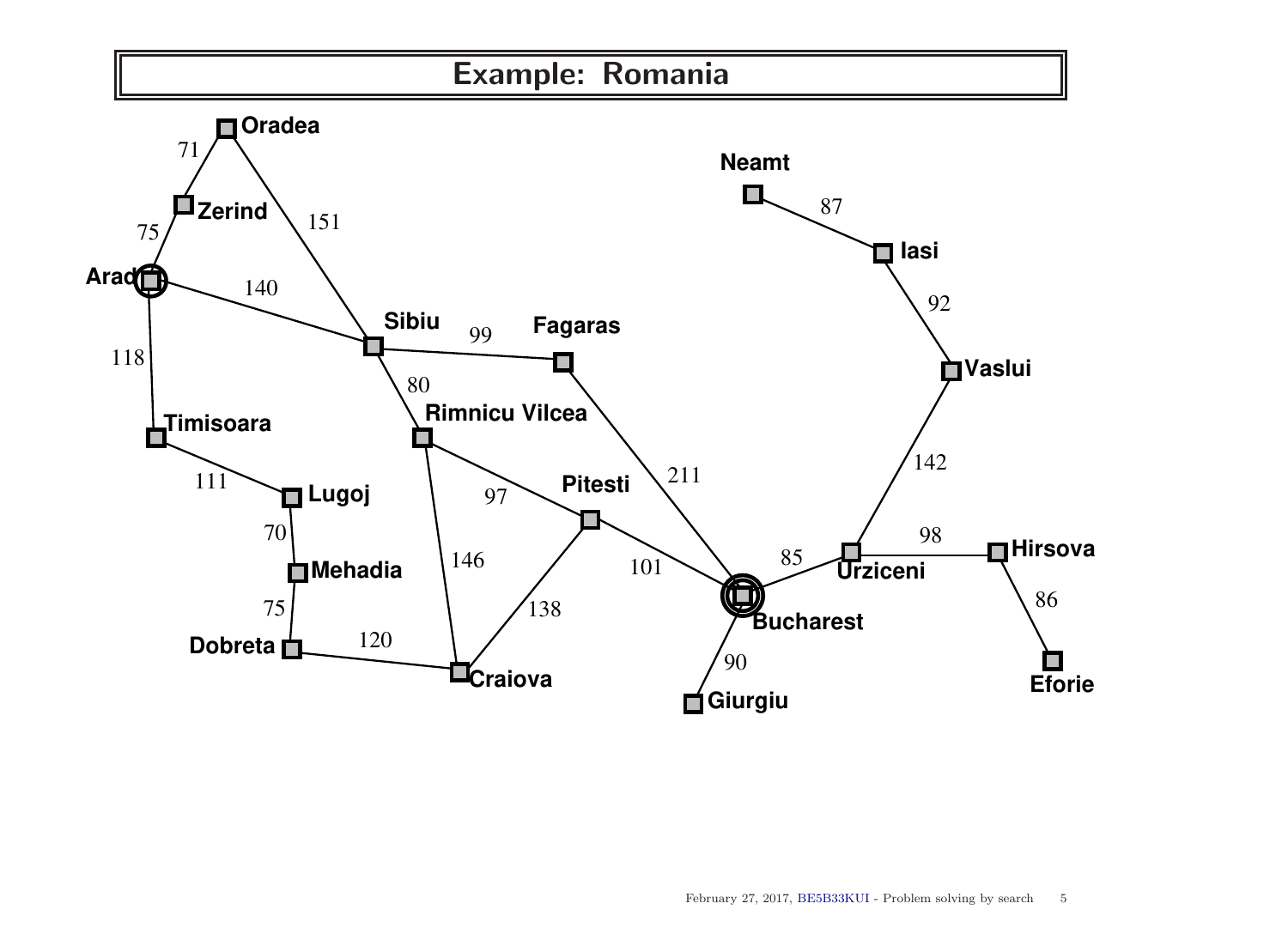### Problem types

Deterministic, fully observable  $\implies$  single-state problem Agent knows exactly which state it will be in; solution is a sequence Non-observable  $\implies$  conformant problem Agent may have no idea where it is; solution (if any) is a sequence Nondeterministic and/or partially observable  $\implies$  contingency problem percepts provide new information about current state solution is a contingent plan or a policy often interleave search, execution

Unknown state space  $\implies$  exploration problem ("online")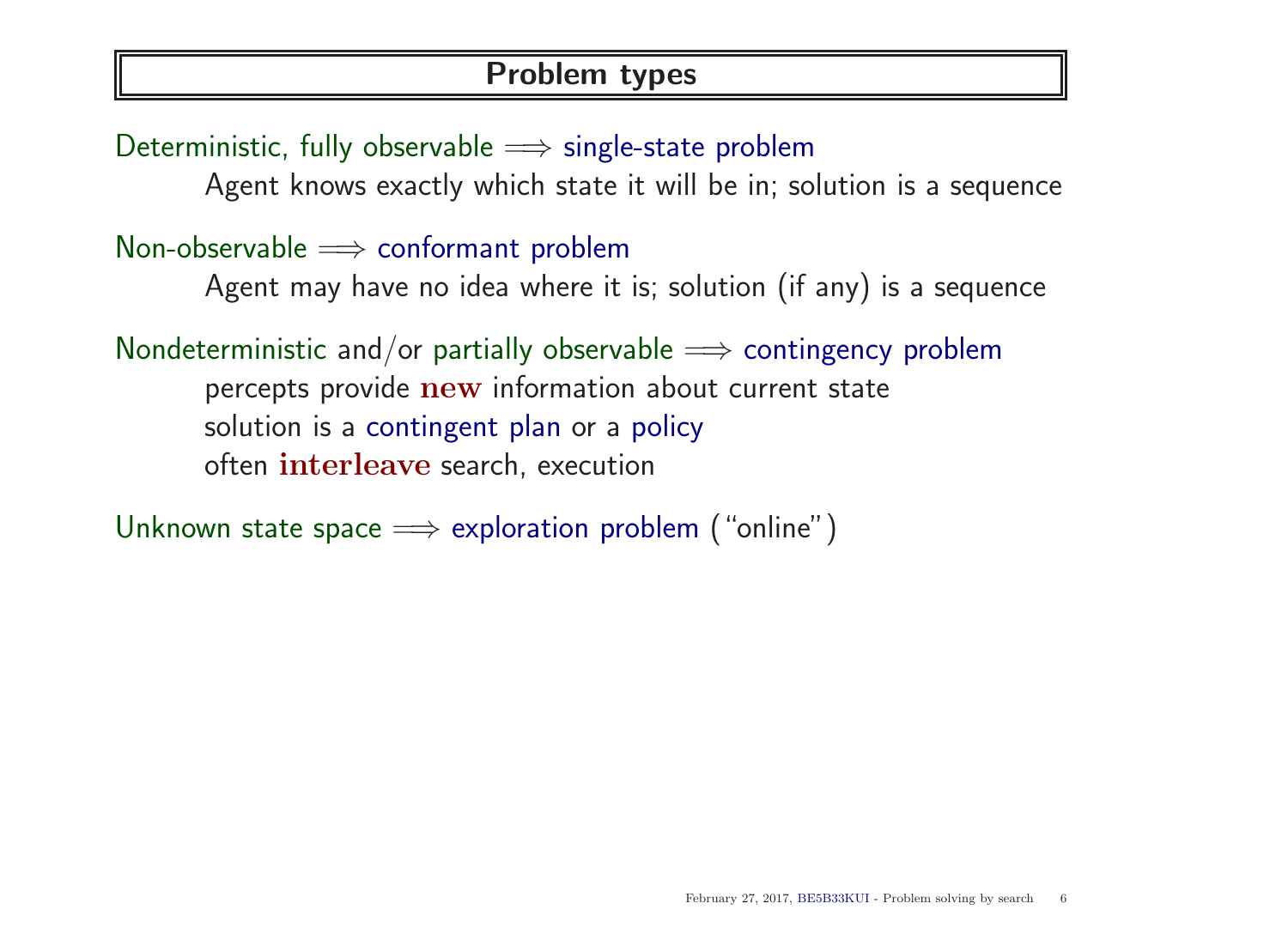Single-state, start in #5. Solution??

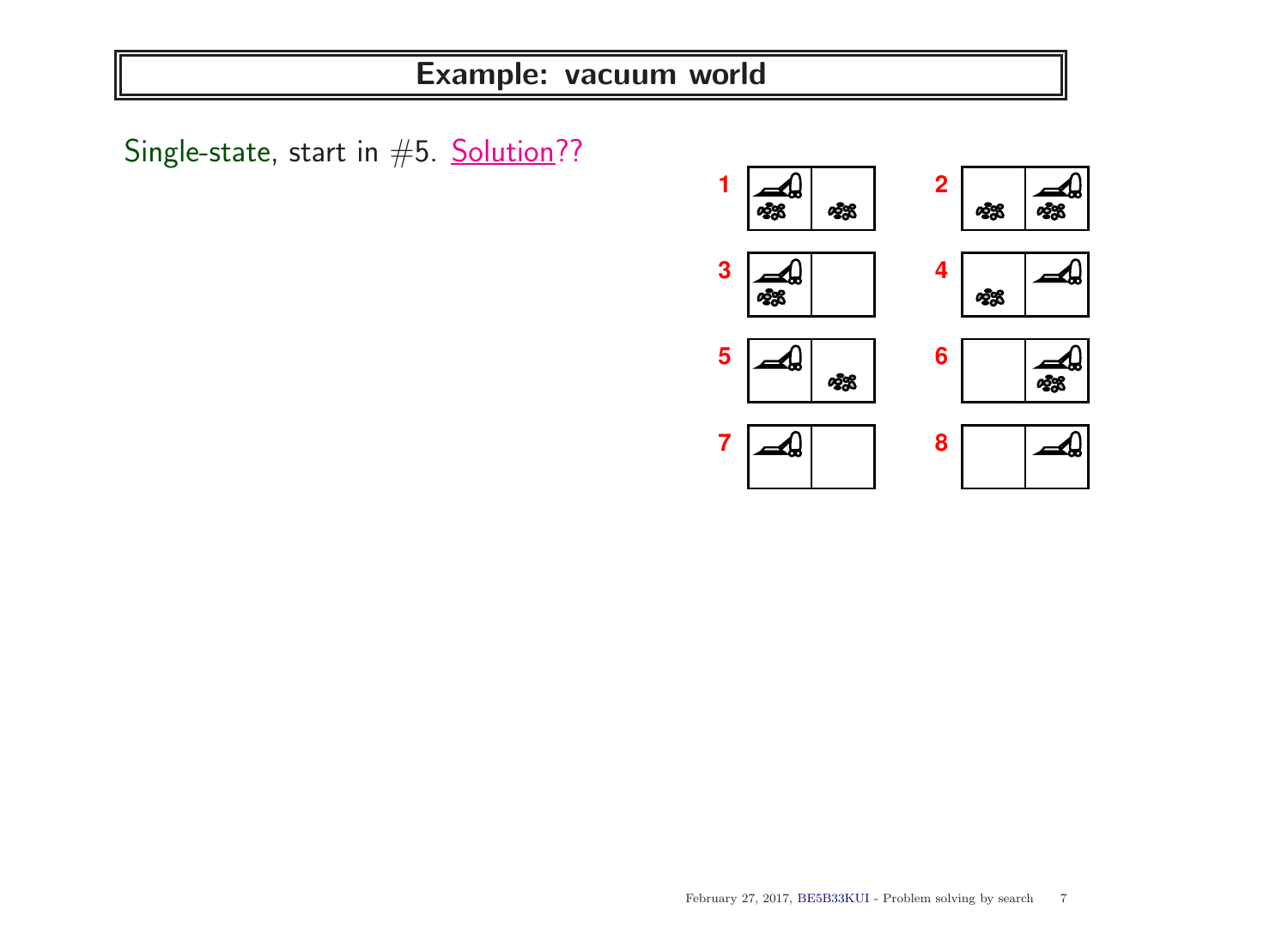Single-state, start in #5. Solution?? [Right, Suck]

Conformant, start in {1, 2, 3, 4, 5, 6, 7, 8} e.g.,  $Right$  goes to  $\{2, 4, 6, 8\}$ . Solution??

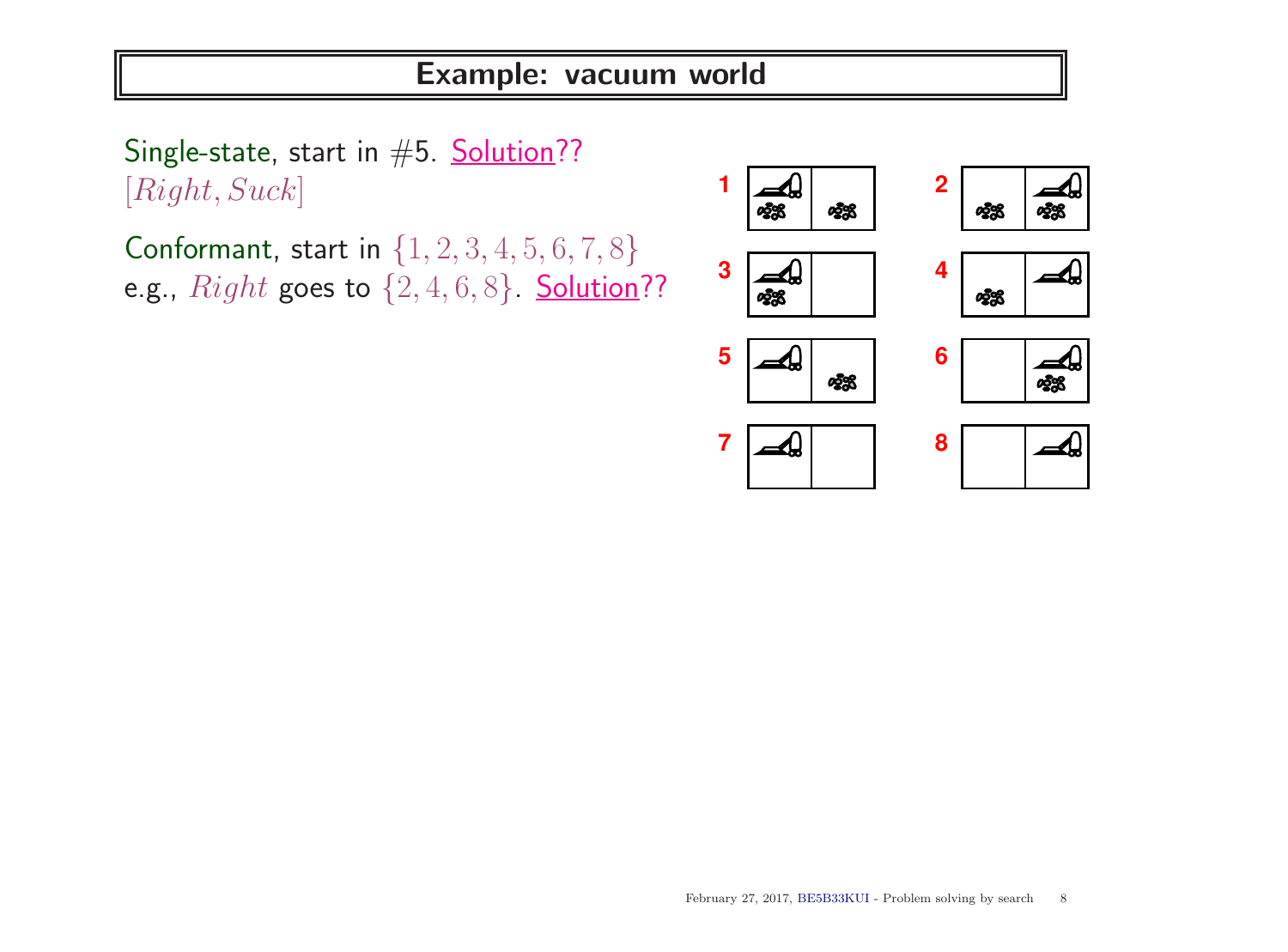Single-state, start in  $#5$ . Solution?? [Right, Suck]

Conformant, start in {1, 2, 3, 4, 5, 6, 7, 8} e.g.,  $Right$  goes to  $\{2, 4, 6, 8\}$ . Solution??  $[Right, Suck, Left, Suck]$ 

Contingency, start in  $#5$ Murphy's Law:  $Suck$  can dirty a clean carpet Local sensing: dirt, location only. Solution??

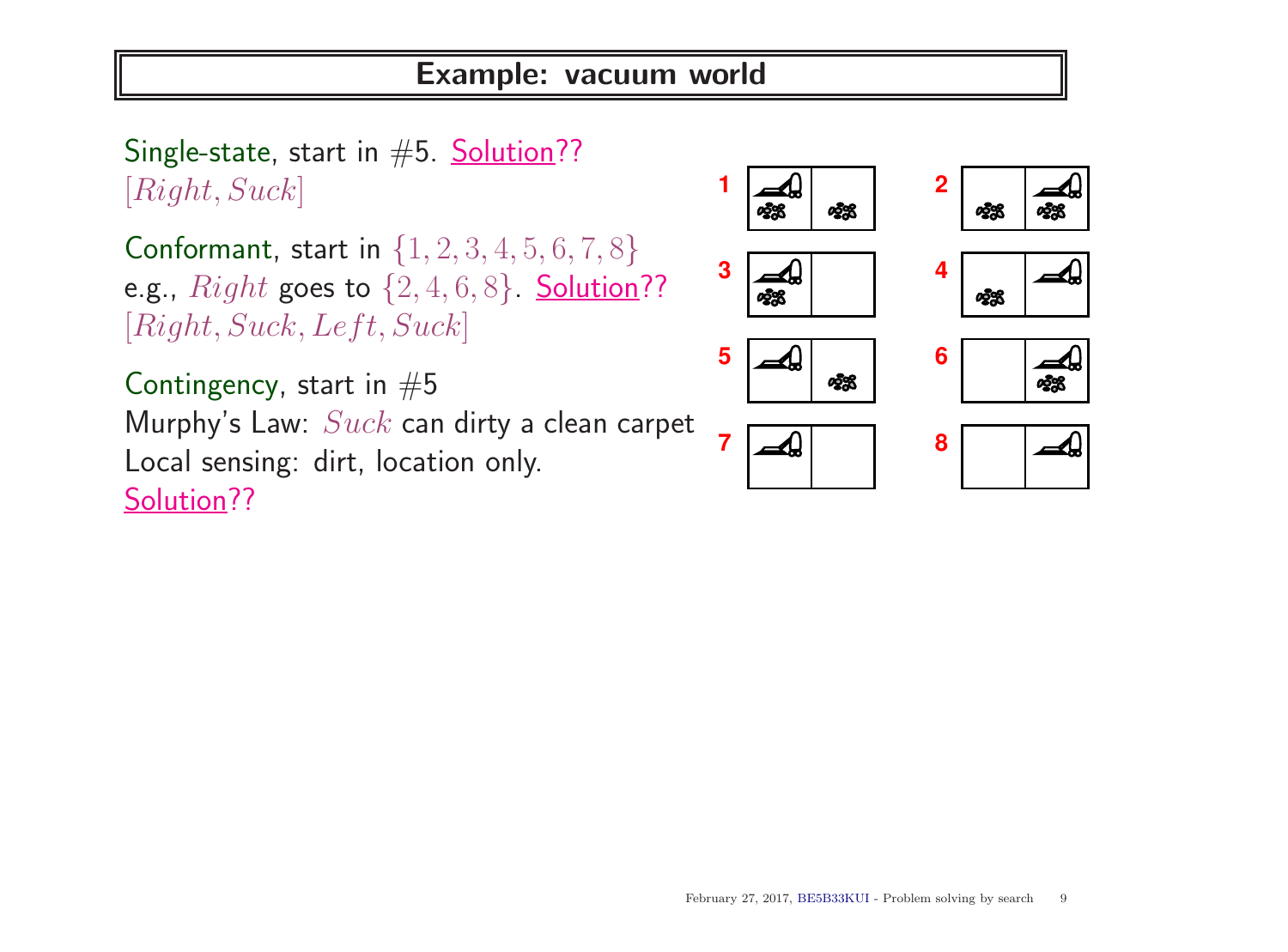Single-state, start in  $#5$ . Solution?? [Right, Suck]

Conformant, start in  $\{1, 2, 3, 4, 5, 6, 7, 8\}$ e.g.,  $Right$  goes to  $\{2, 4, 6, 8\}$ . Solution??  $[Right, Suck, Left, Suck]$ 

Contingency, start in  $#5$ Murphy's Law:  $Suck$  can dirty a clean carpet Local sensing: dirt, location only. Solution??

 $[Right, \textbf{if} \text{ dirt} \textbf{then} \text{ Suck}]$ 

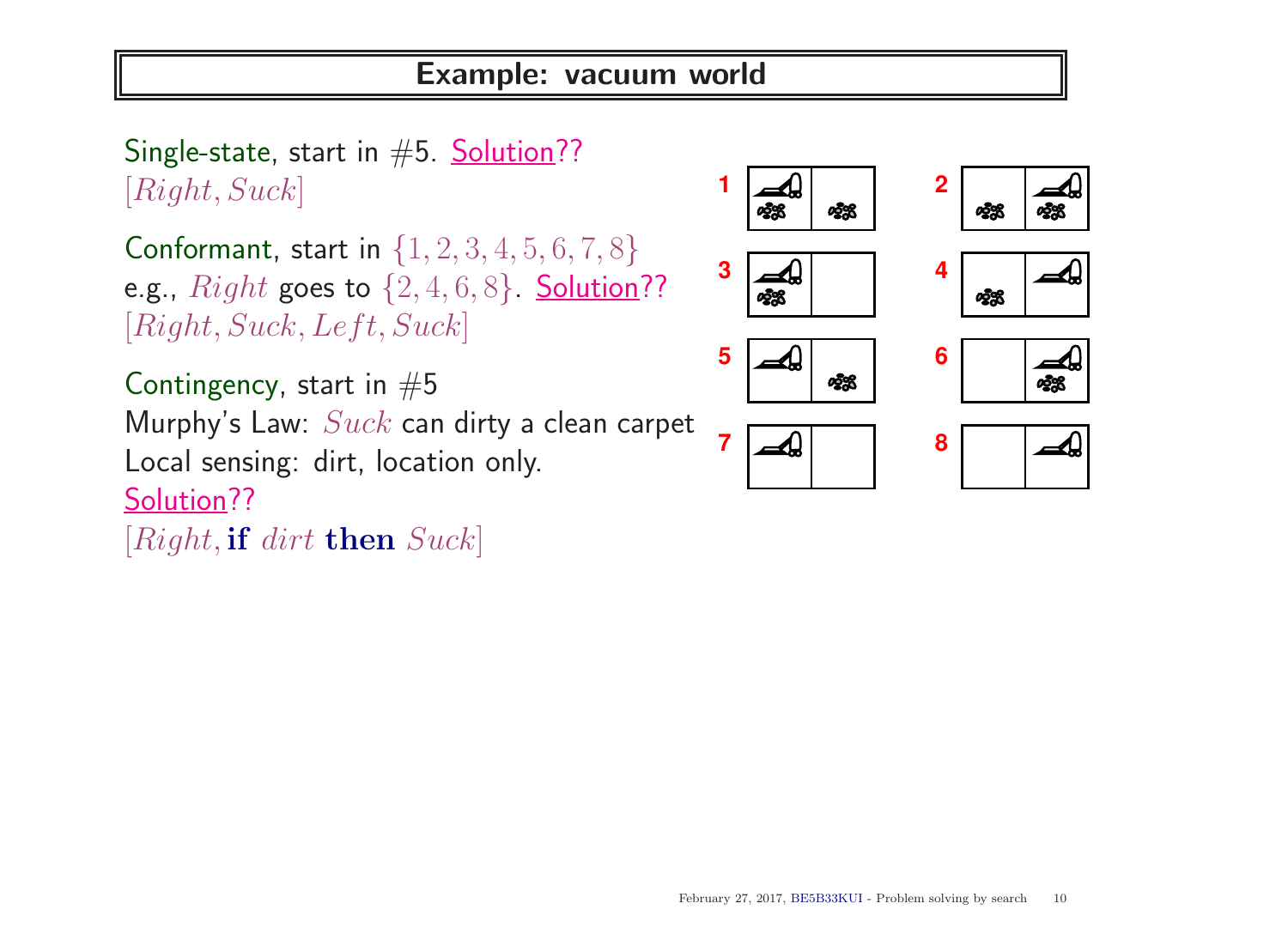### Single-state problem formulation

A problem is defined by four items:

```
initial state e.g., "at Arad"
successor function S(x) = set of action–state pairs
       e.g., S(Arad) = \{ \langle Arad \rightarrow Zerind, Zerind \rangle, \ldots \}goal test, can be
       explicit, e.g., x = "at Bucharest"
       implicit, e.g., NoDirt(x)
```
path cost (additive)

e.g., sum of distances, number of actions executed, etc.  $c(x, a, y)$  is the step cost, assumed to be  $\geq 0$ 

A solution is a sequence of actions leading from the initial state to a goal state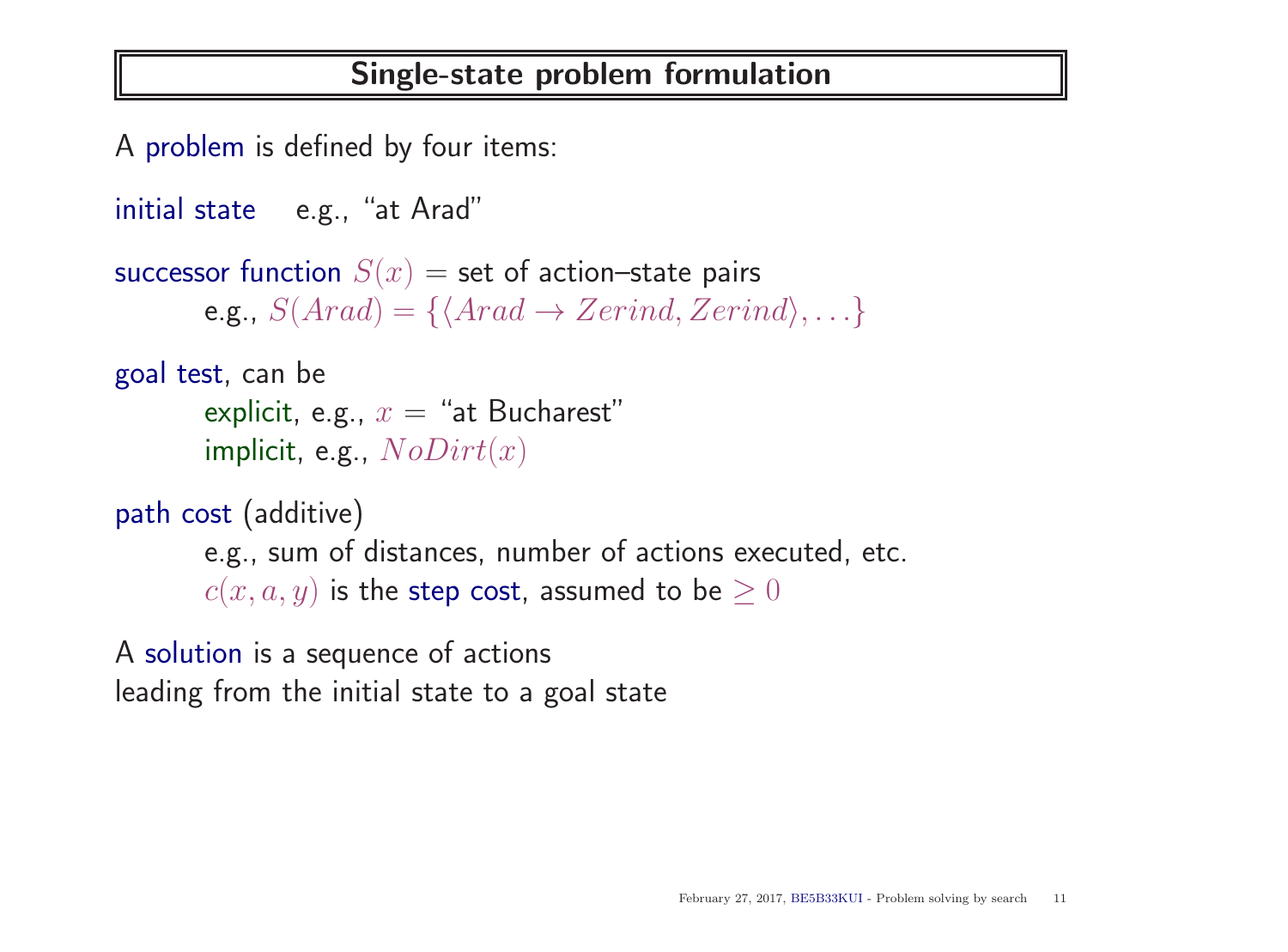### Selecting a state space

Real world is absurdly complex  $\Rightarrow$  state space must be abstracted for problem solving (Abstract) state  $=$  set of real states (Abstract) action  $=$  complex combination of real actions e.g., "Arad  $\rightarrow$  Zerind" represents a complex set of possible routes, detours, rest stops, etc. For guaranteed realizability, any real state "in Arad" must get to some real state "in Zerind"

(Abstract) solution  $=$ 

set of real paths that are solutions in the real world

Each abstract action should be "easier" than the original problem!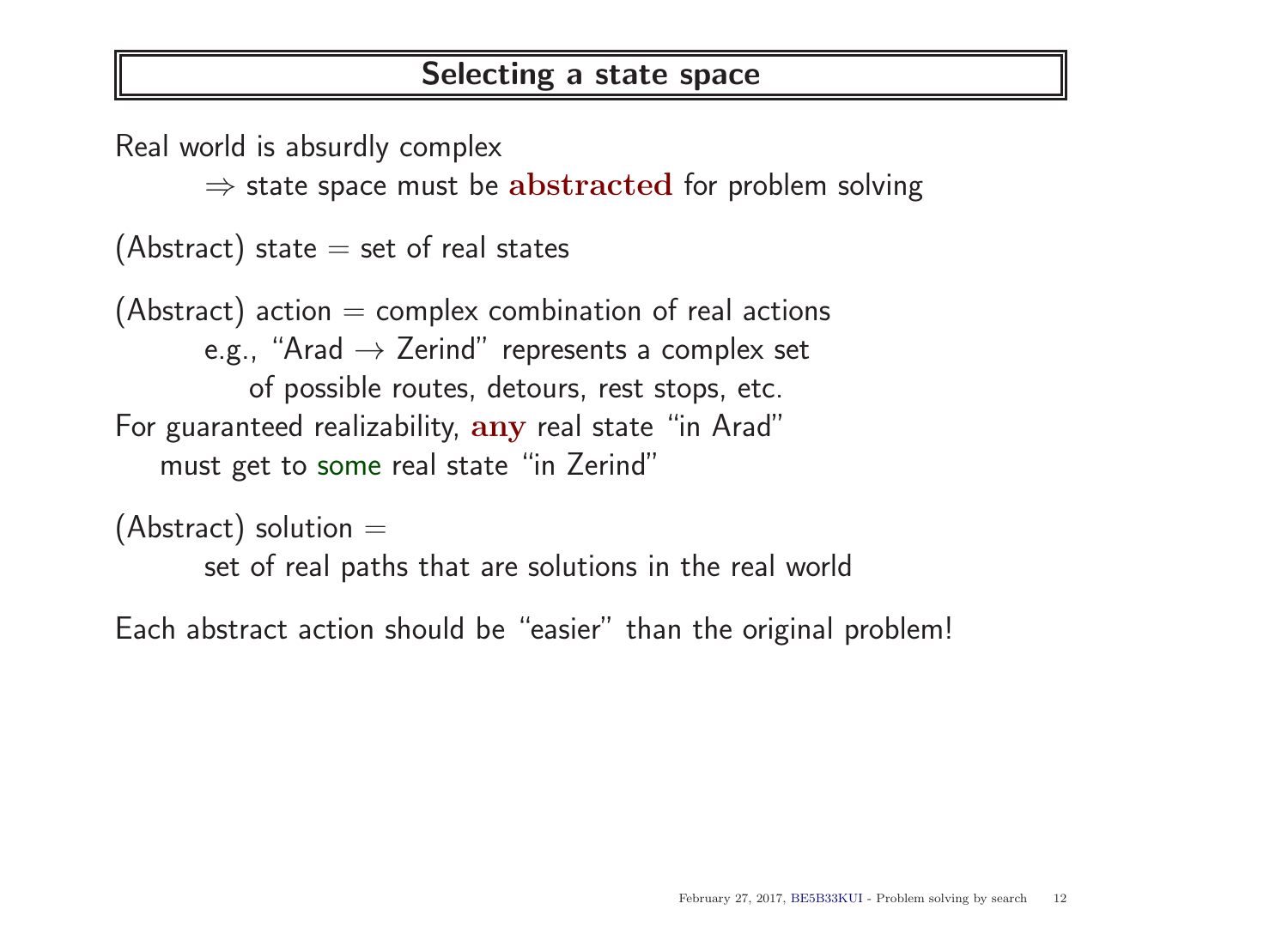

states?? actions?? goal test?? path cost??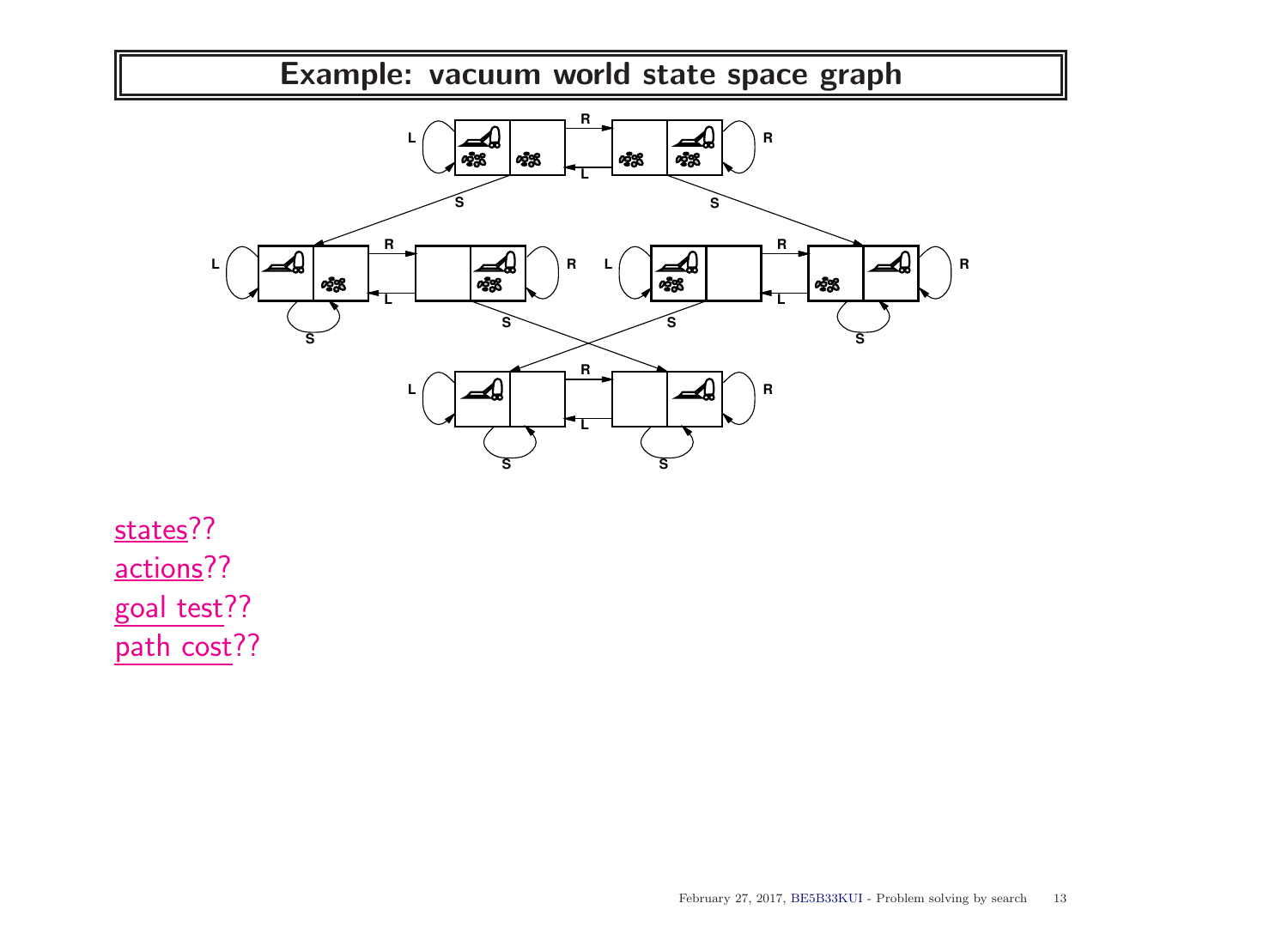

states??: integer dirt and robot locations (ignore dirt amounts etc.) actions?? goal test?? path cost??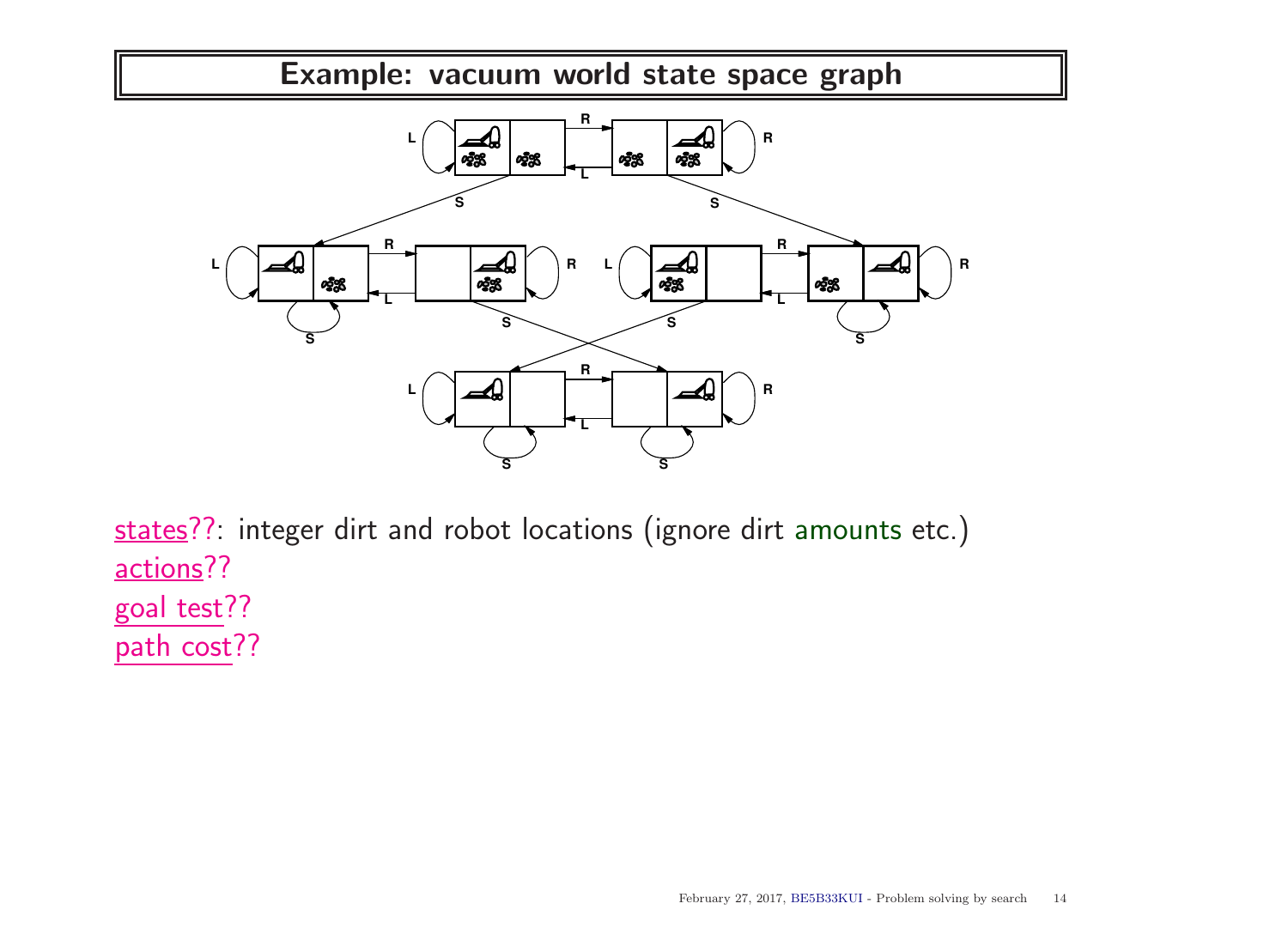

states??: integer dirt and robot locations (ignore dirt amounts etc.) actions??: Left, Right, Suck, NoOp goal test?? path cost??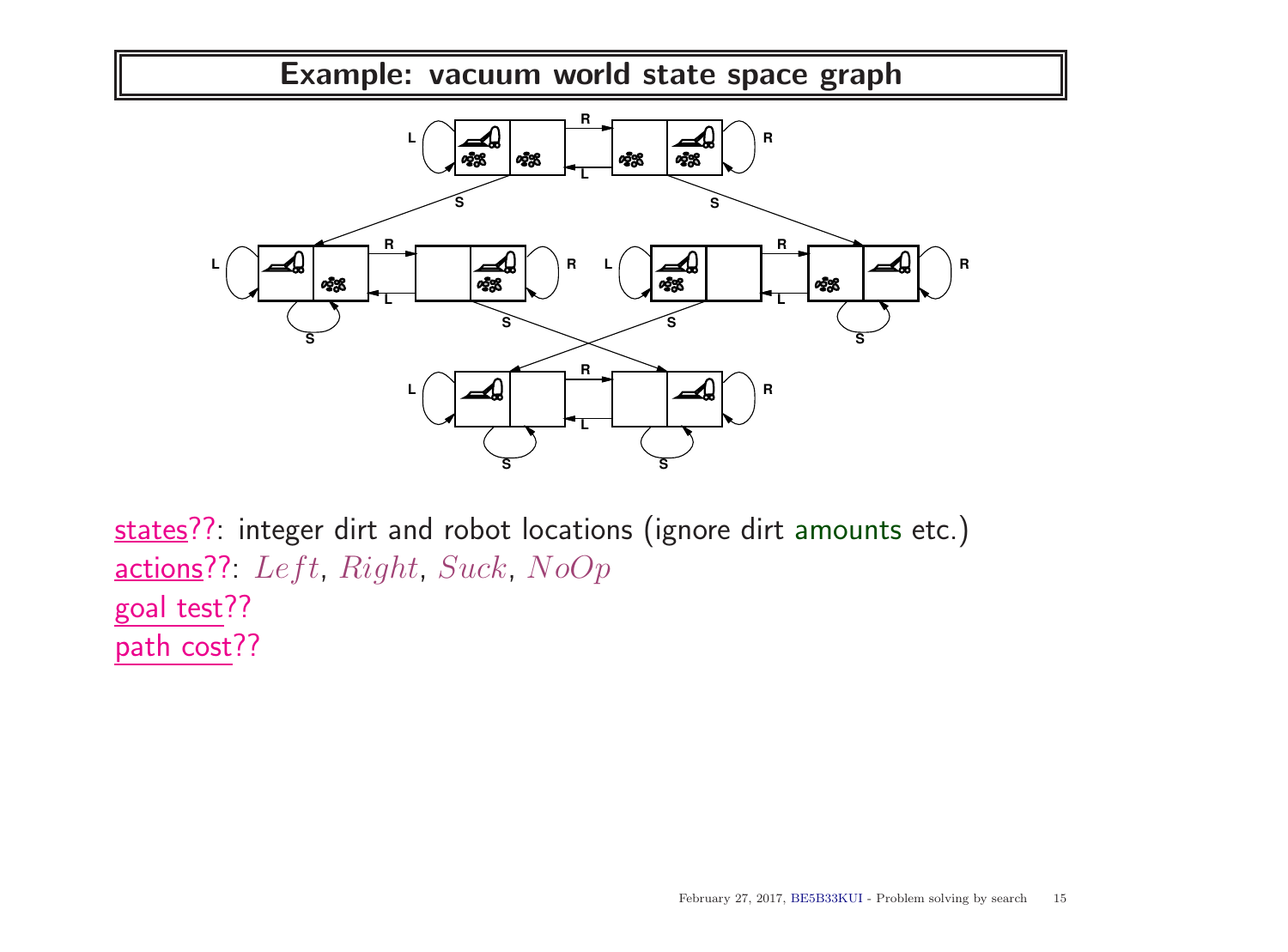

states??: integer dirt and robot locations (ignore dirt amounts etc.) actions??: Left, Right, Suck, NoOp goal test??: no dirt path cost??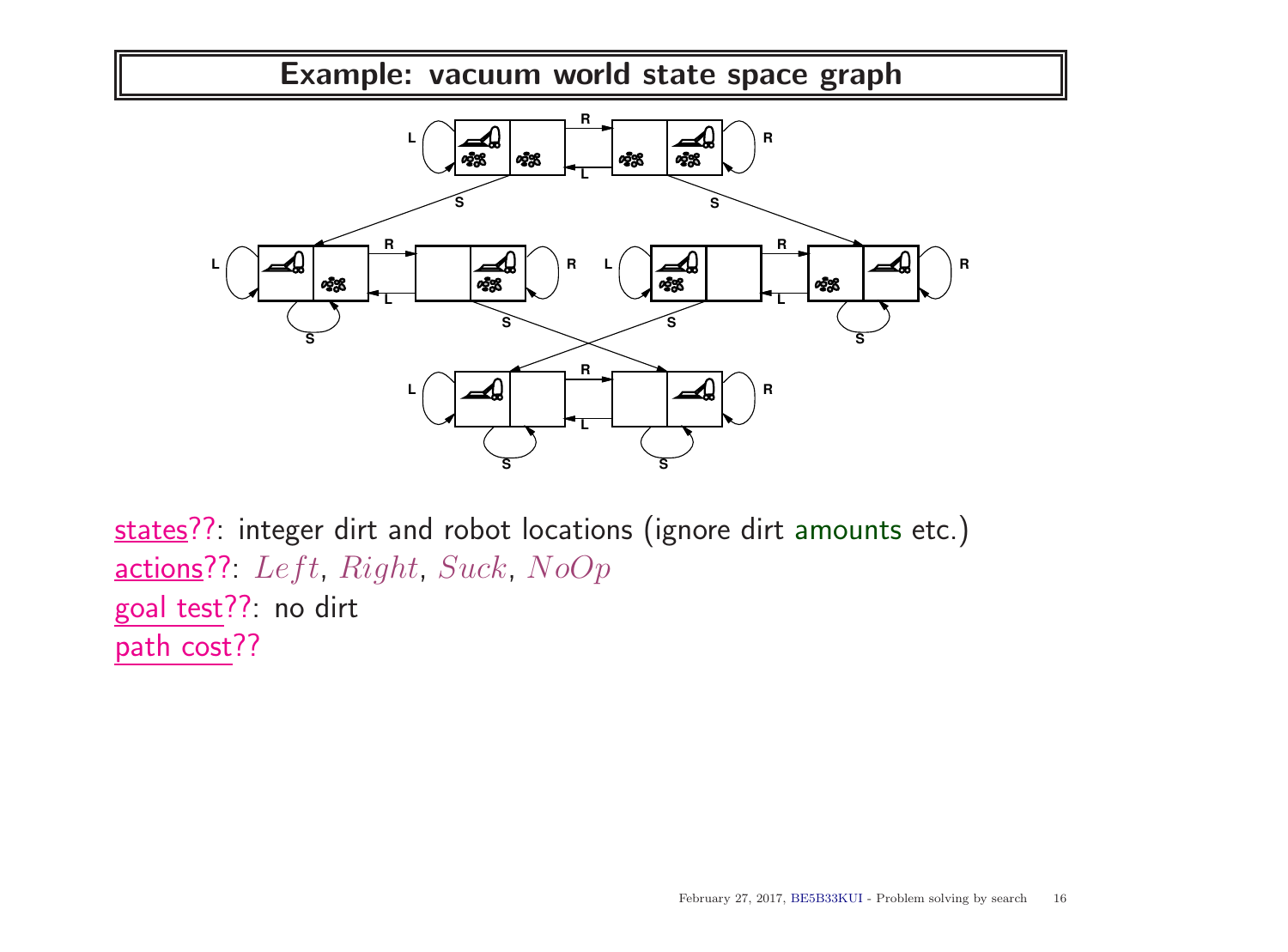

states??: integer dirt and robot locations (ignore dirt amounts etc.) actions??: Left, Right, Suck,  $NoOp$ goal test??: no dirt path cost??: 1 per action (0 for  $NoOp$ )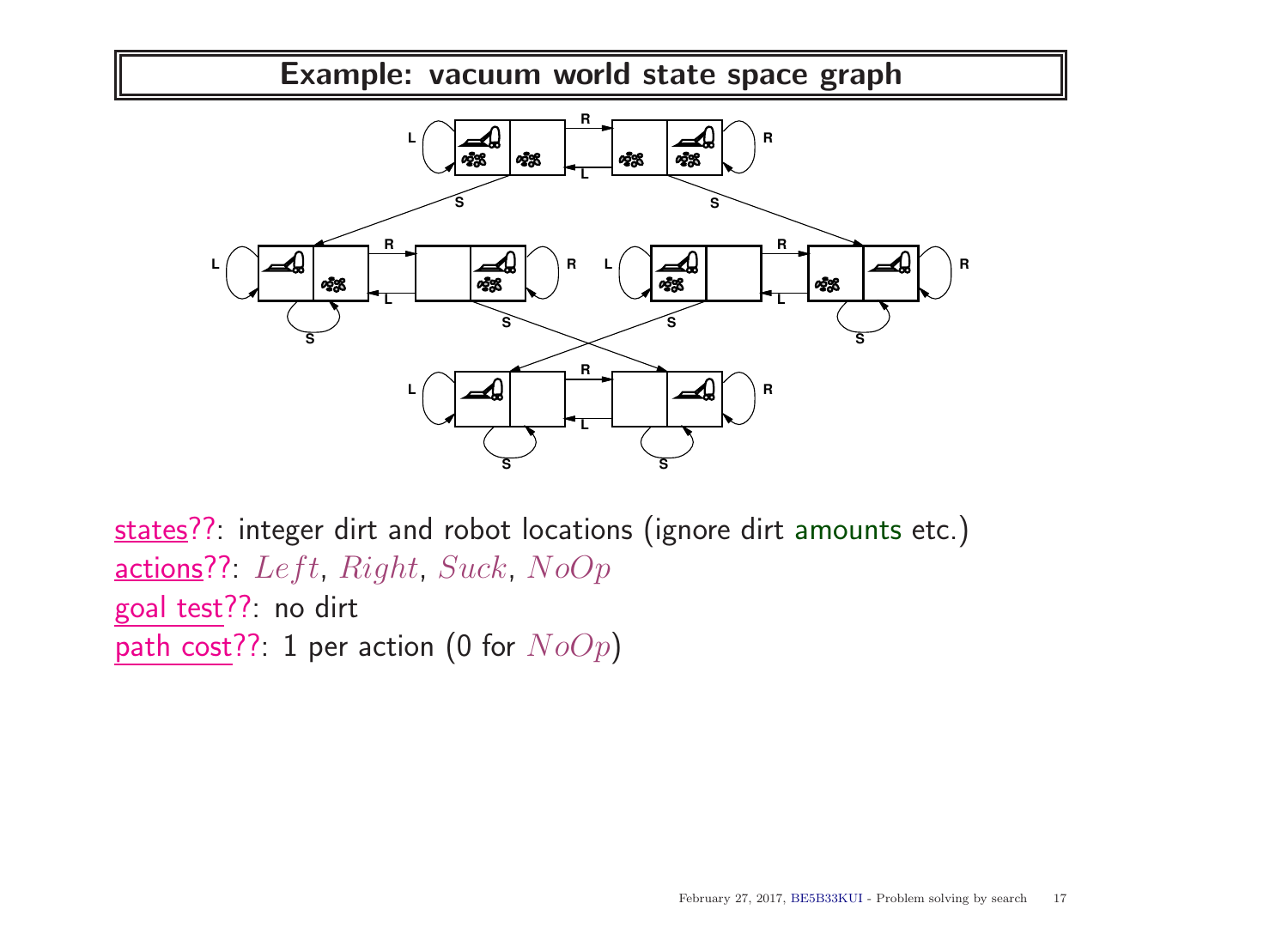## Example: The 8-puzzle



**Start State Goal State** 



states?? actions?? goal test?? path cost??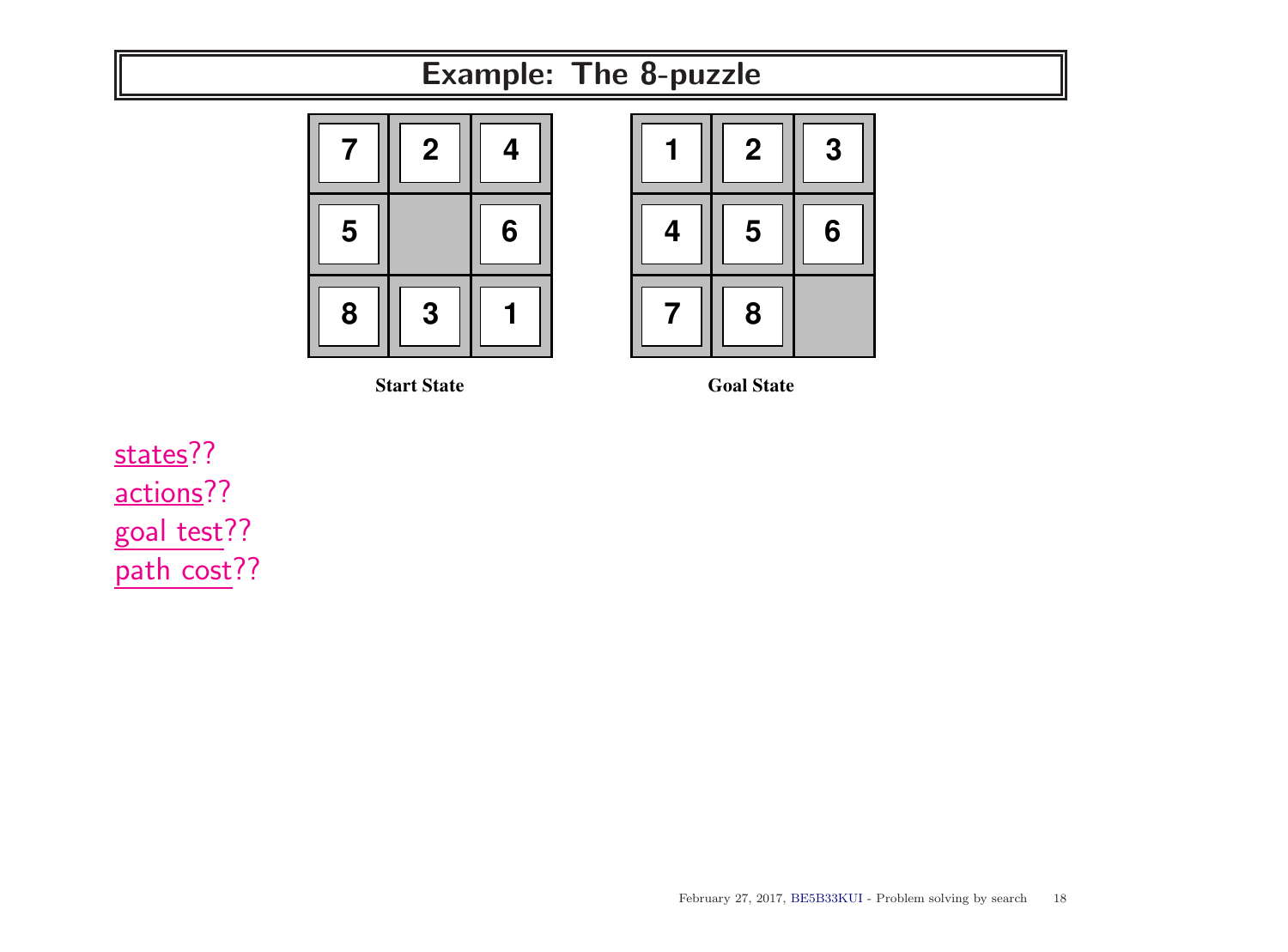

states??: integer locations of tiles (ignore intermediate positions) actions?? goal test?? path cost??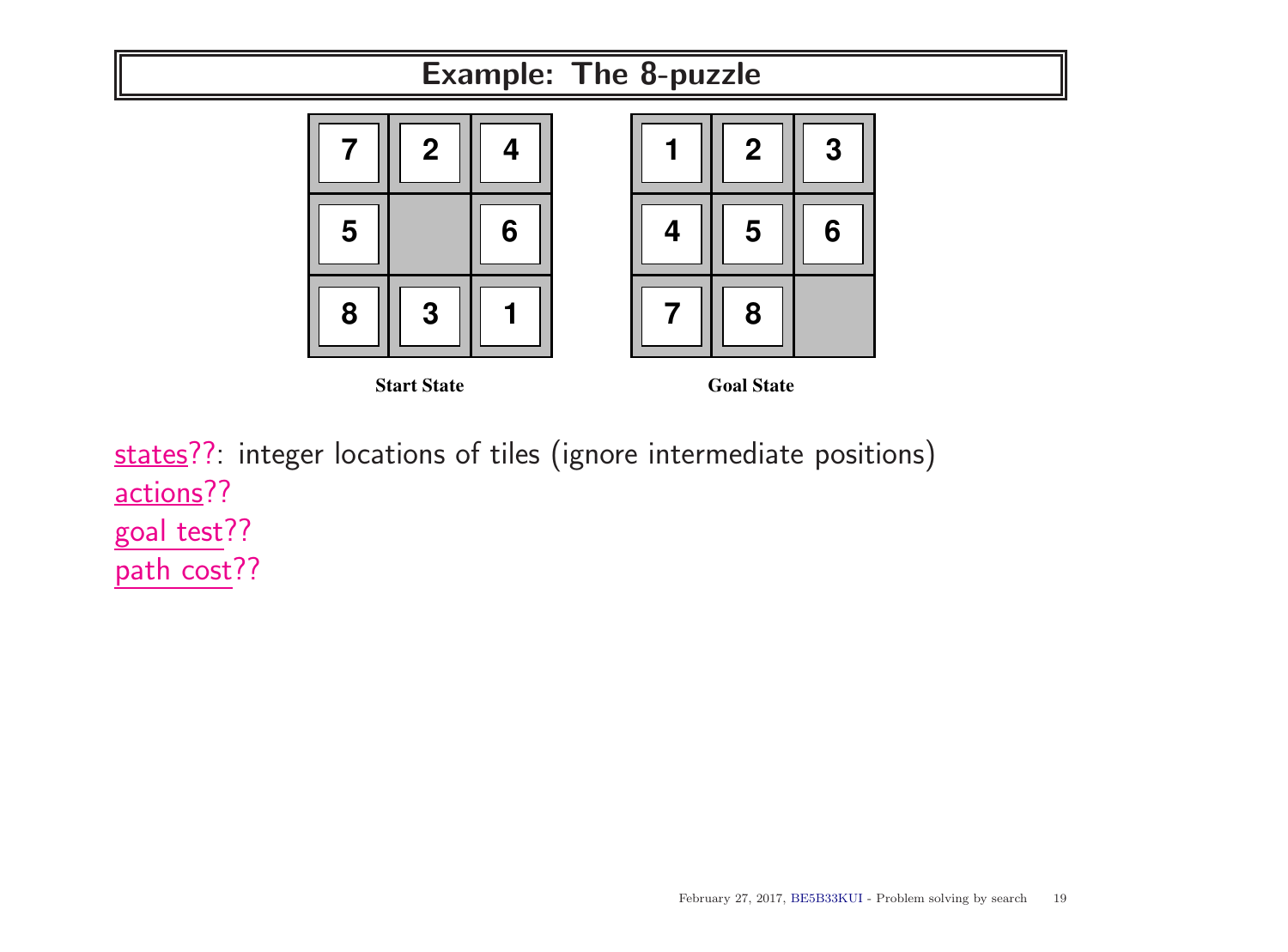

states??: integer locations of tiles (ignore intermediate positions) actions??: move blank left, right, up, down (ignore unjamming etc.) goal test?? path cost??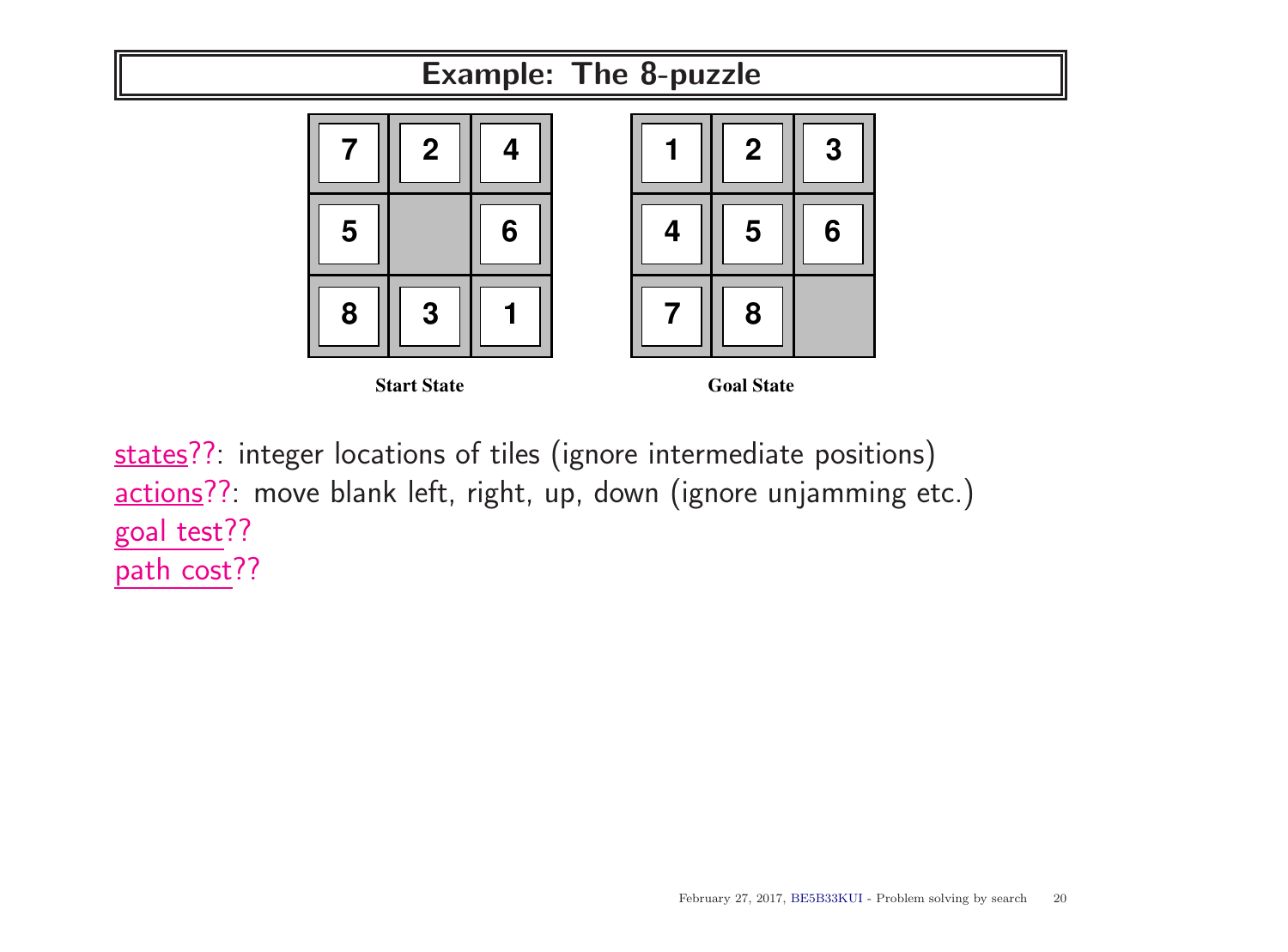

states??: integer locations of tiles (ignore intermediate positions) actions??: move blank left, right, up, down (ignore unjamming etc.) goal test??:  $=$  goal state (given) path cost??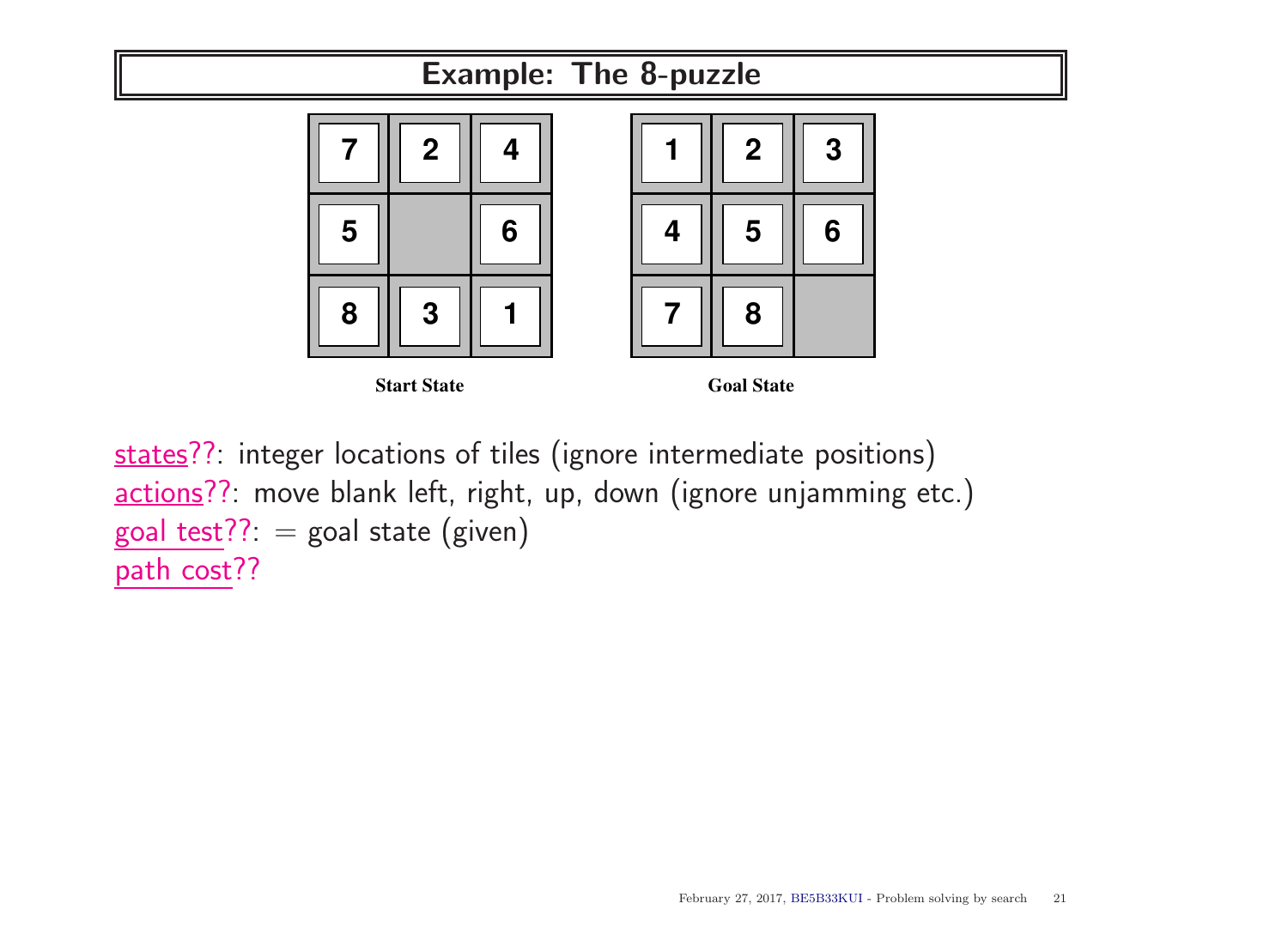

goal test??:  $=$  goal state (given)

path cost??: 1 per move

[Note: optimal solution of  $n$ -Puzzle family is NP-hard]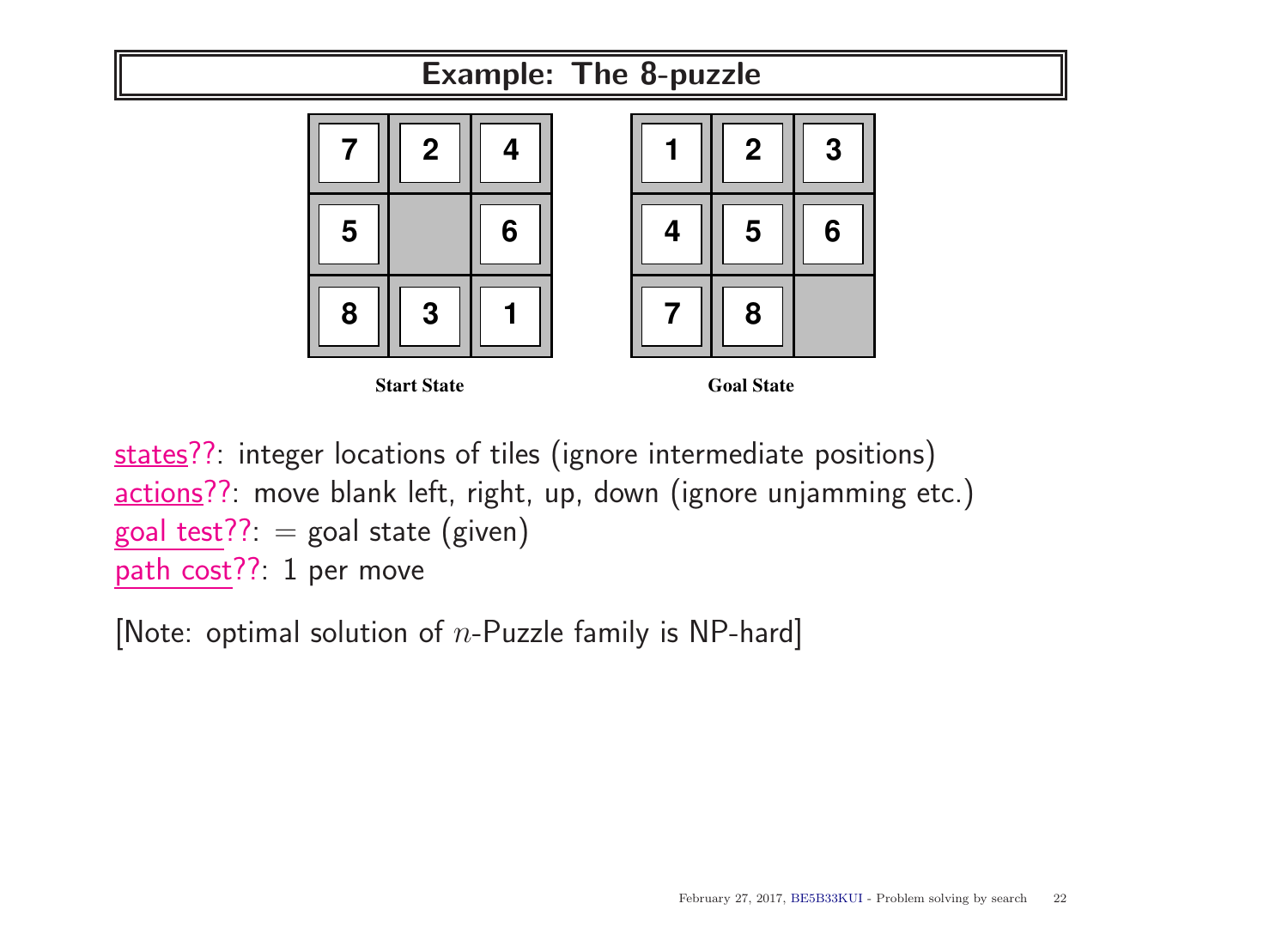Example: robotic assembly



states??: real-valued coordinates of robot joint angles parts of the object to be assembled

actions??: continuous motions of robot joints

goal test??: complete assembly with no robot included!

path cost??: time to execute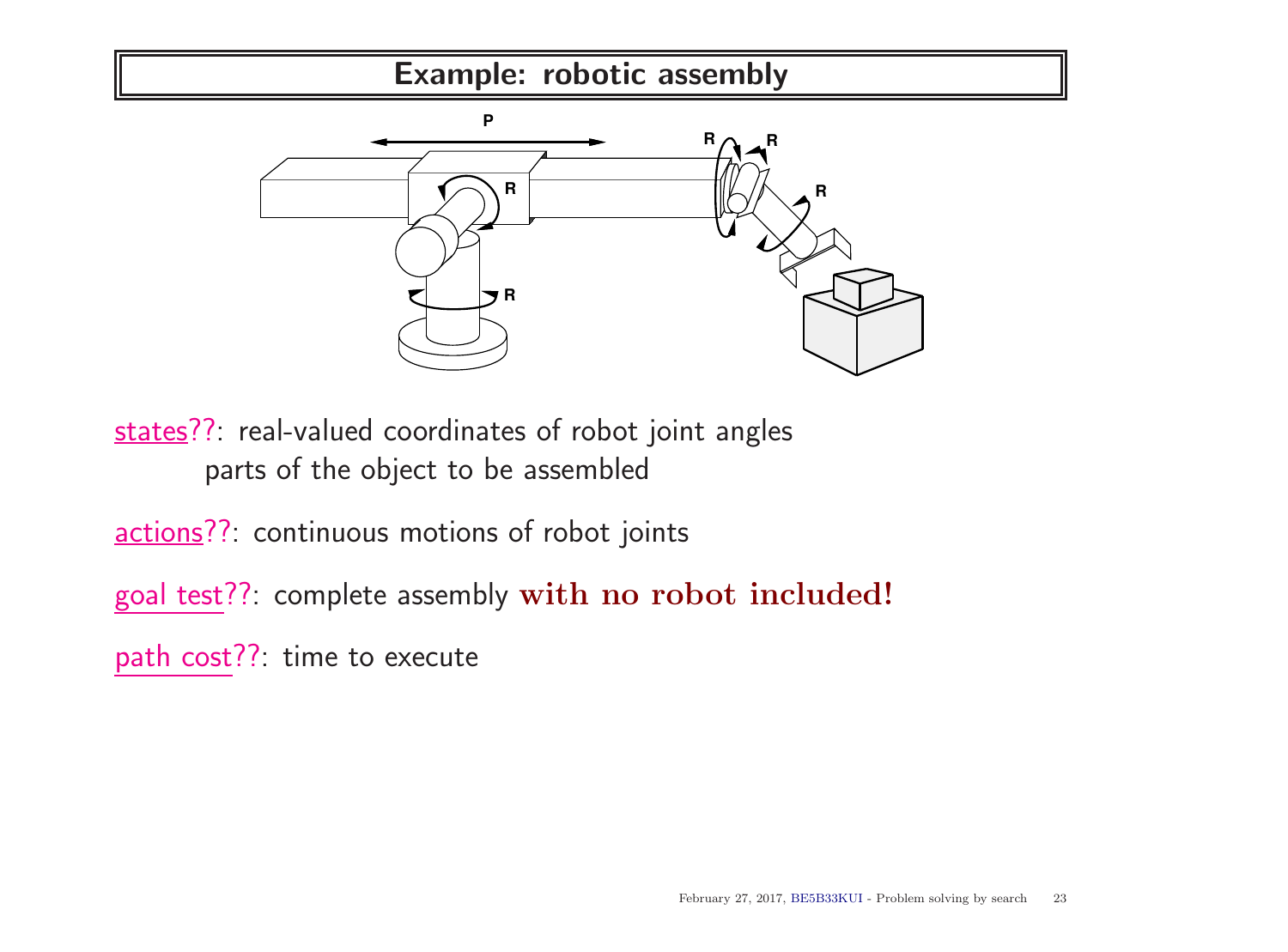### Tree search algorithms

Basic idea:

offline, simulated exploration of state space by generating successors of already-explored states (a.k.a. expanding states)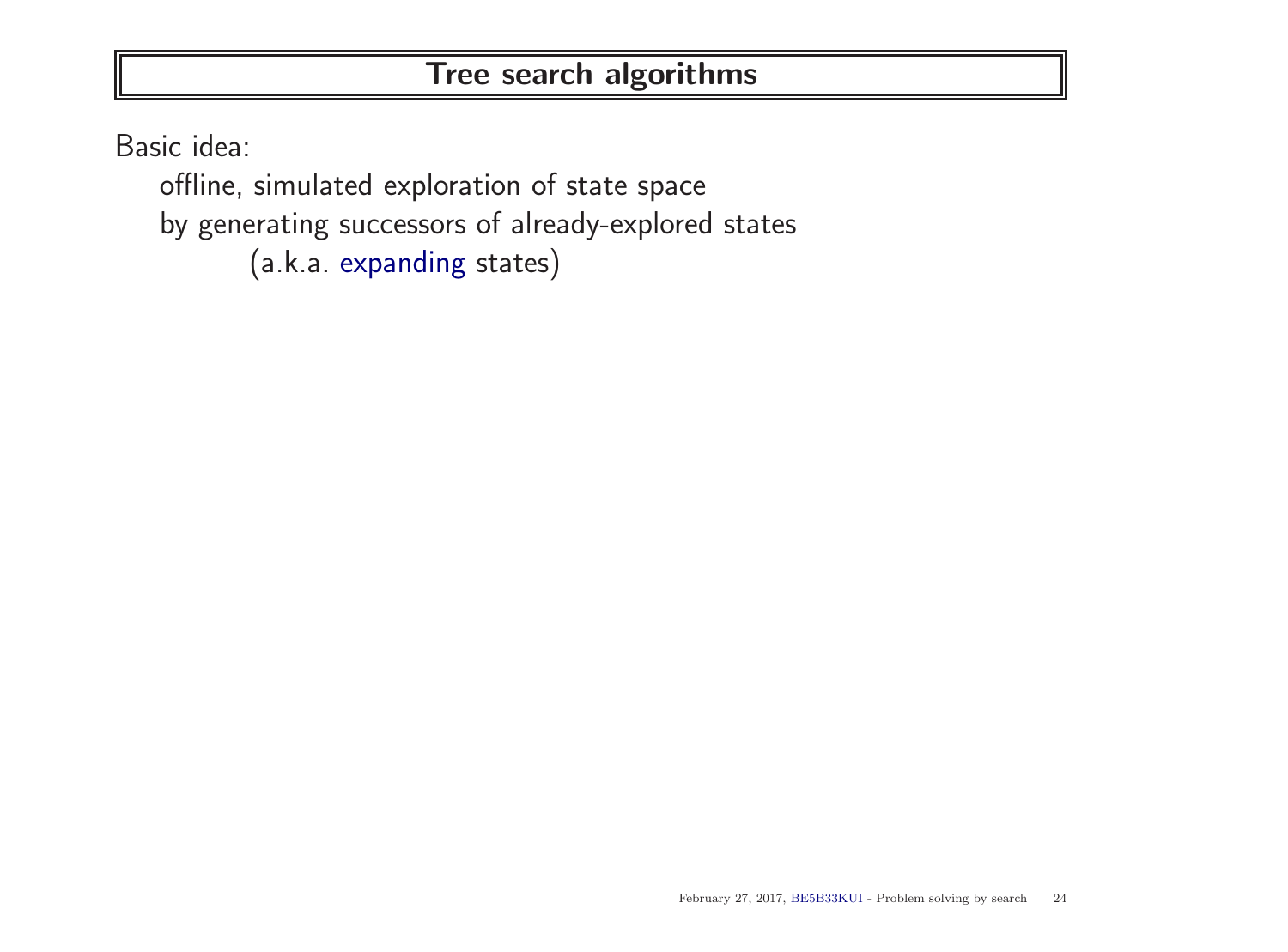### Tree search example

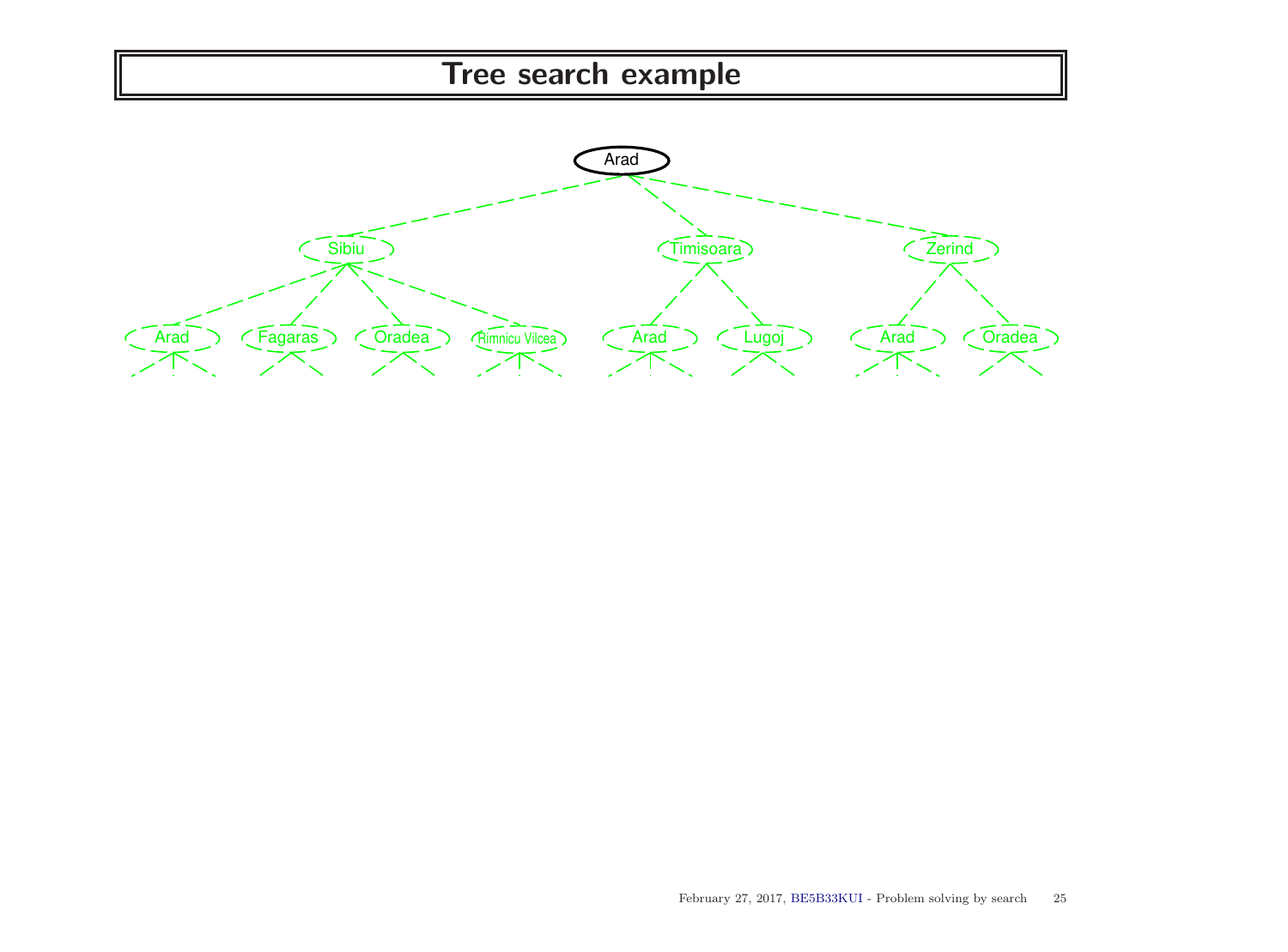# Tree search example

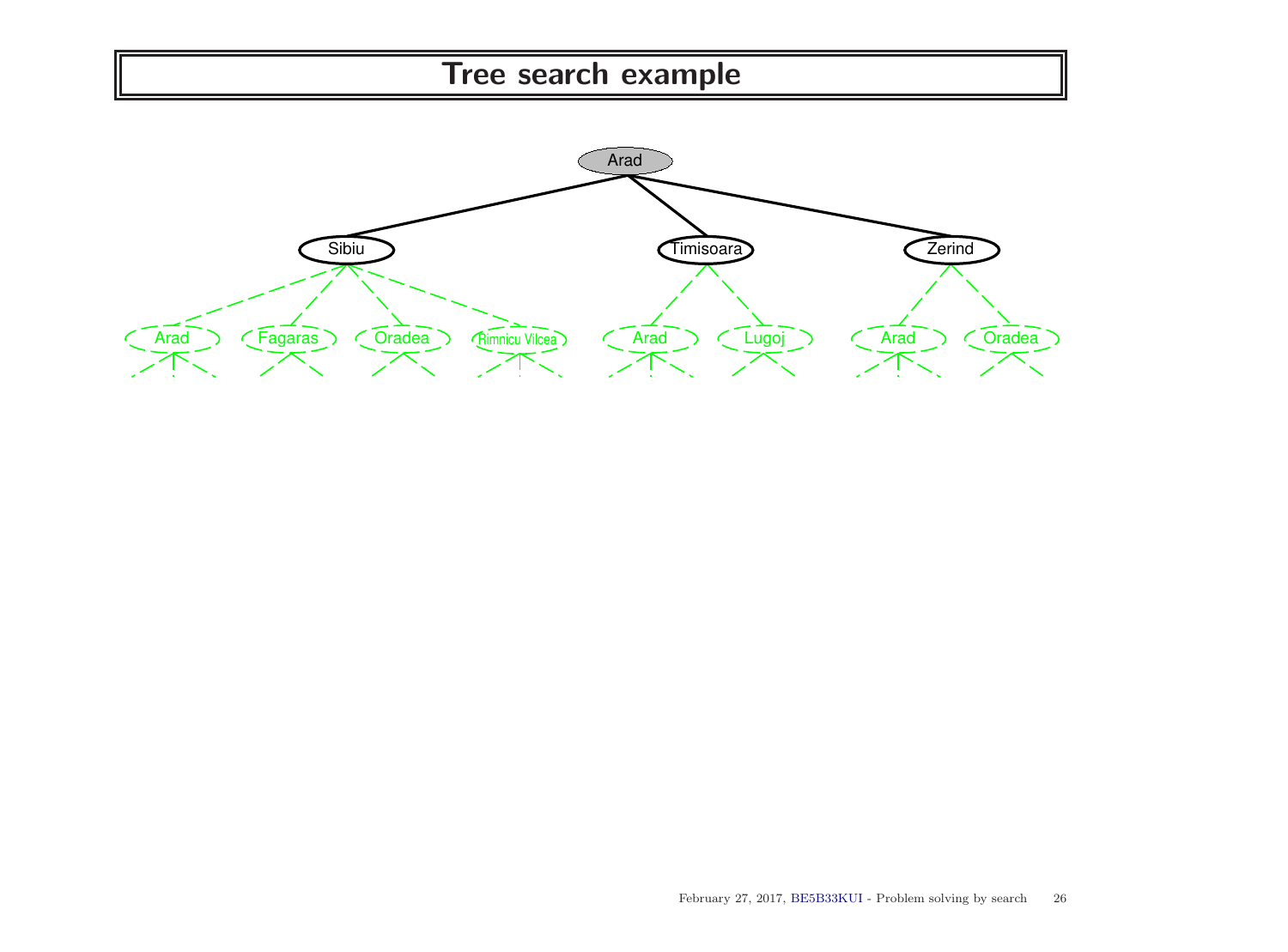# Tree search example

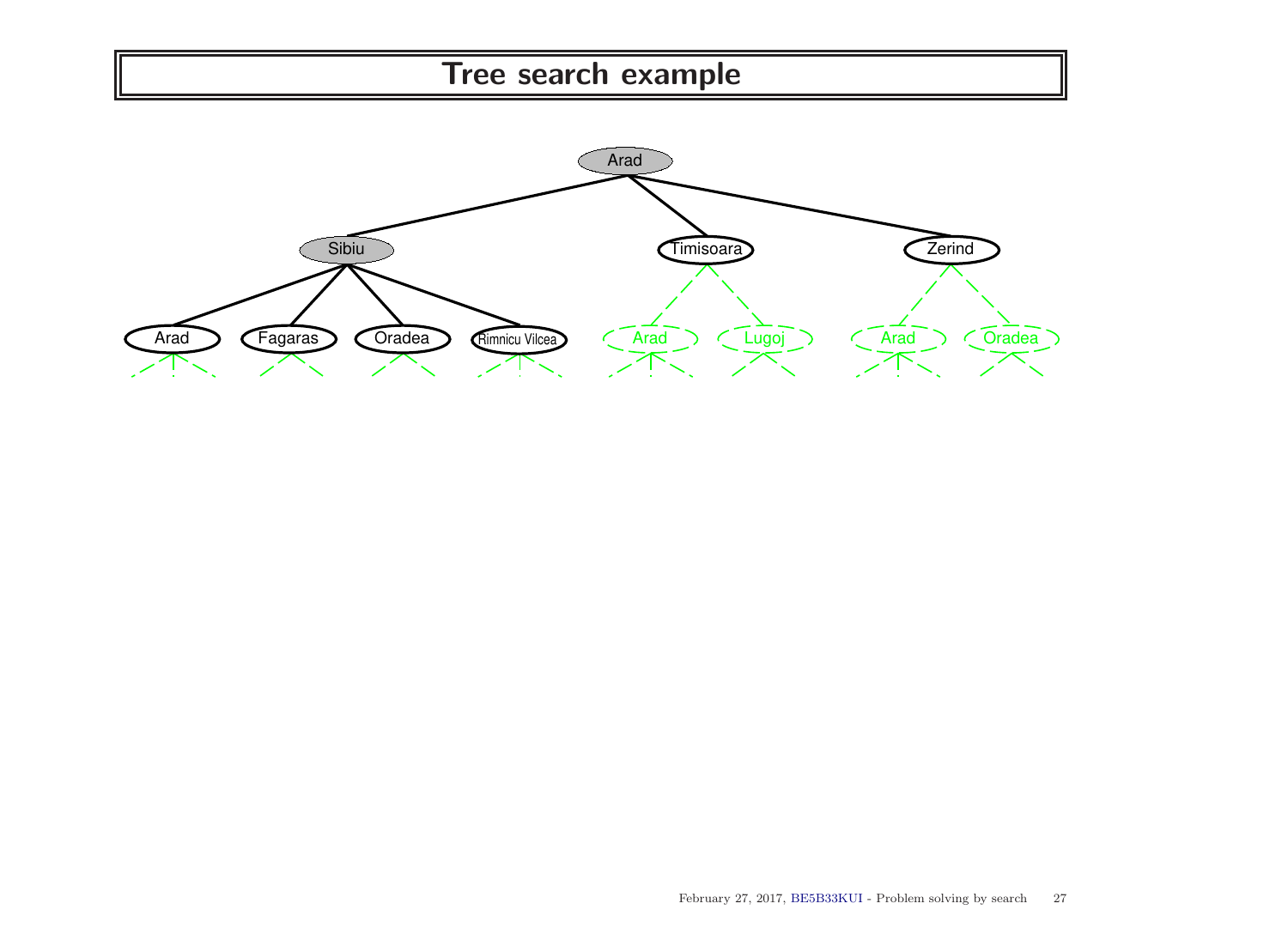### Implementation: states vs. nodes

A state is a (representation of) a physical configuration A node is a data structure constituting part of a search tree includes parent, children, depth, path cost  $g(x)$ States do not have parents, children, depth, or path cost! **1 5 4 6 6 1 8 5 4 6** || 1 || 8<br>7 || 3 || 2 State  $\boxed{5}$   $\boxed{4}$   $\boxed{8}$   $\boxed{9}$   $\boxed{9}$   $\boxed{9}$   $\boxed{1}$   $\boxed{9}$   $\boxed{1}$   $\boxed{1}$   $\boxed{1}$   $\boxed{1}$   $\boxed{1}$   $\boxed{1}$   $\boxed{1}$   $\boxed{1}$   $\boxed{1}$   $\boxed{1}$   $\boxed{1}$   $\boxed{1}$   $\boxed{1}$   $\boxed{1}$   $\boxed{1}$   $\boxed{1}$   $\boxed{1}$   $\boxed{1}$   $\boxed{1}$  $g = 6$ parent, action

**3 2**

**3 2**

**7**



state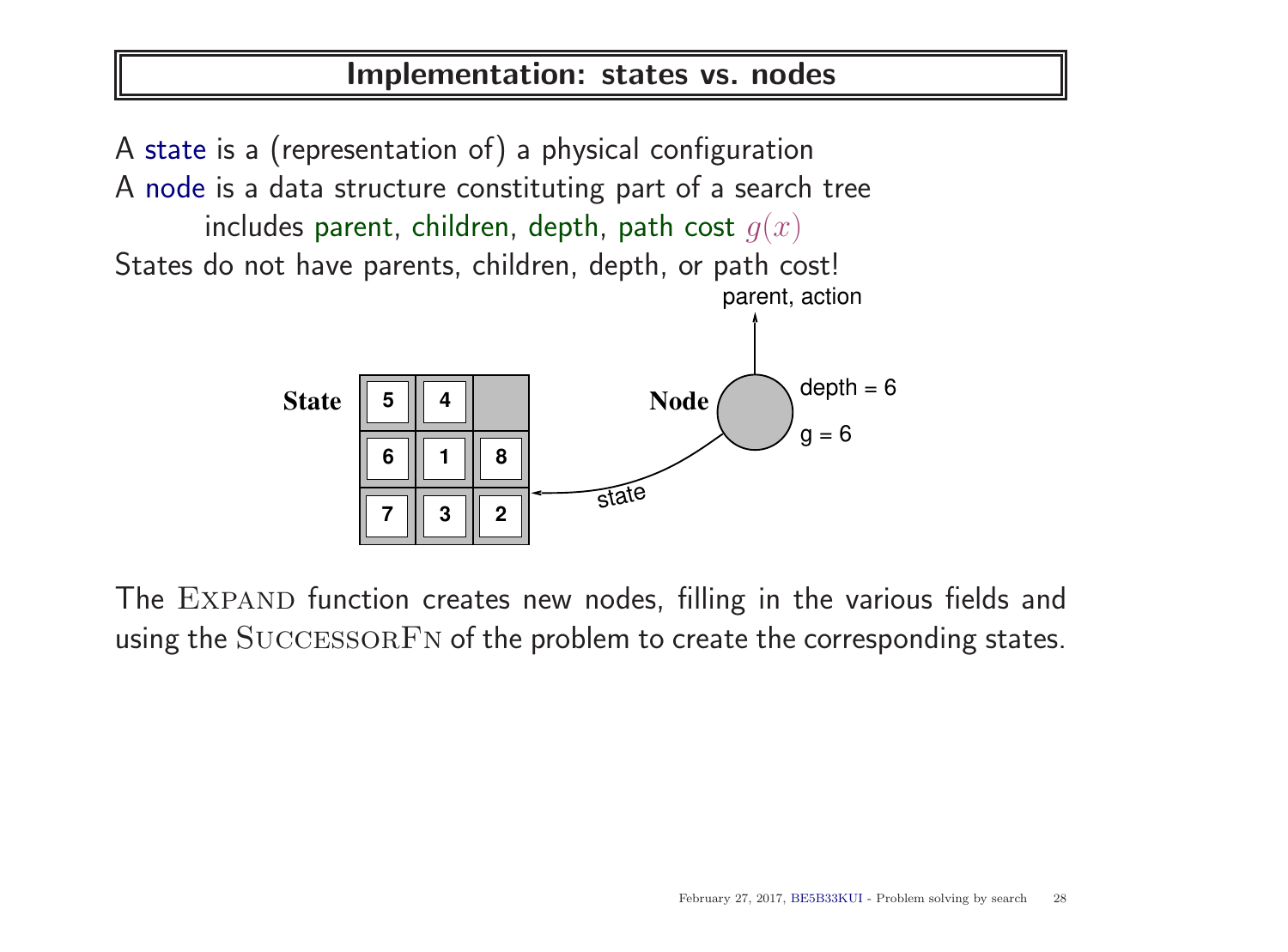```
function TREE-SEARCH( problem, fringe) returns a solution, or failure
   fringe \leftarrow \text{INSERT}(\text{MAKE-NODE}(\text{INITIAL-STATE}[\text{problem}]), \text{fringe})loop do
        if fringe is empty then return failure
        node \leftarrowREMOVE-FRONT(fringe)if GOAL-TEST(problem, STATE(node)) then return node
        fringe \leftarrow \text{INSERTALL}(\text{EXPAND}(node, problem), fringe)function EXPAND(node, problem) returns a set of nodes
   successors \leftarrow the empty set
   for each action, result in SUCCESSOR-FN(problem, STATE[node]) do
        s \leftarrow a new NODE
        PARENT-NODE[s] \leftarrow node; ACTION[s] \leftarrow action; STATE[s] \leftarrow result\text{PATH-COST}[s] \leftarrow \text{PATH-COST}[node] + \text{STEP-COST}(STATE[node], action,result)
        DEF H[s] \leftarrow \text{DEPTH}[node] + 1add s to successors
   return successors
```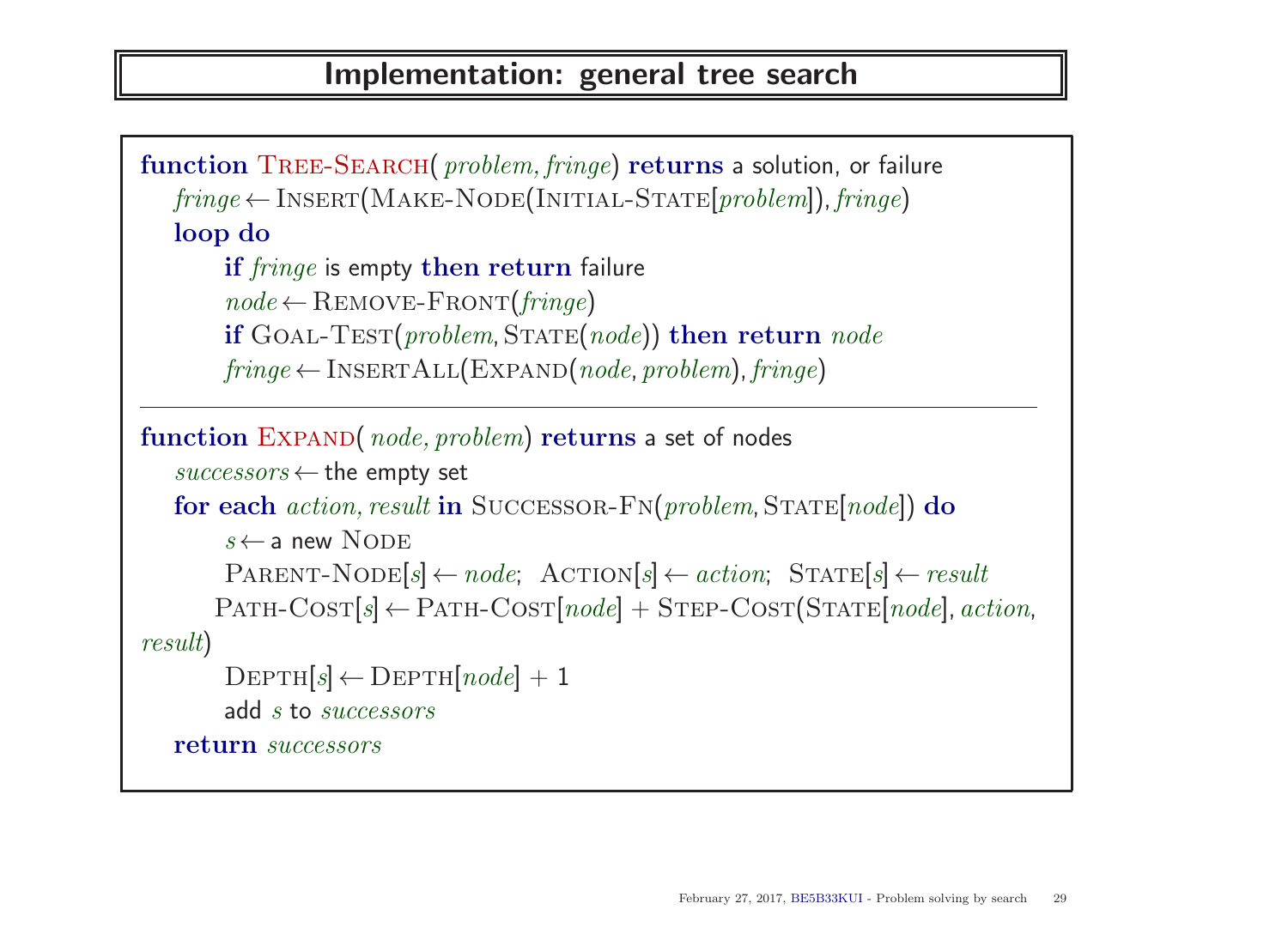### Search strategies

A strategy is defined by picking the order of node expansion

Strategies are evaluated along the following dimensions: completeness—does it always find a solution if one exists? time complexity—number of nodes generated/expanded space complexity—maximum number of nodes in memory optimality—does it always find a least-cost solution?

Time and space complexity are measured in terms of  $b$ —maximum branching factor of the search tree  $d$ —depth of the least-cost solution  $m$ —maximum depth of the state space (may be  $\infty$ )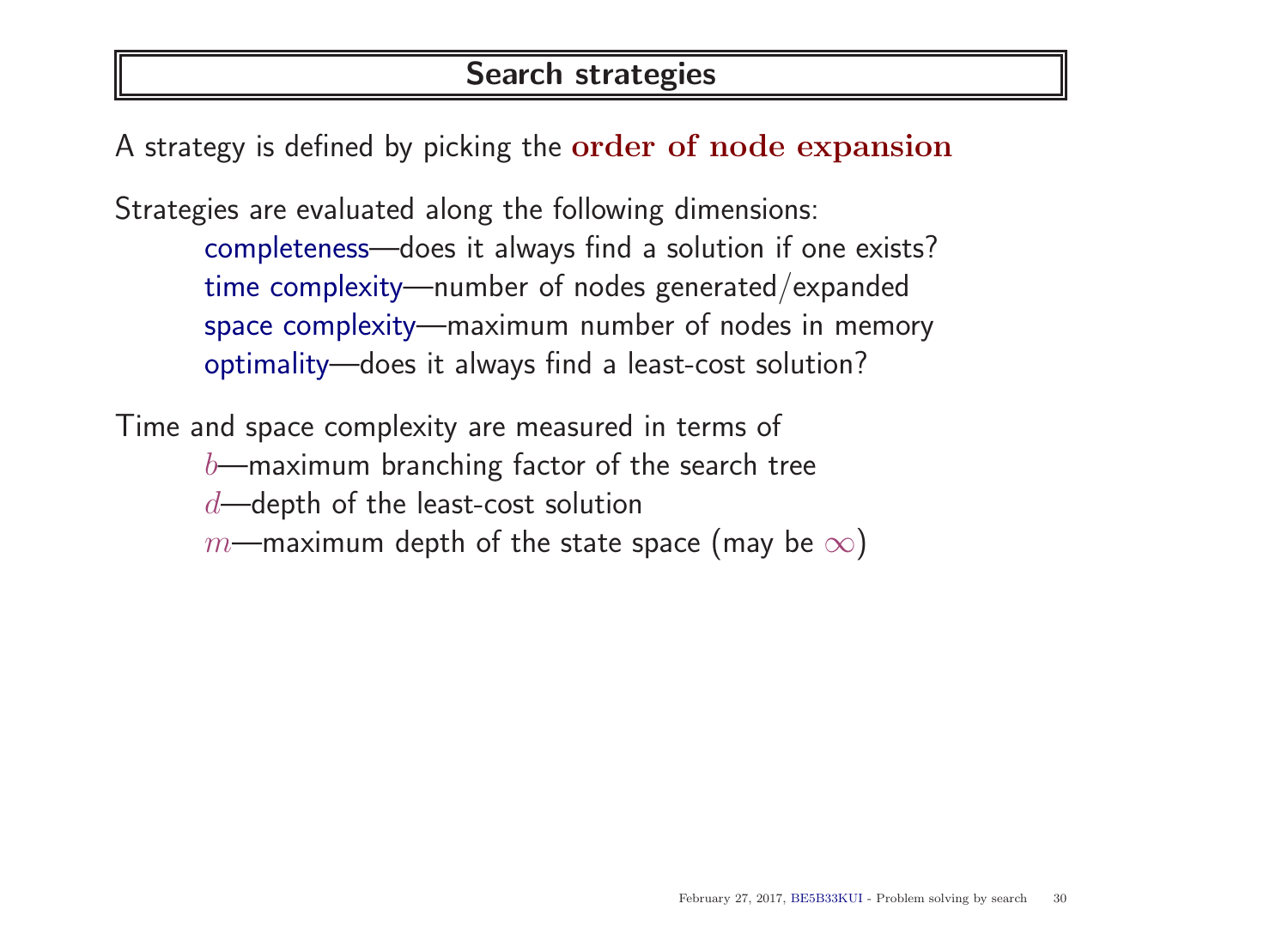### Uninformed search strategies

Uninformed strategies use only the information available in the problem definition

Breadth-first search

Uniform-cost search

Depth-first search

Depth-limited search

Iterative deepening search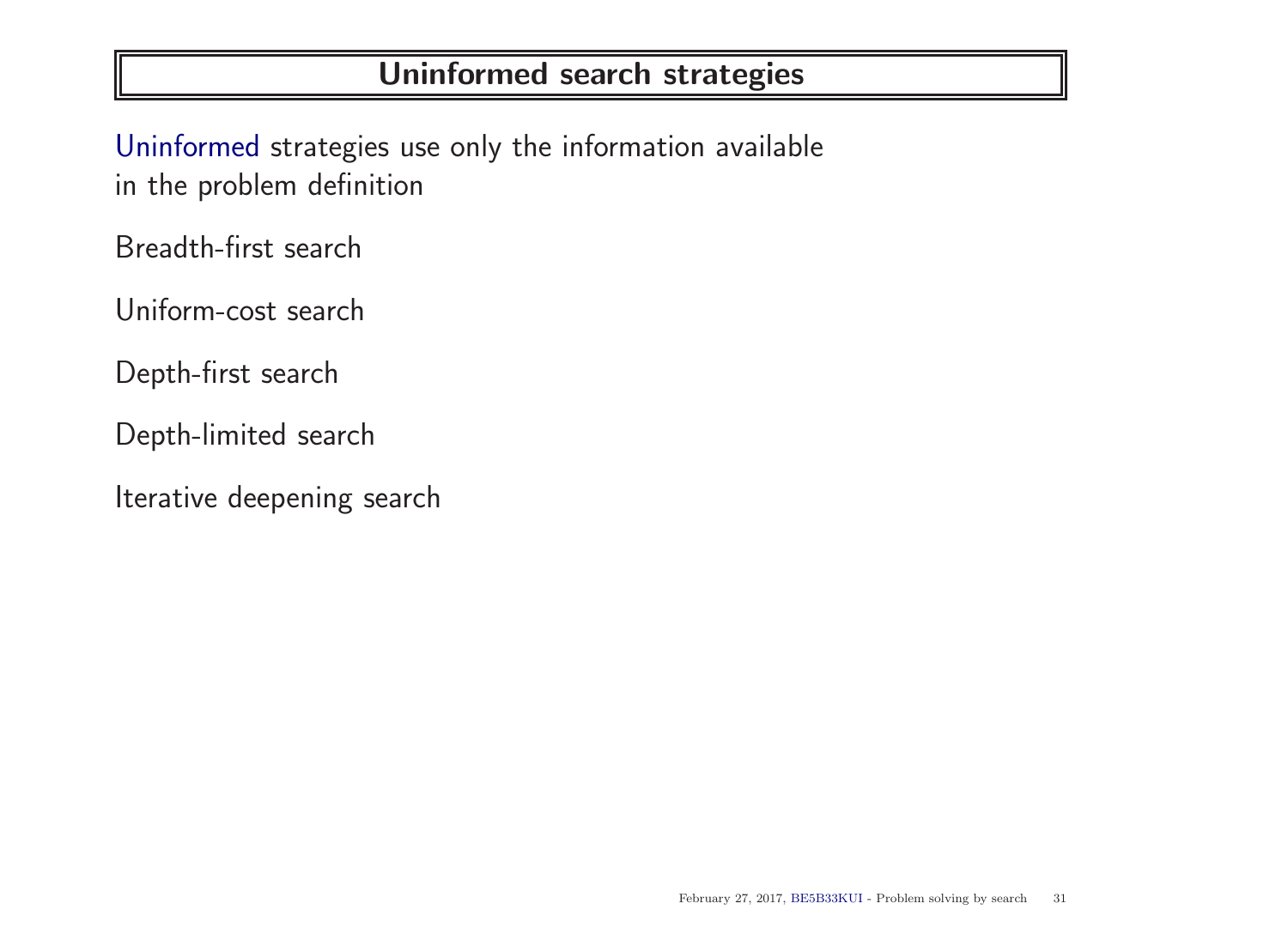Expand shallowest unexpanded node

Implementation:

frontier is a FIFO queue, i.e., new successors go at end *A*  $\widehat{B}$   $\widehat{C}$  $\widehat{D}$   $\widehat{E}$   $\widehat{F}$   $\widehat{G}$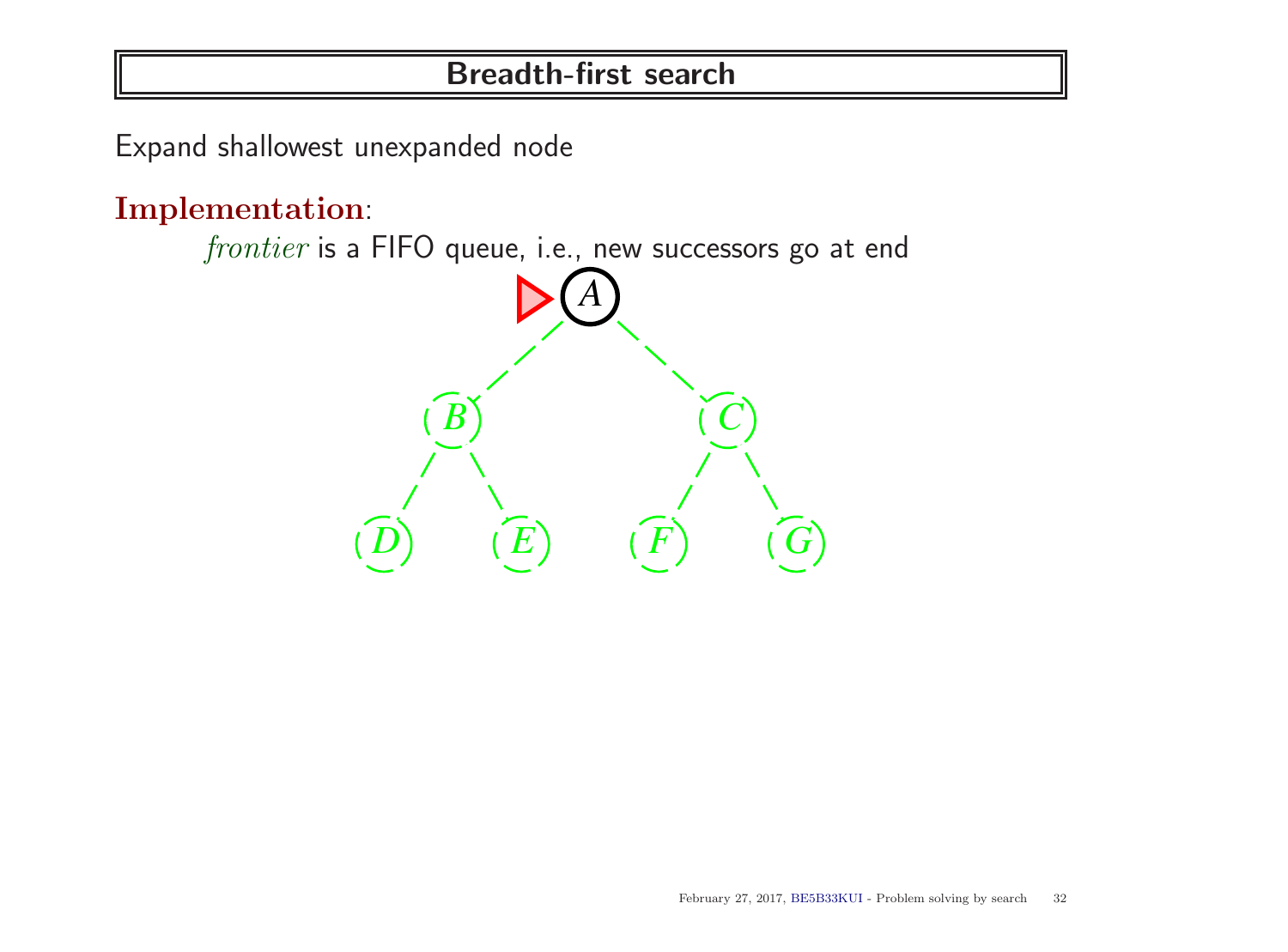Expand shallowest unexpanded node

Implementation:

frontier is a FIFO queue, i.e., new successors go at end *A*

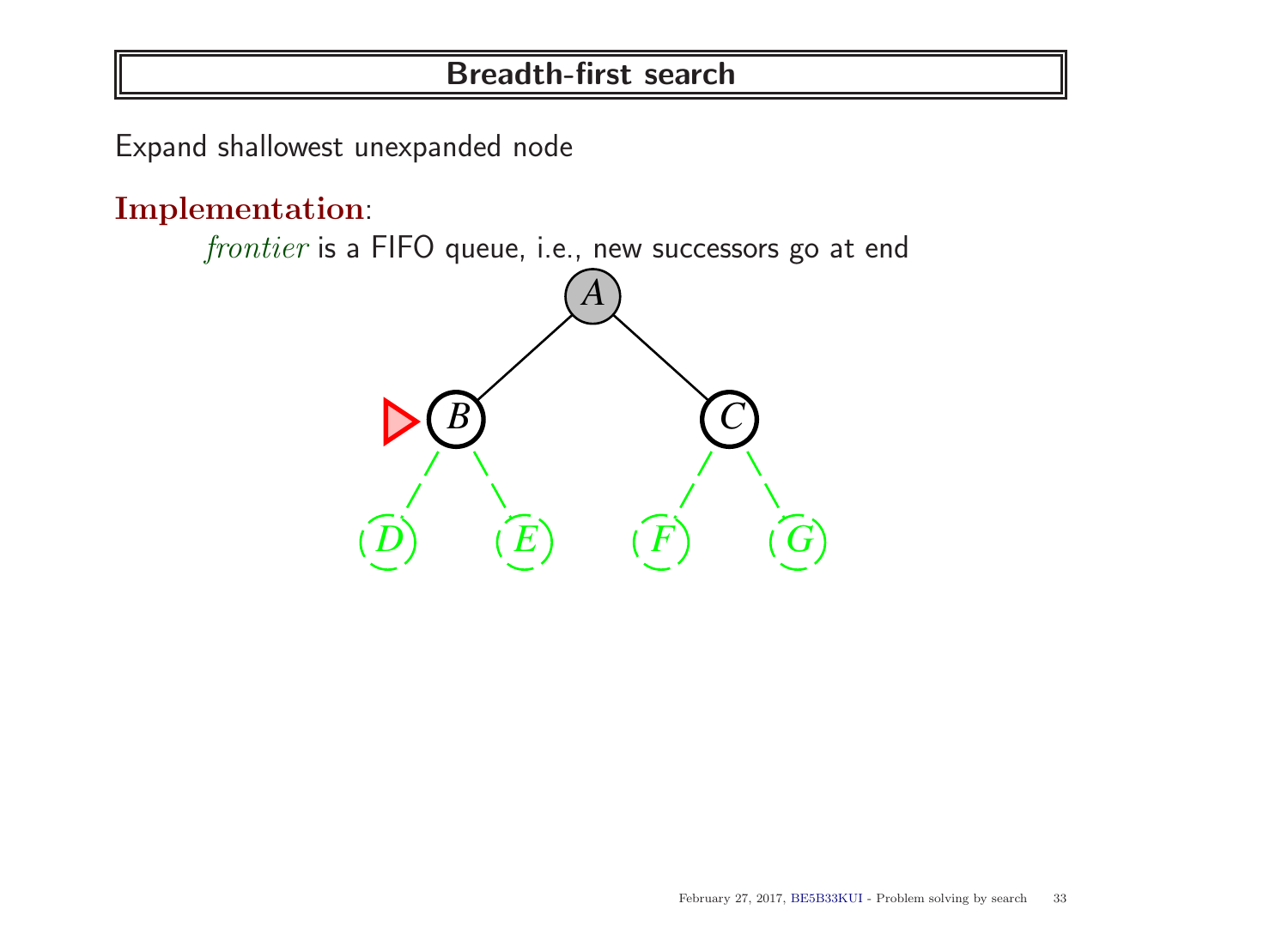Expand shallowest unexpanded node

Implementation:

frontier is a FIFO queue, i.e., new successors go at end *A*  $\overline{B}$   $\overline{C}$  $\widehat{D}$   $\widehat{E}$   $\widehat{F}$   $\widehat{G}$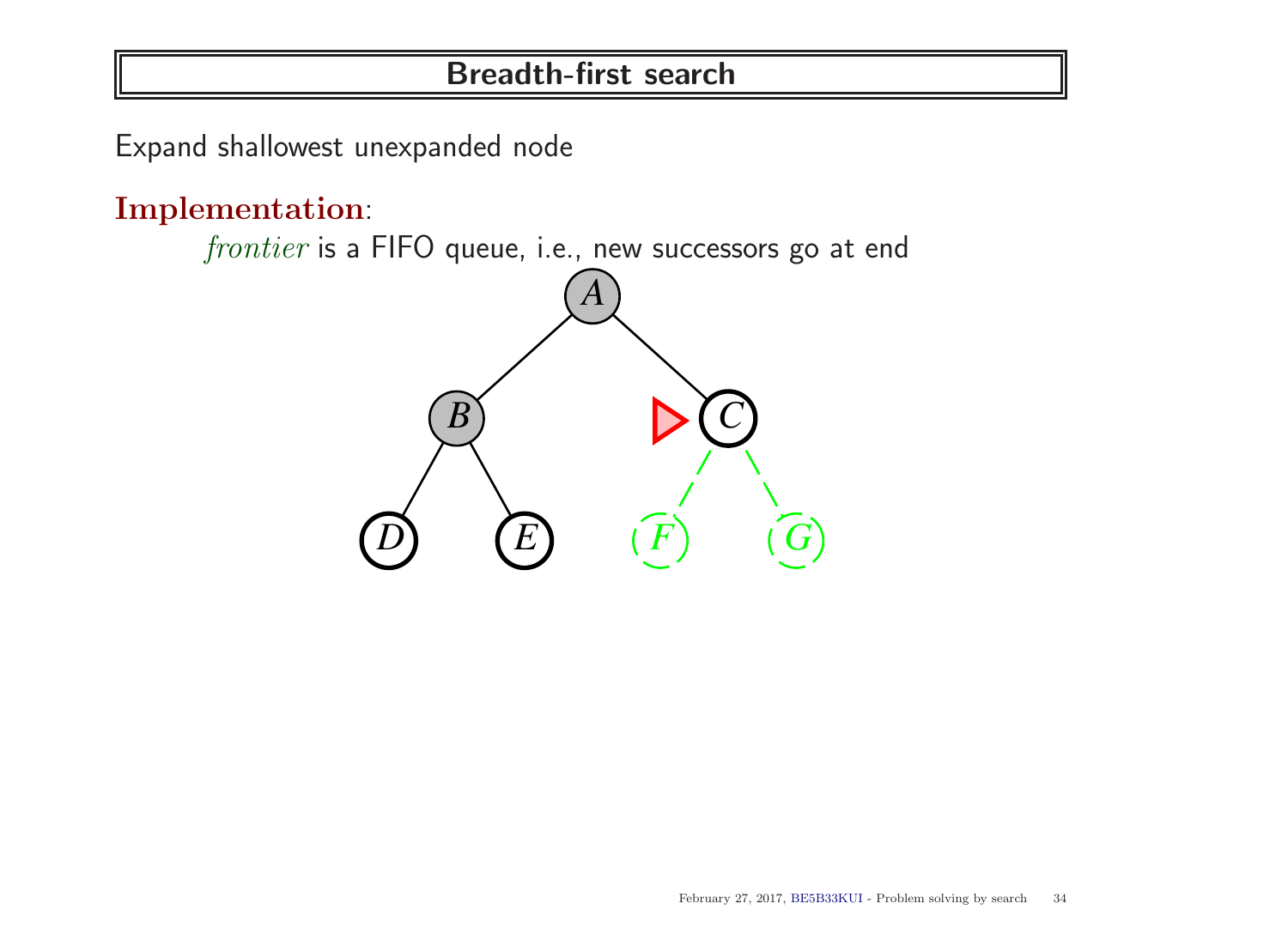Expand shallowest unexpanded node

Implementation:

frontier is a FIFO queue, i.e., new successors go at end

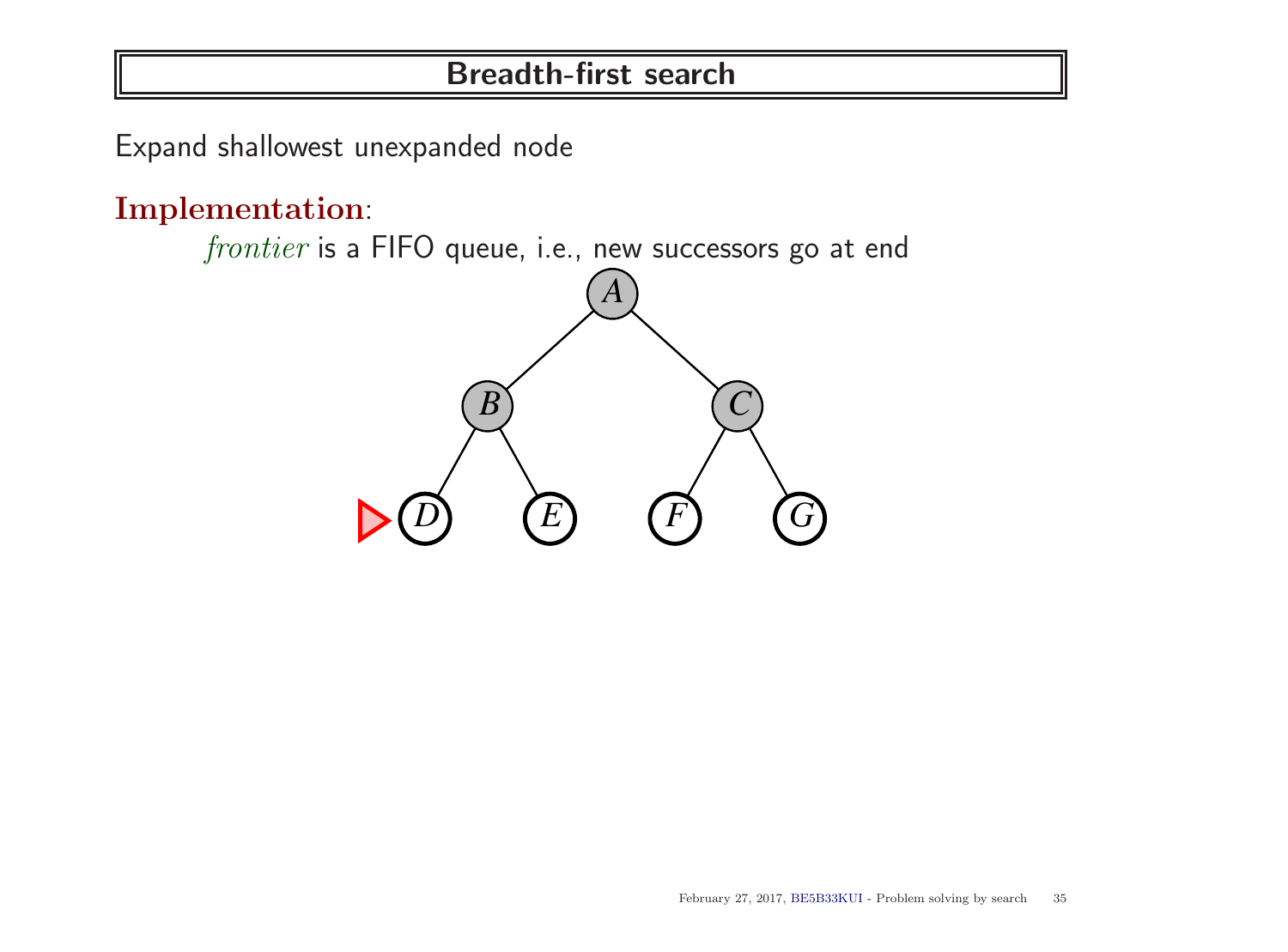# Properties of breadth-first search

Complete??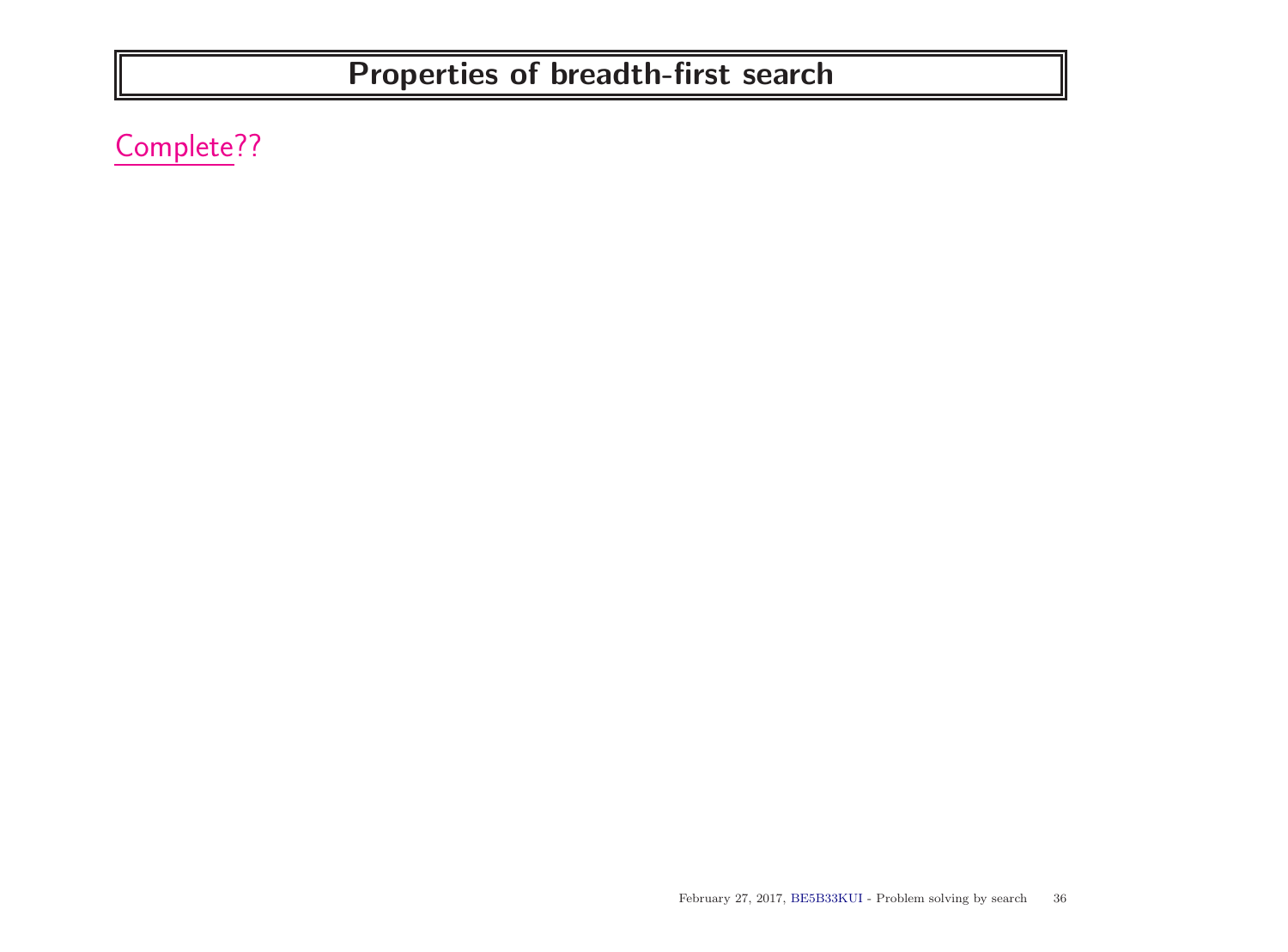$Complete$ ?? Yes (if  $b$  is finite)

Time??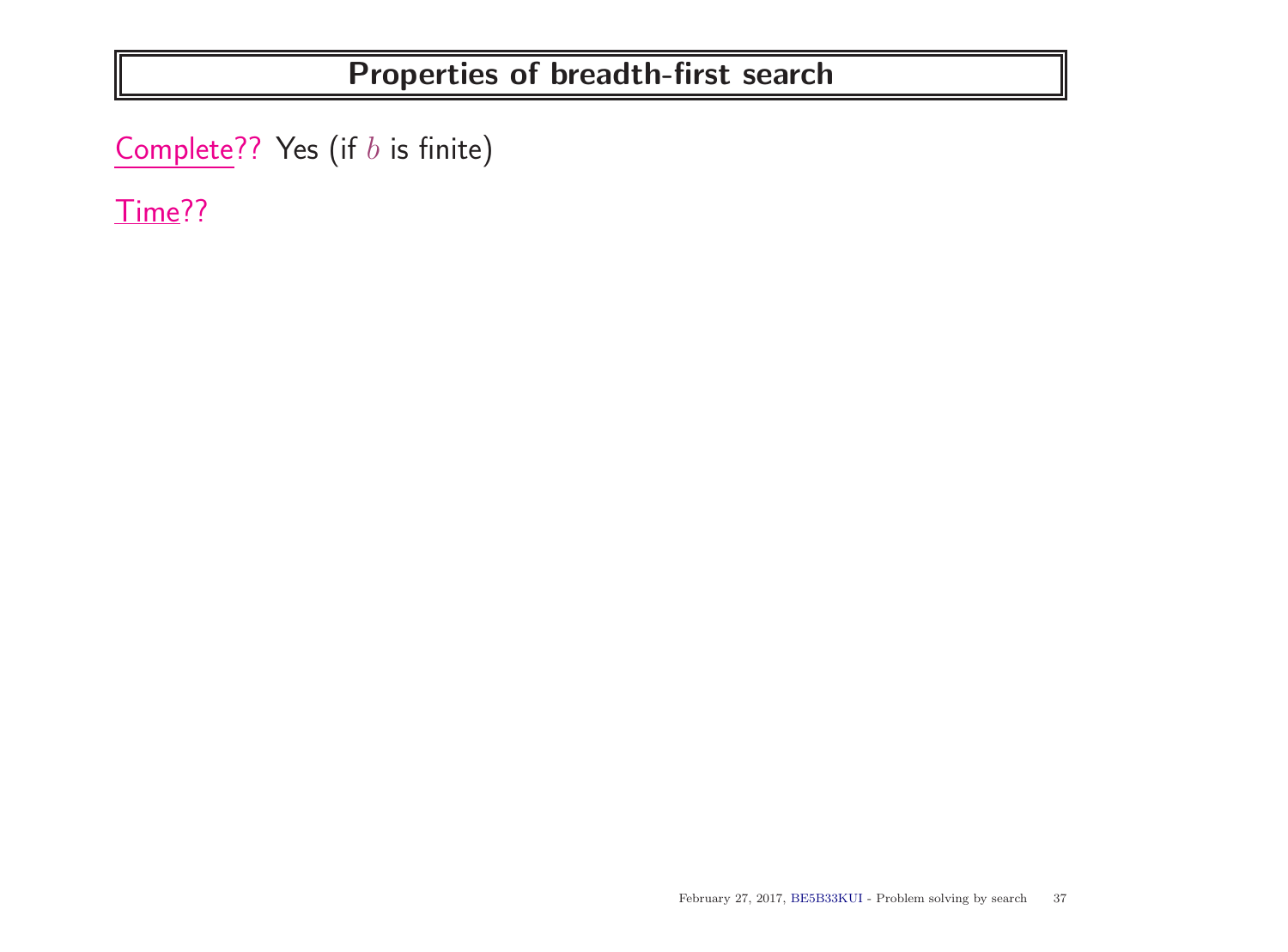Complete?? Yes (if  $b$  is finite)

 $\overline{\text{Time}}$ ??  $1 + b + b^2 + b^3 + \ldots + b^d + b(b^d - 1) = O(b^{d+1})$ , i.e., exp. in  $d$ 

Space??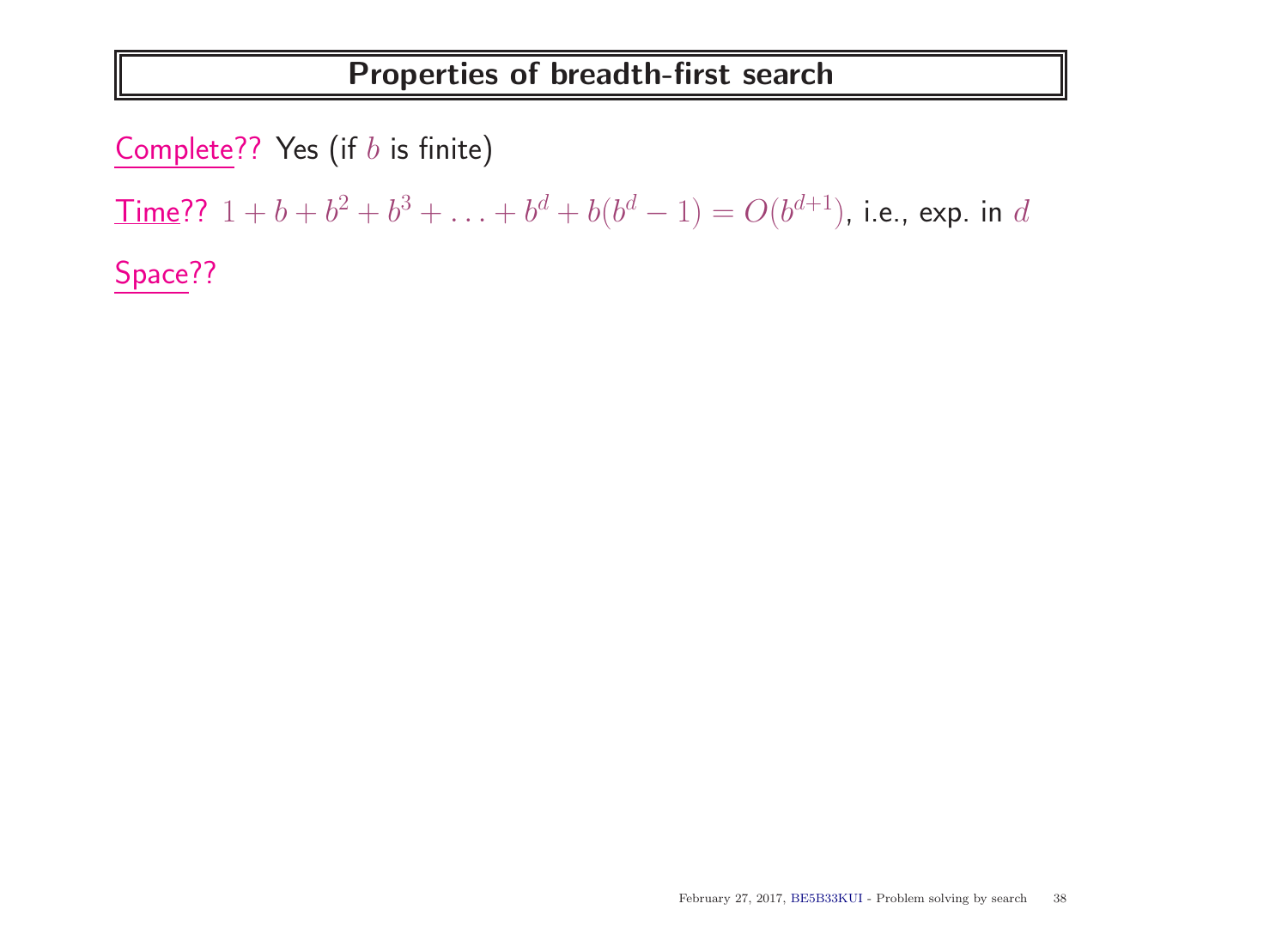Complete?? Yes (if  $b$  is finite)

 $\overline{\text{Time}}$ ??  $1 + b + b^2 + b^3 + \ldots + b^d + b(b^d - 1) = O(b^{d+1})$ , i.e., exp. in  $d$ 

Space??  $O(b^{d+1})$  (keeps every node in memory)

Optimal??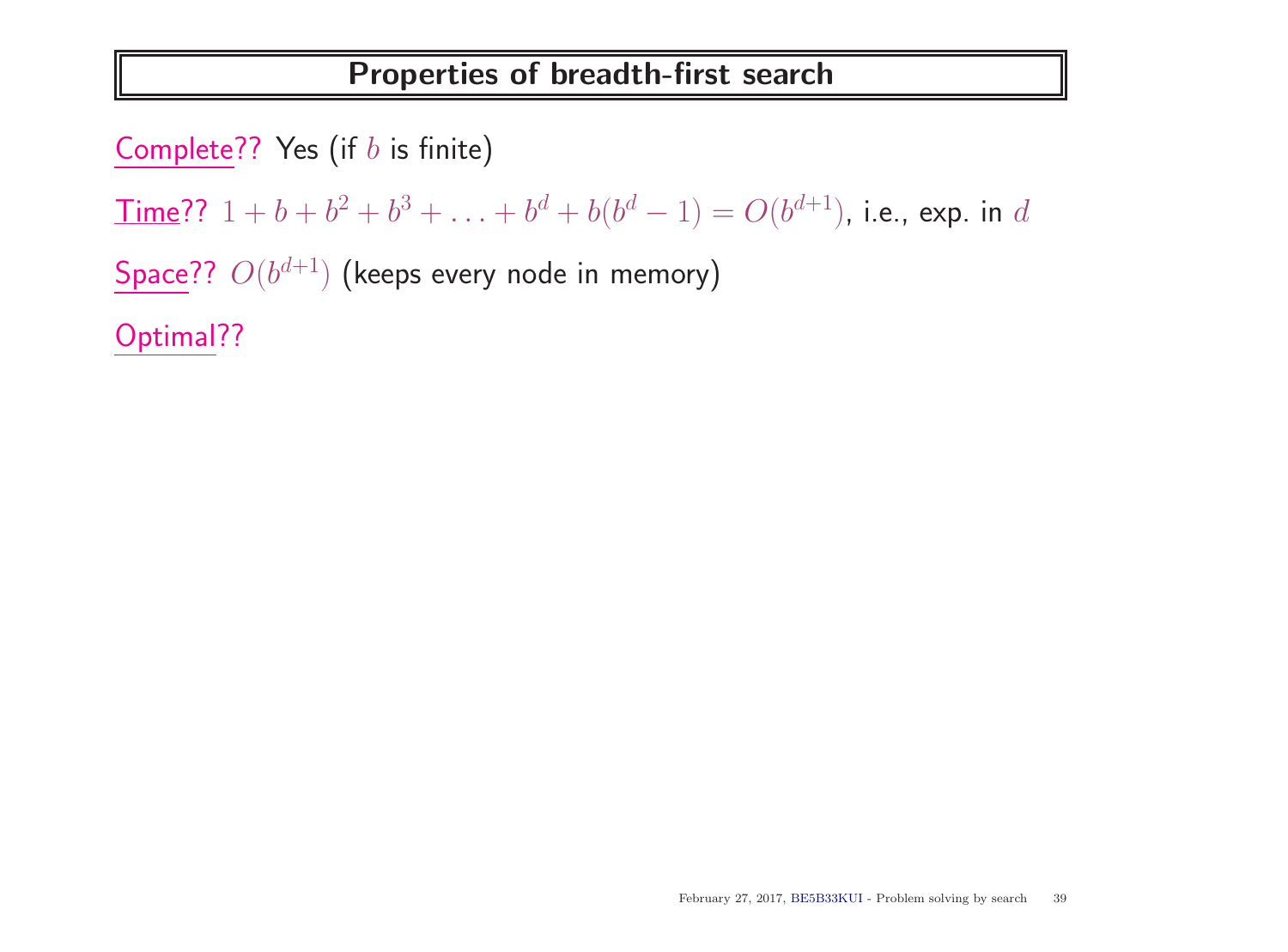Complete?? Yes (if  $b$  is finite)

 $\overline{\text{Time}}$ ??  $1 + b + b^2 + b^3 + \ldots + b^d + b(b^d - 1) = O(b^{d+1})$ , i.e., exp. in  $d$ 

Space??  $O(b^{d+1})$  (keeps every node in memory)

Optimal?? Yes (if cost  $= 1$  per step); not optimal in general

Space is the big problem; can easily generate nodes at 100MB/sec so  $24$ hrs  $= 8640$ GB.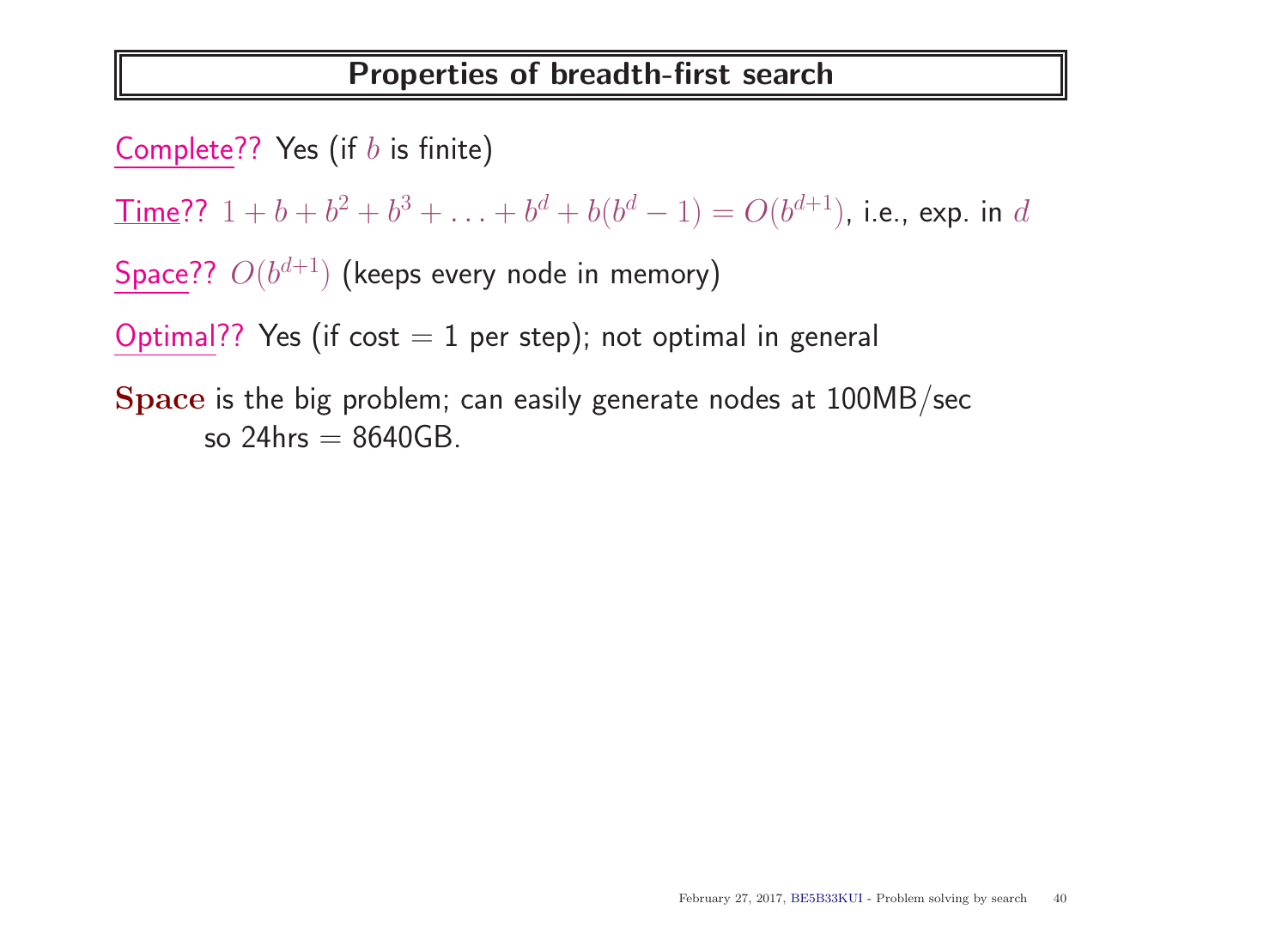Expand least-cost unexpanded node

#### Implementation:

 $frontier =$  queue ordered by path cost, lowest first

Equivalent to breadth-first if step costs all equal

Complete?? Yes, if step cost  $\geq \epsilon$ 

 $\overline{\textsf{Time}}? ? \text{ } \# \text{ }$  of nodes with  $g \leq \text{ } \textsf{cost} \text{ }$  of optimal solution,  $O(b^{\lceil C^*/\epsilon \rceil})$ where  $C^*$  is the cost of the optimal solution

Space??  $\#$  of nodes with  $g\leq\,$  cost of optimal solution,  $O(b^{\lceil C^*/\epsilon \rceil})$ 

Optimal?? Yes—nodes expanded in increasing order of  $g(n)$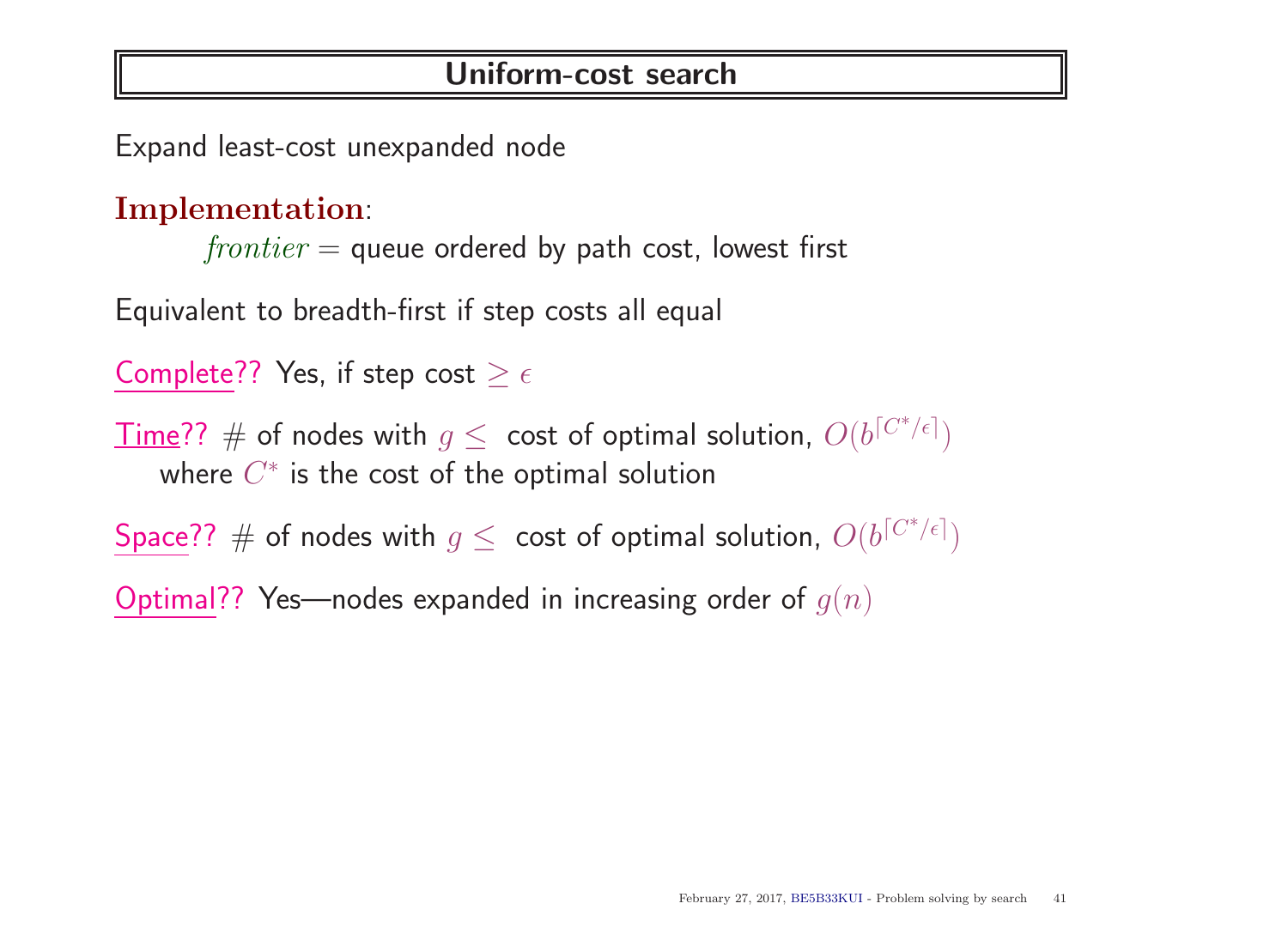Expand deepest unexpanded node

Implementation:

 $frontier = LIFO$  queue, i.e., put successors at front *A*  $\overrightarrow{B}$   $\overrightarrow{C}$  $\widetilde{D}$   $\widetilde{E}$   $\widetilde{F}$   $\widetilde{G}$ *H I J K L M N O*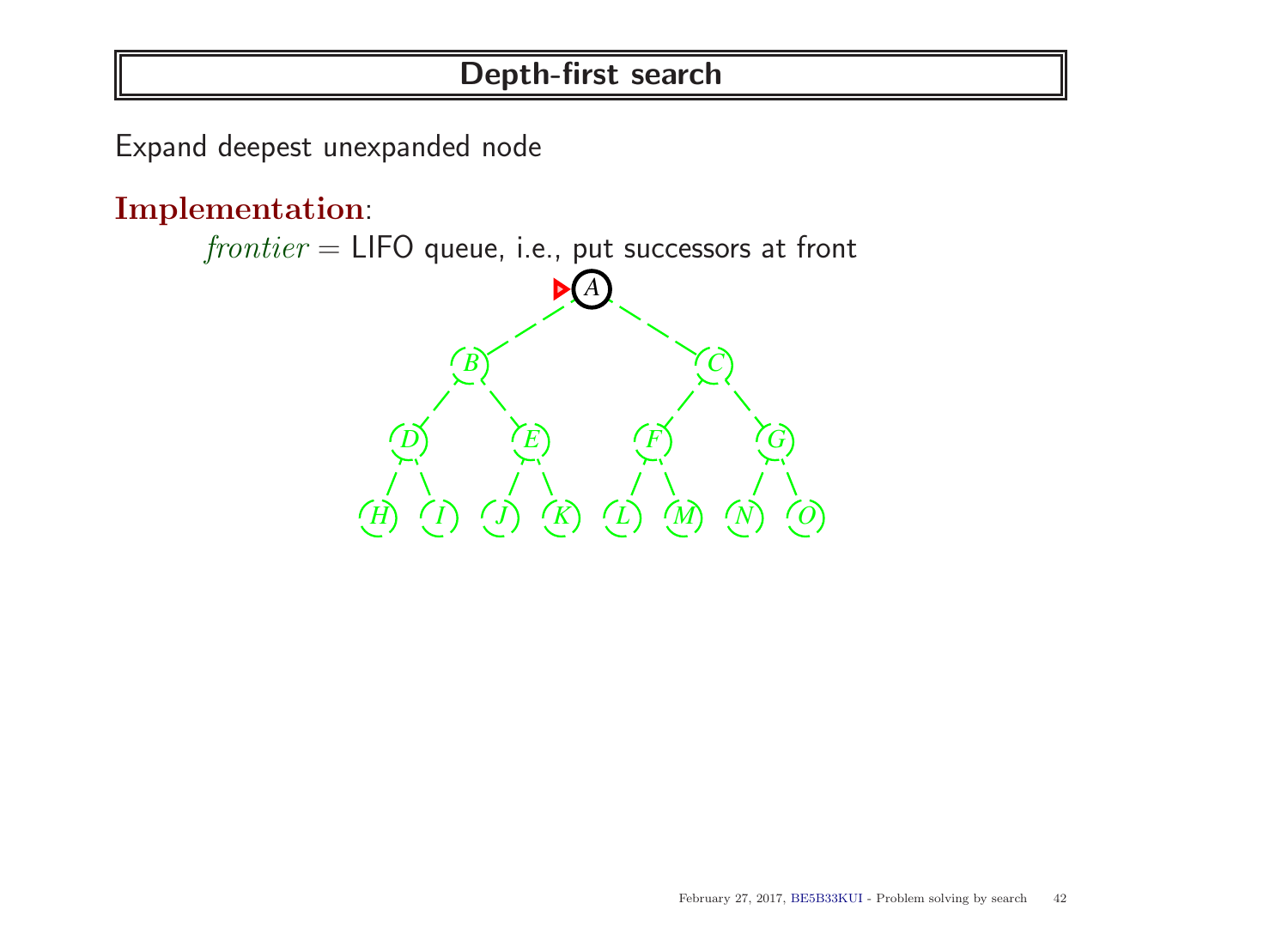Expand deepest unexpanded node

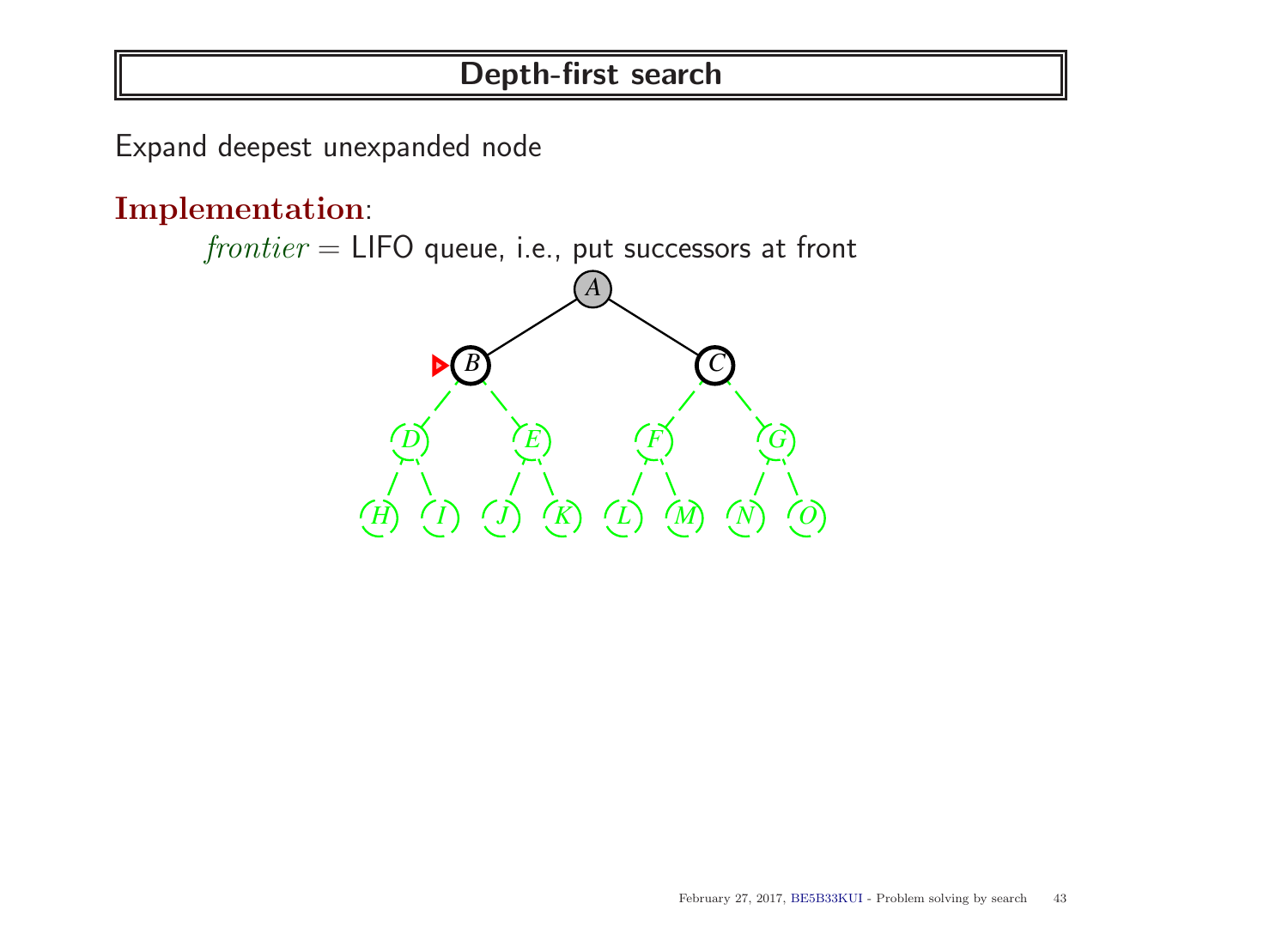Expand deepest unexpanded node

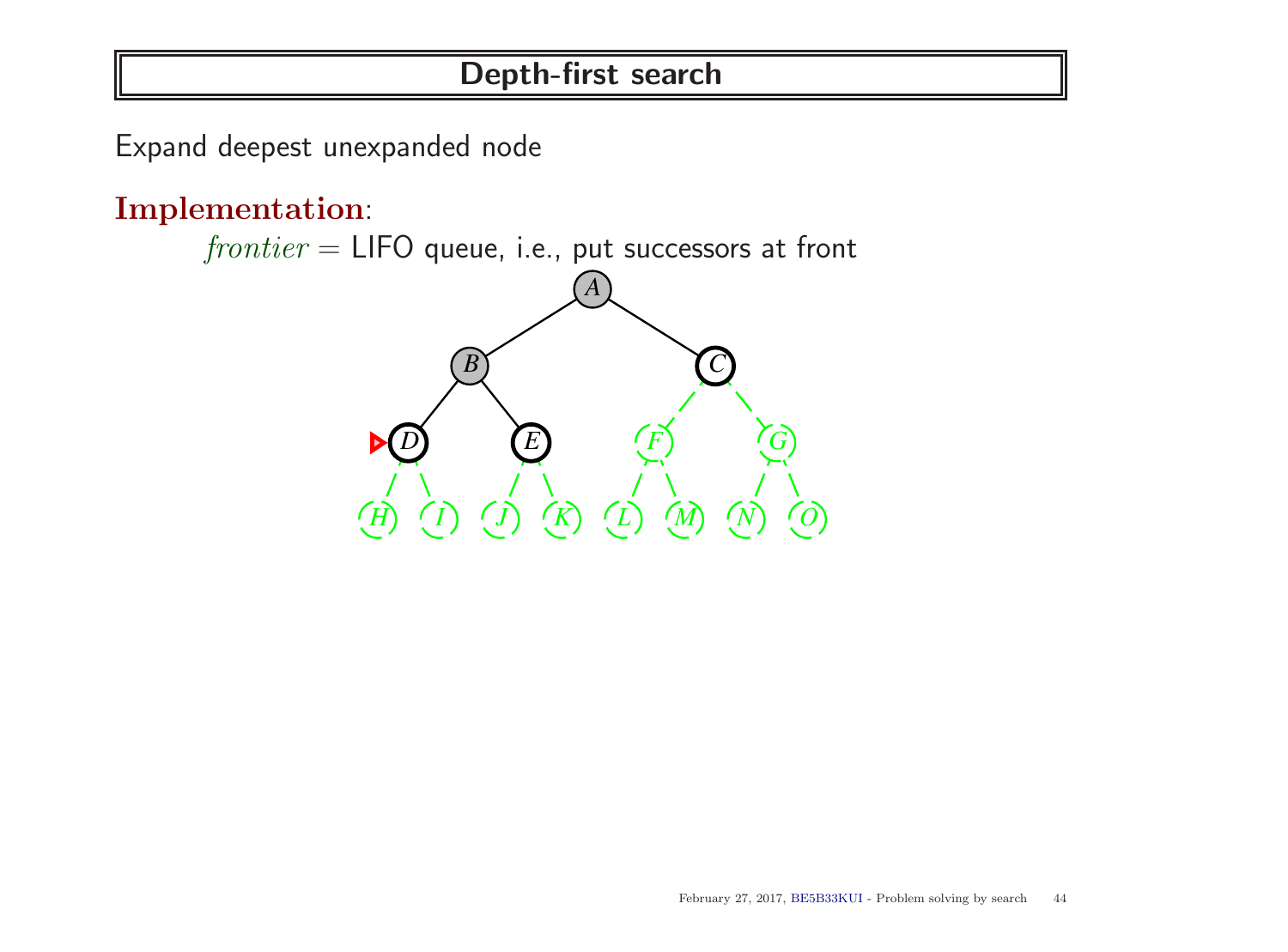Expand deepest unexpanded node

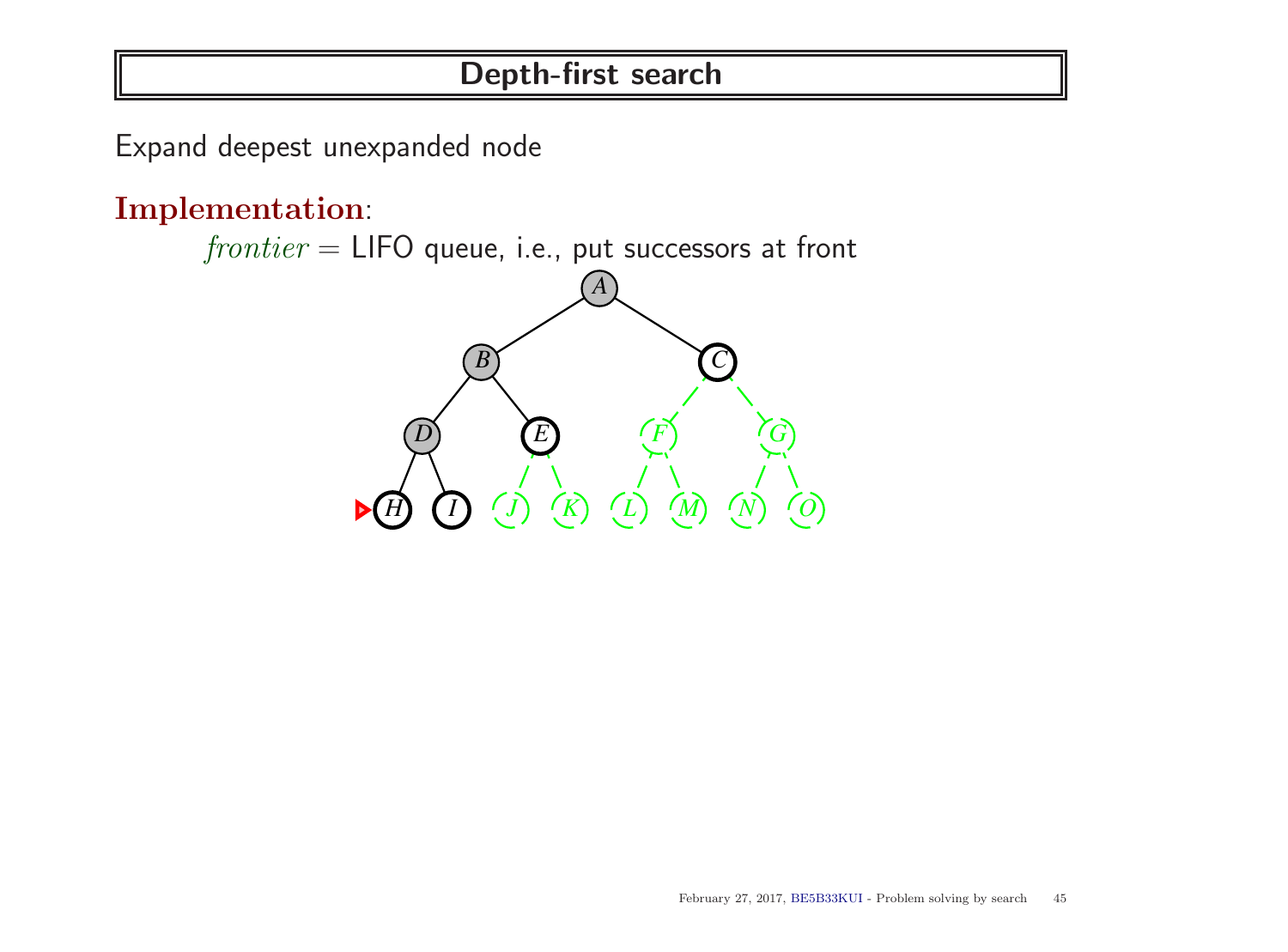Expand deepest unexpanded node

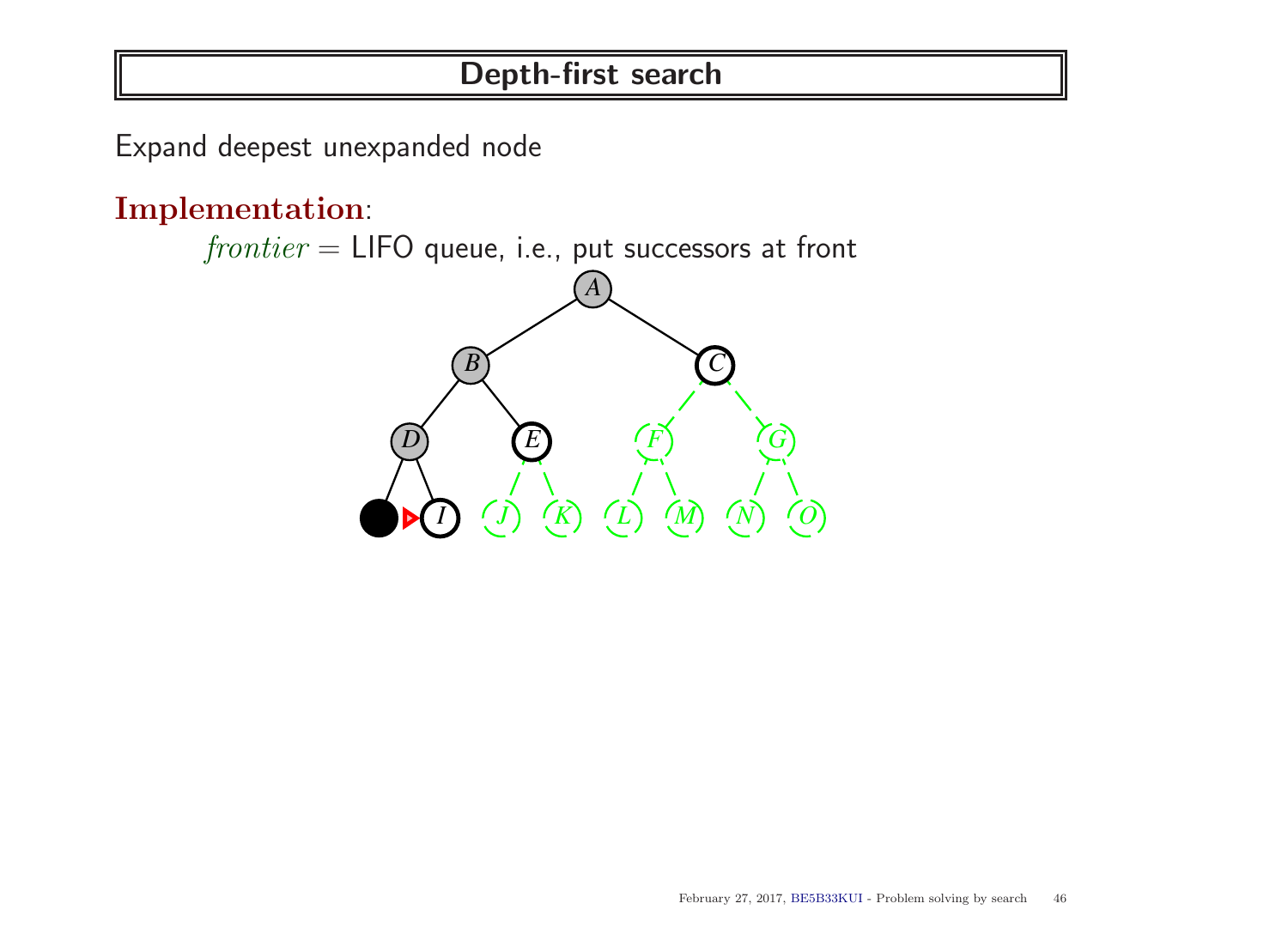Expand deepest unexpanded node

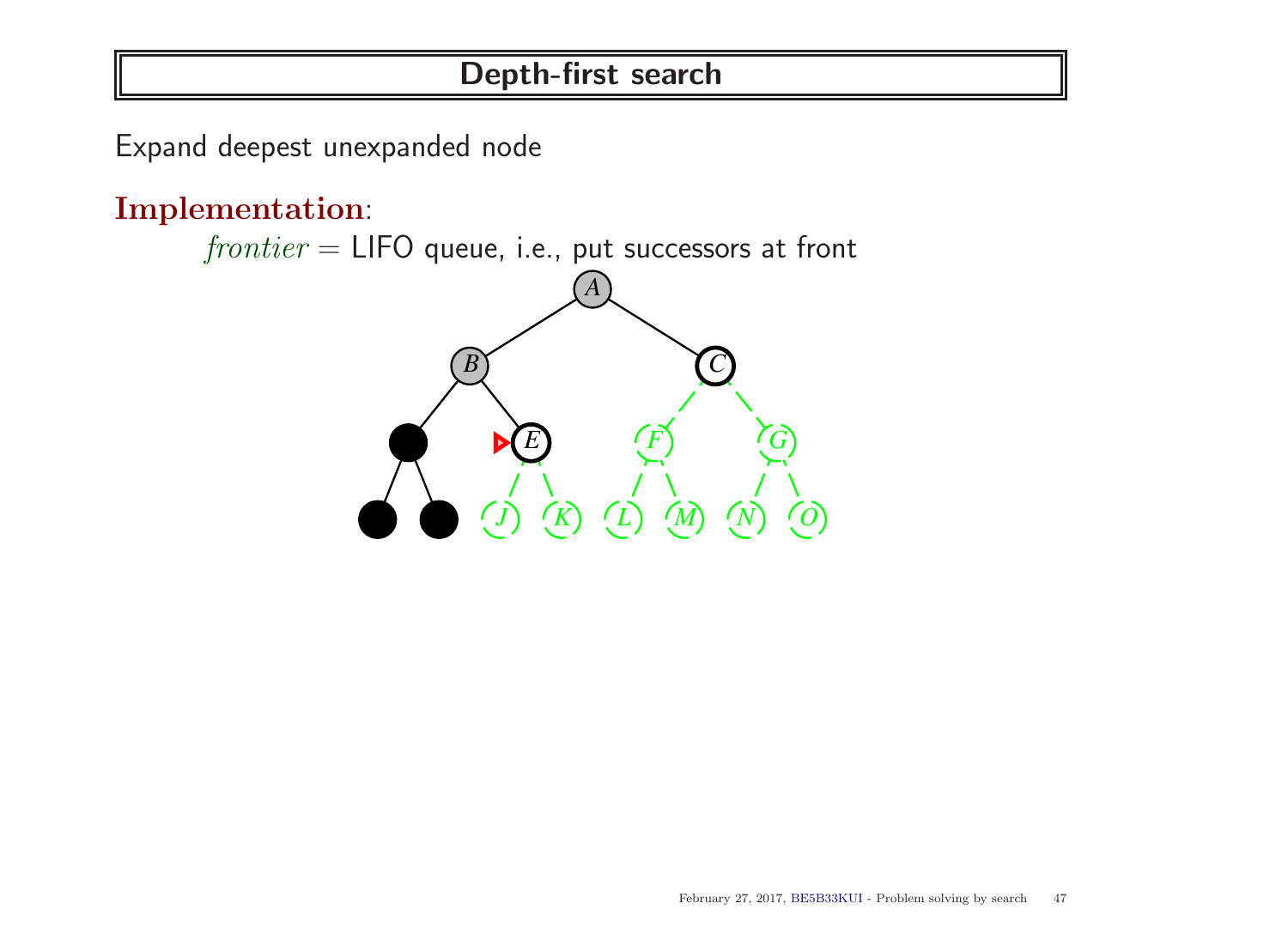Expand deepest unexpanded node

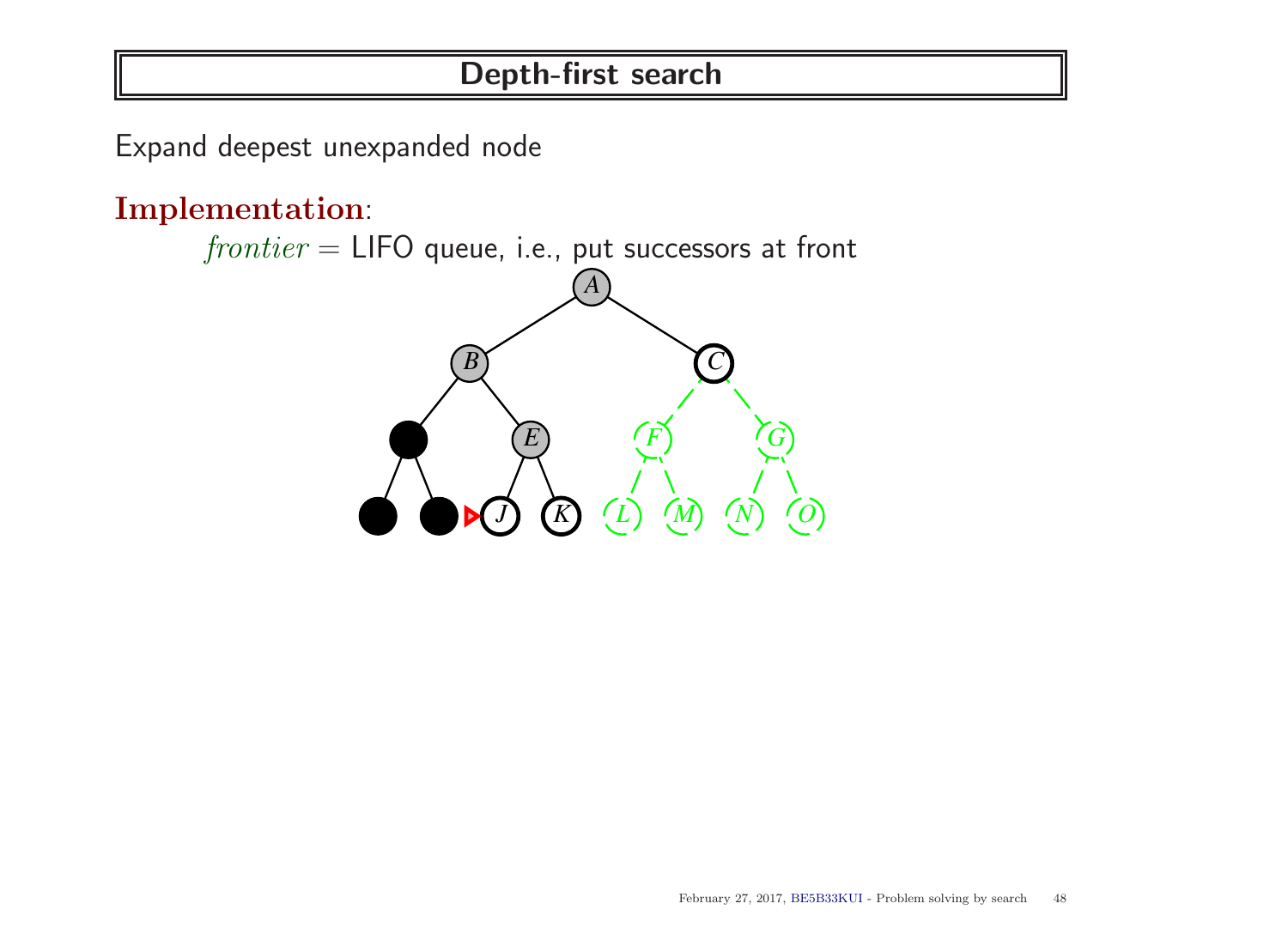Expand deepest unexpanded node

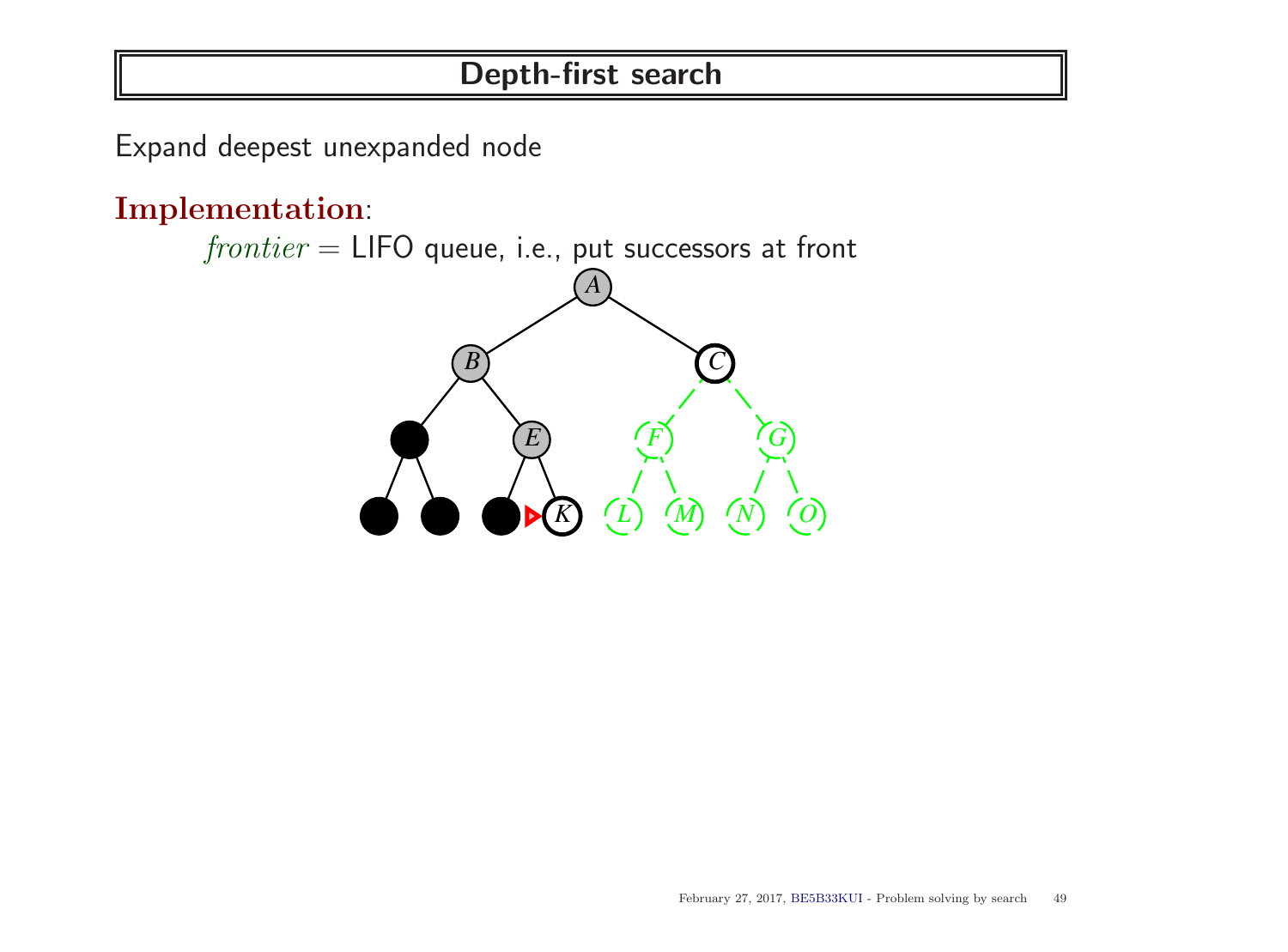Expand deepest unexpanded node

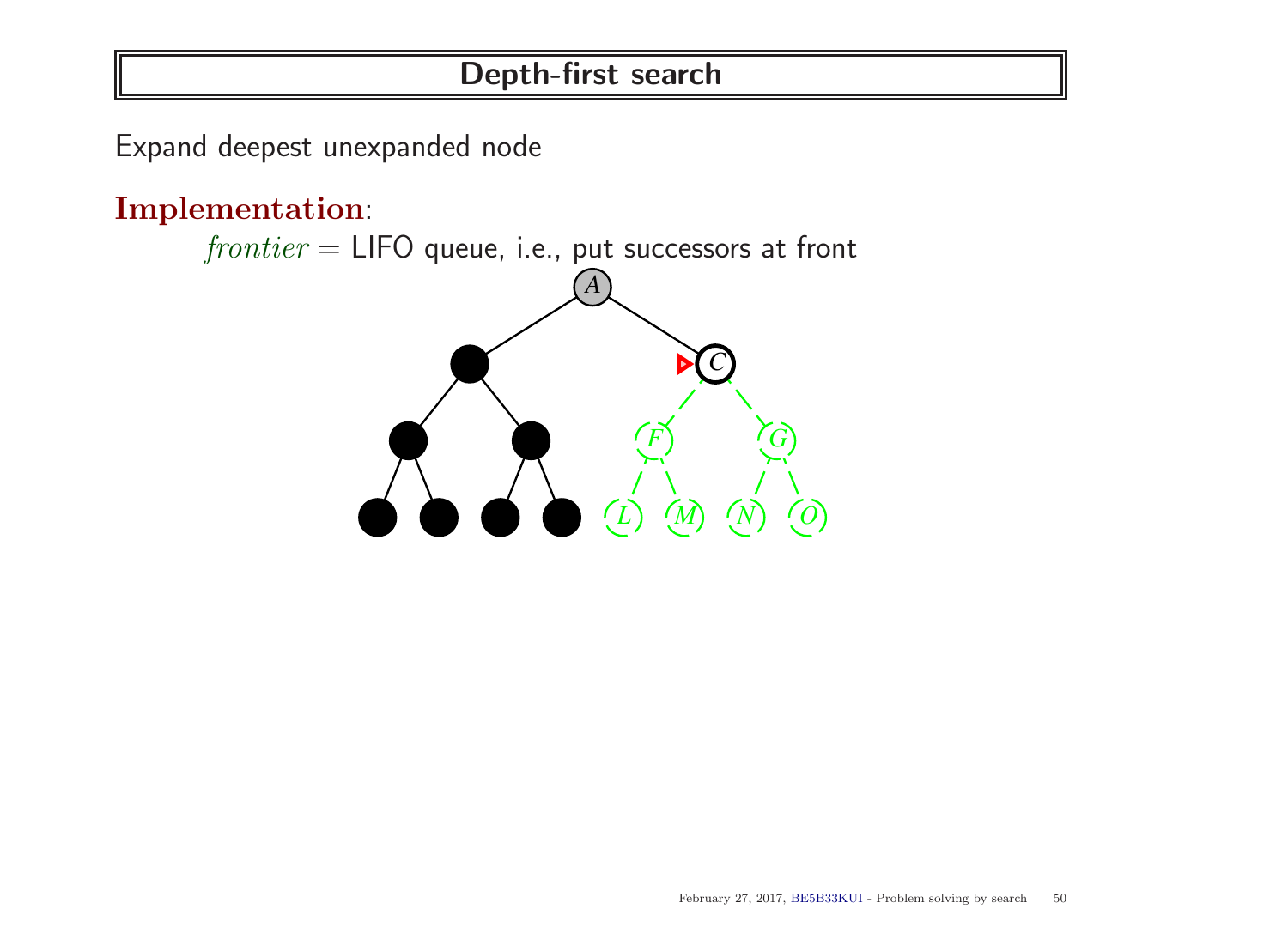Expand deepest unexpanded node

Implementation:

 $frontier = LIFO$  queue, i.e., put successors at front

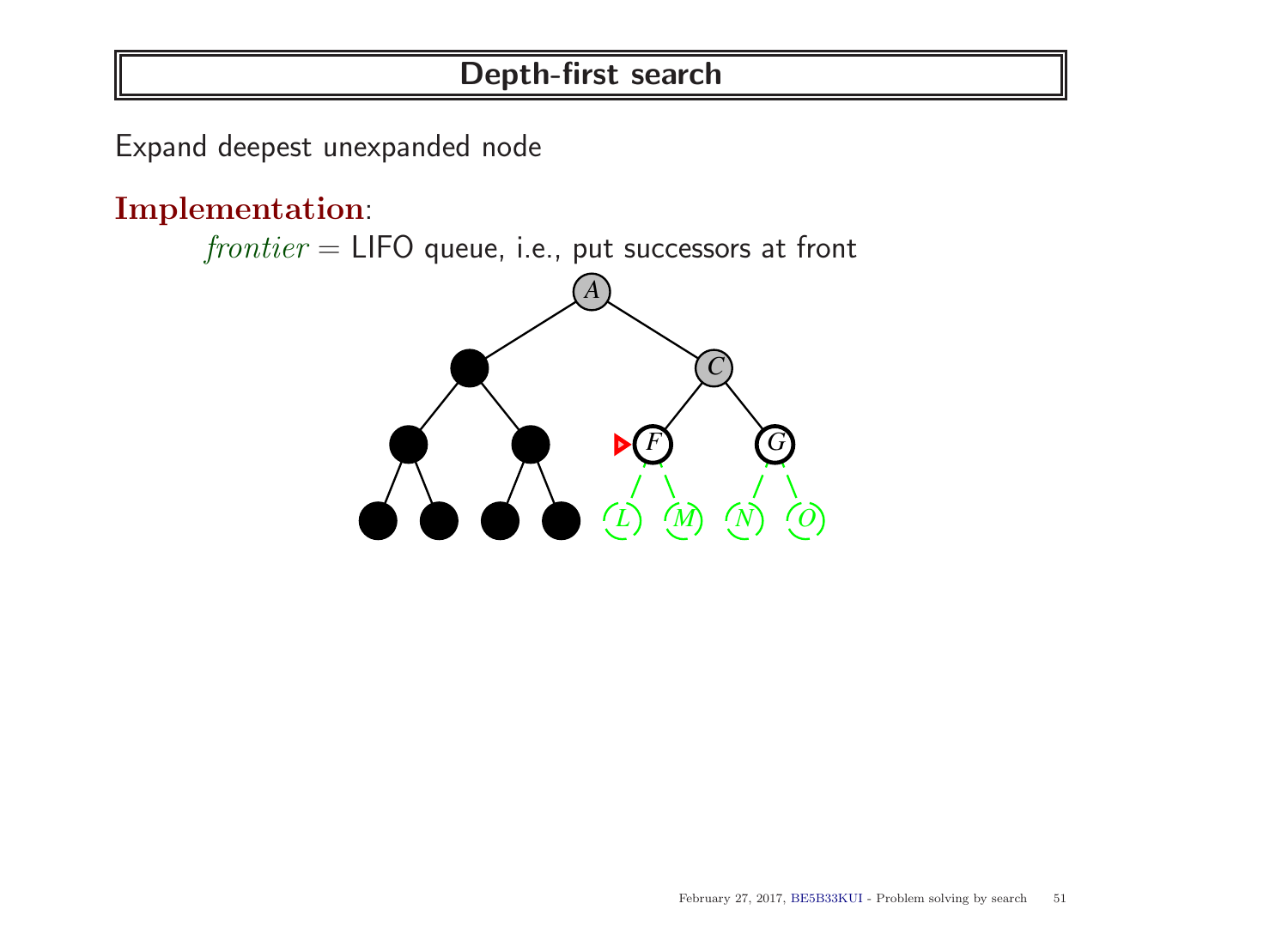Expand deepest unexpanded node

Implementation:

 $frontier = LIFO$  queue, i.e., put successors at front

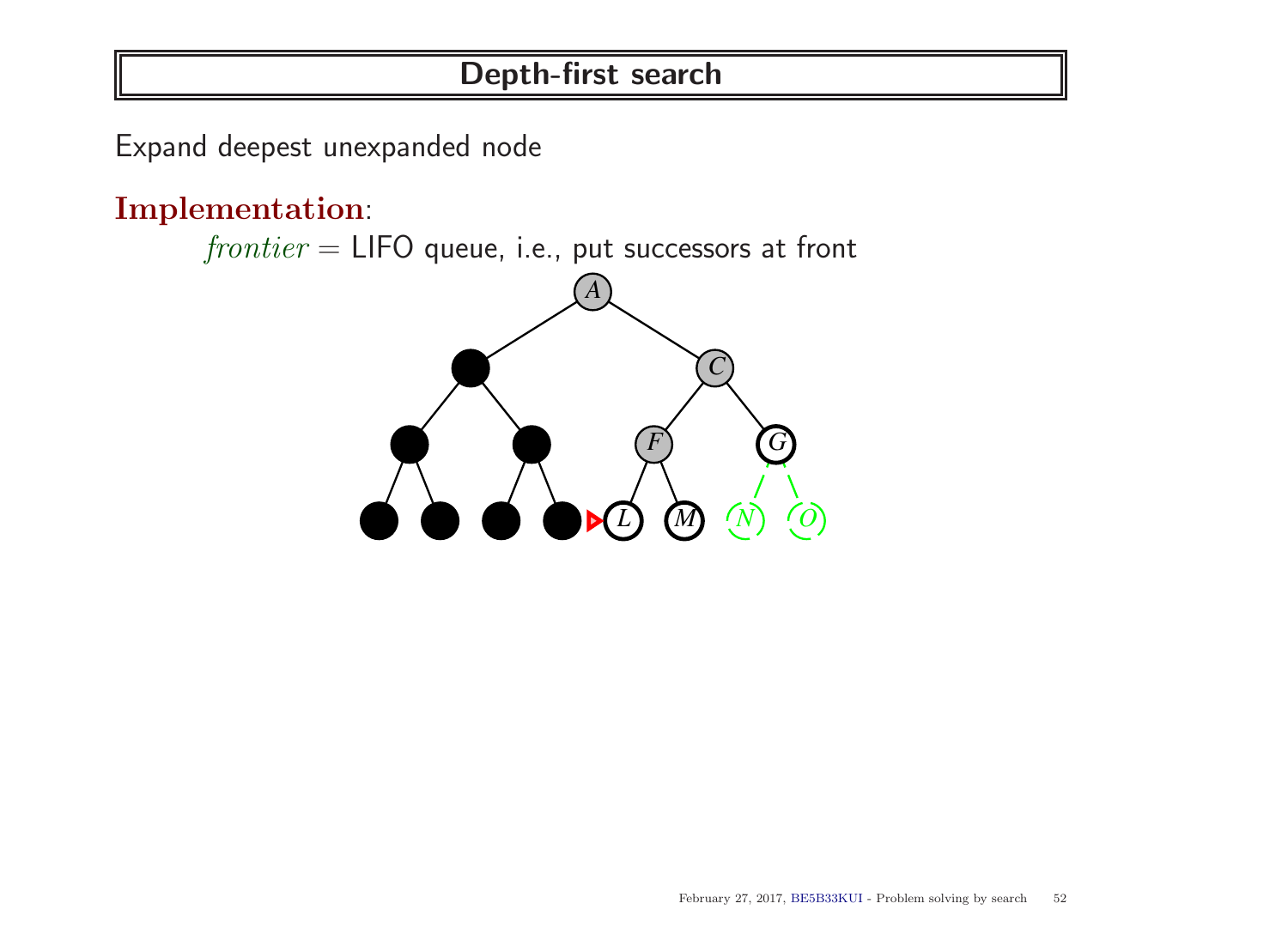Expand deepest unexpanded node

Implementation:

 $frontier = LIFO$  queue, i.e., put successors at front

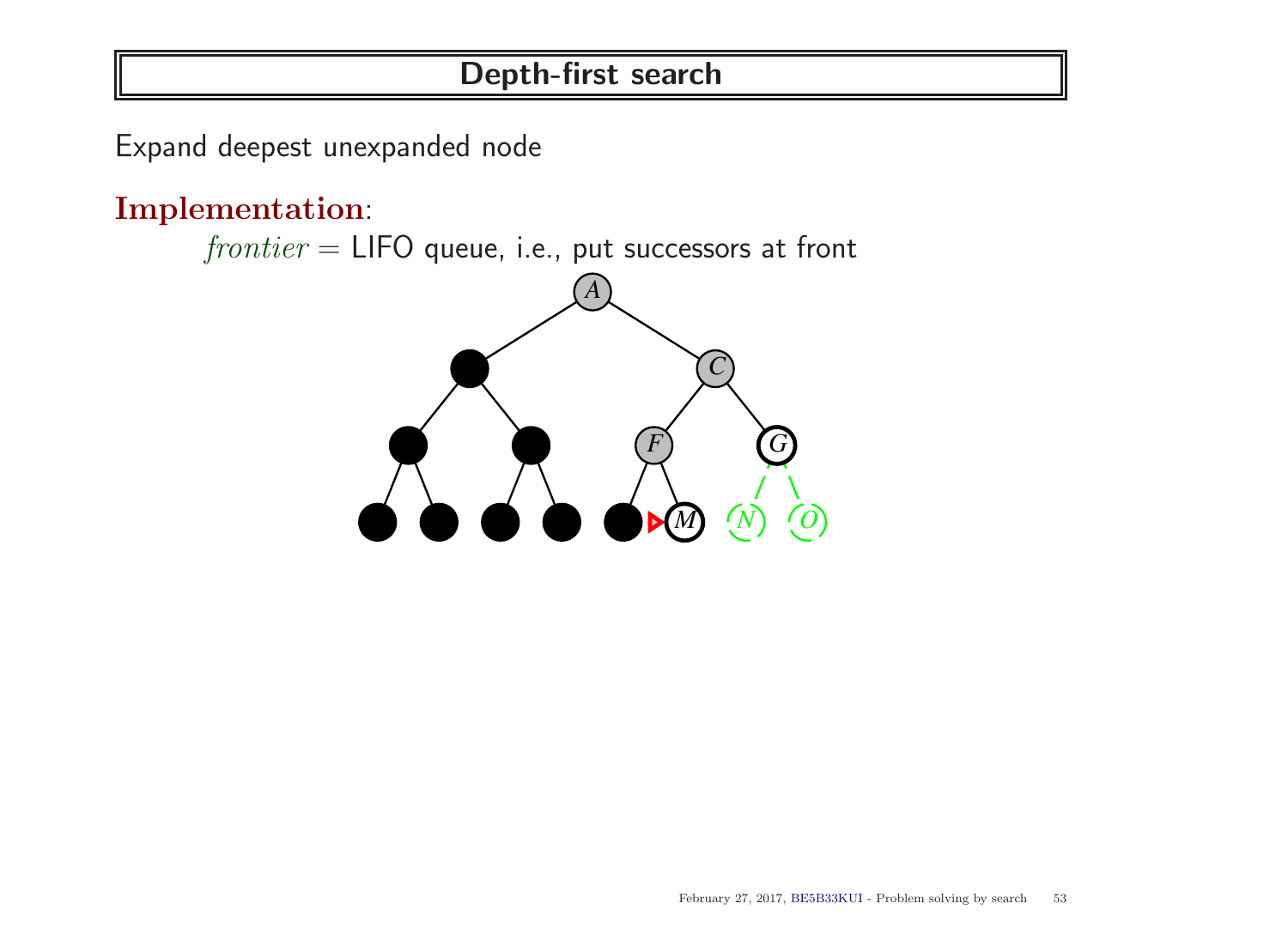Complete??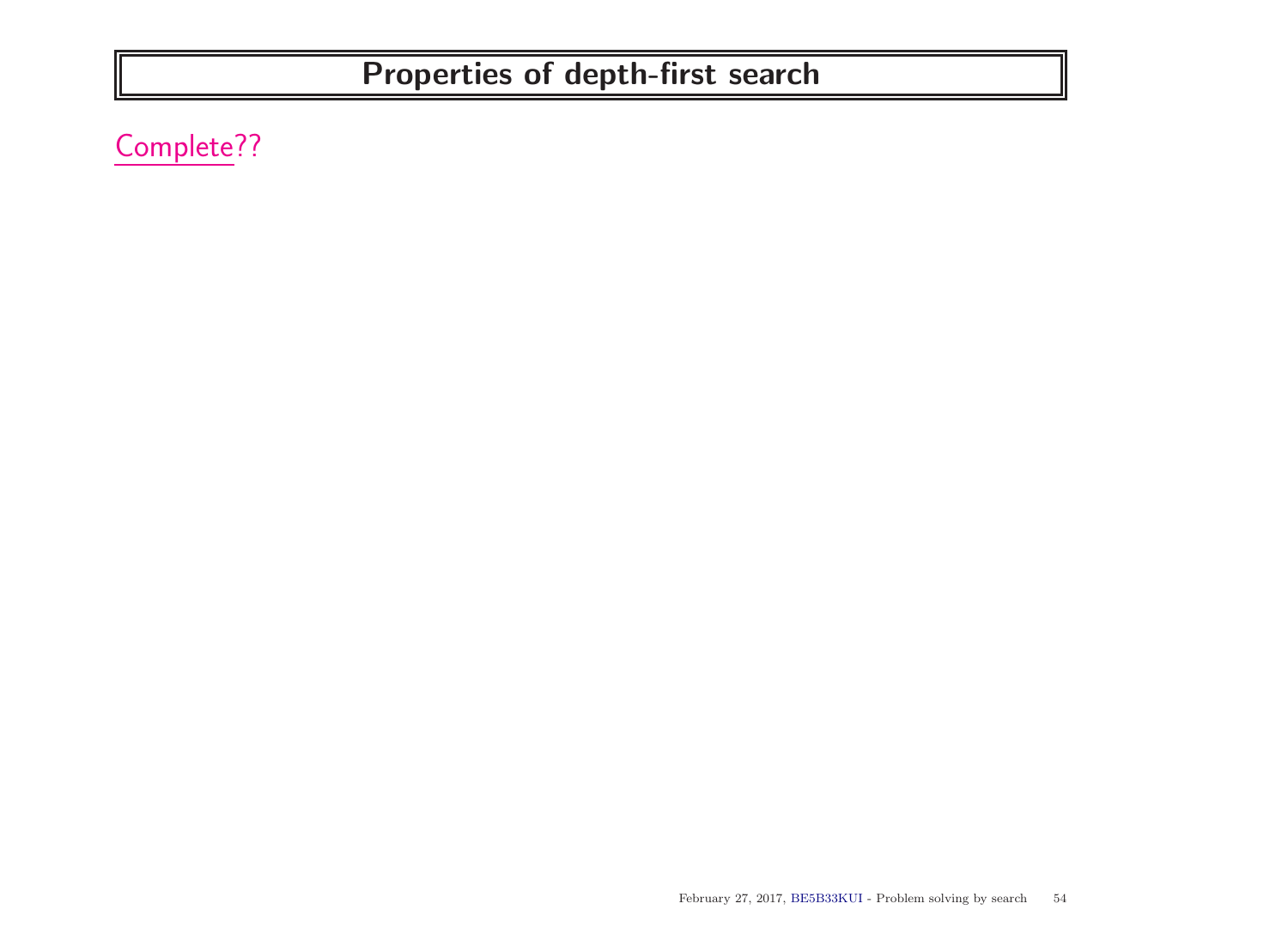Complete?? No: fails in infinite-depth spaces, spaces with loops Modify to avoid repeated states along path  $\Rightarrow$  complete in finite spaces

Time??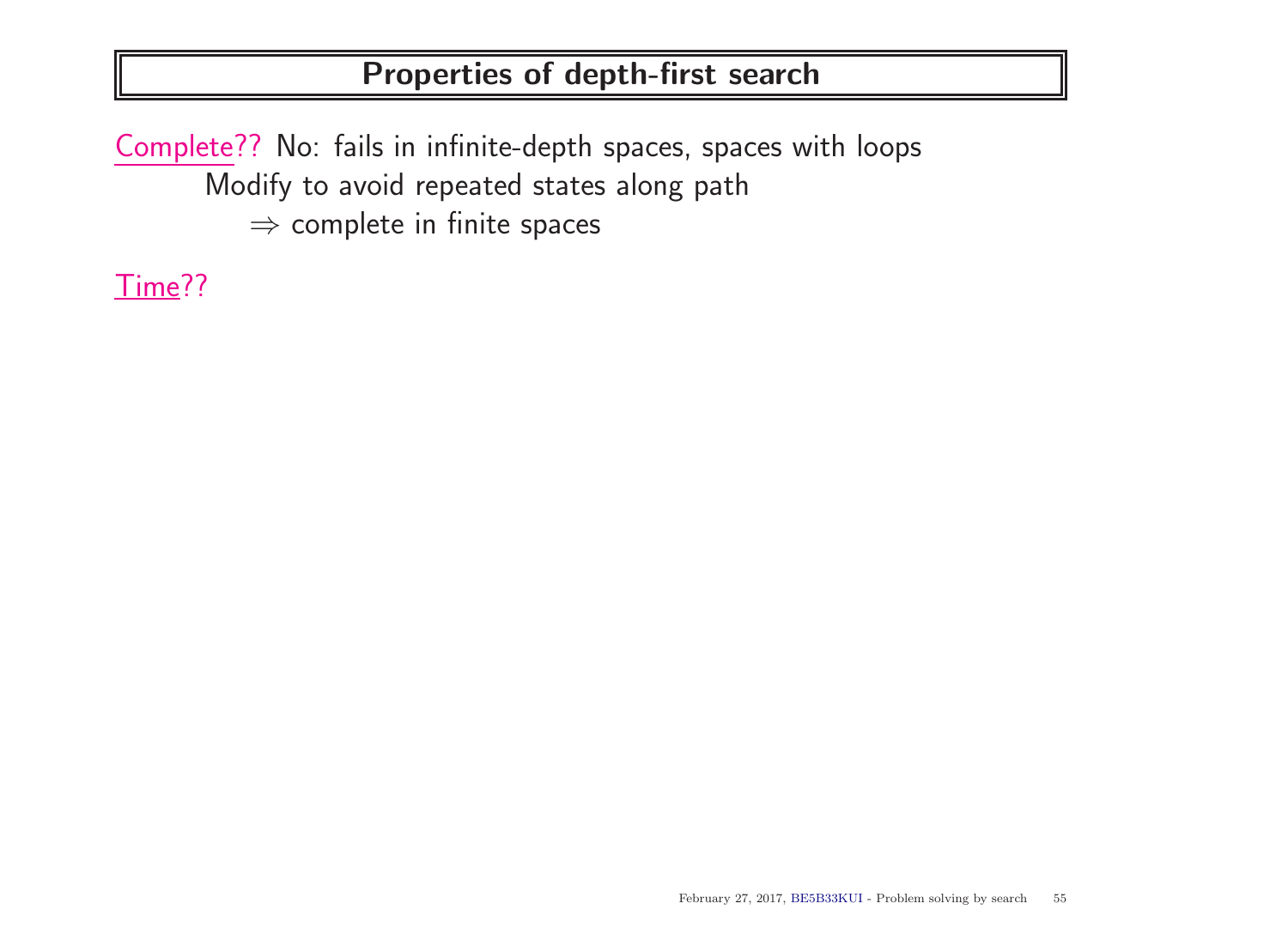Complete?? No: fails in infinite-depth spaces, spaces with loops Modify to avoid repeated states along path  $\Rightarrow$  complete in finite spaces

 $\overline{\textsf{Time}}$ ??  $O(b^m)$ : terrible if  $m$  is much larger than  $d$ but if solutions are dense, may be much faster than breadth-first

Space??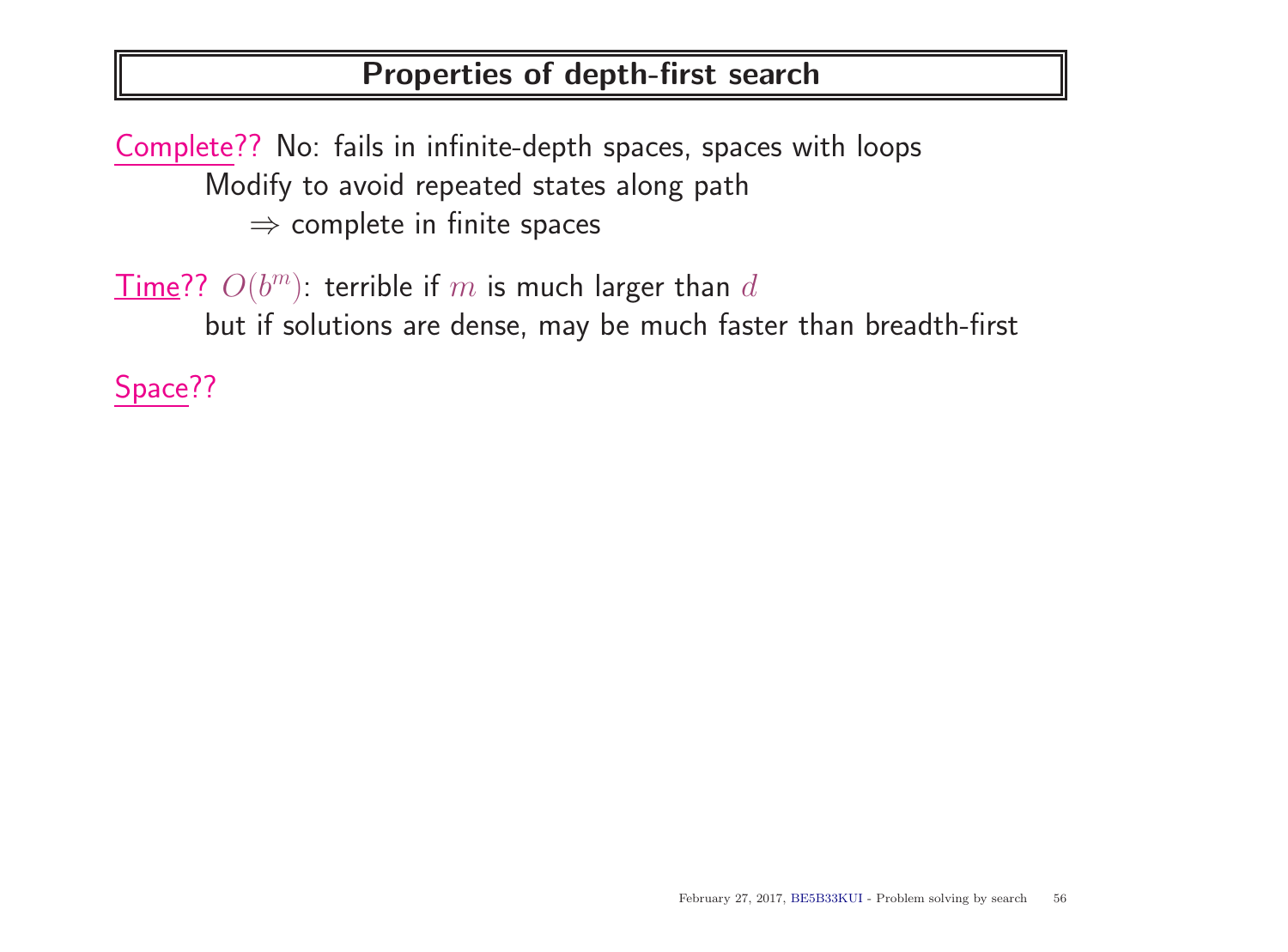Complete?? No: fails in infinite-depth spaces, spaces with loops Modify to avoid repeated states along path  $\Rightarrow$  complete in finite spaces

 $\overline{\textsf{Time}}$ ??  $O(b^m)$ : terrible if  $m$  is much larger than  $d$ but if solutions are dense, may be much faster than breadth-first

```
Space?? O(bm), i.e., linear space!
```
Optimal??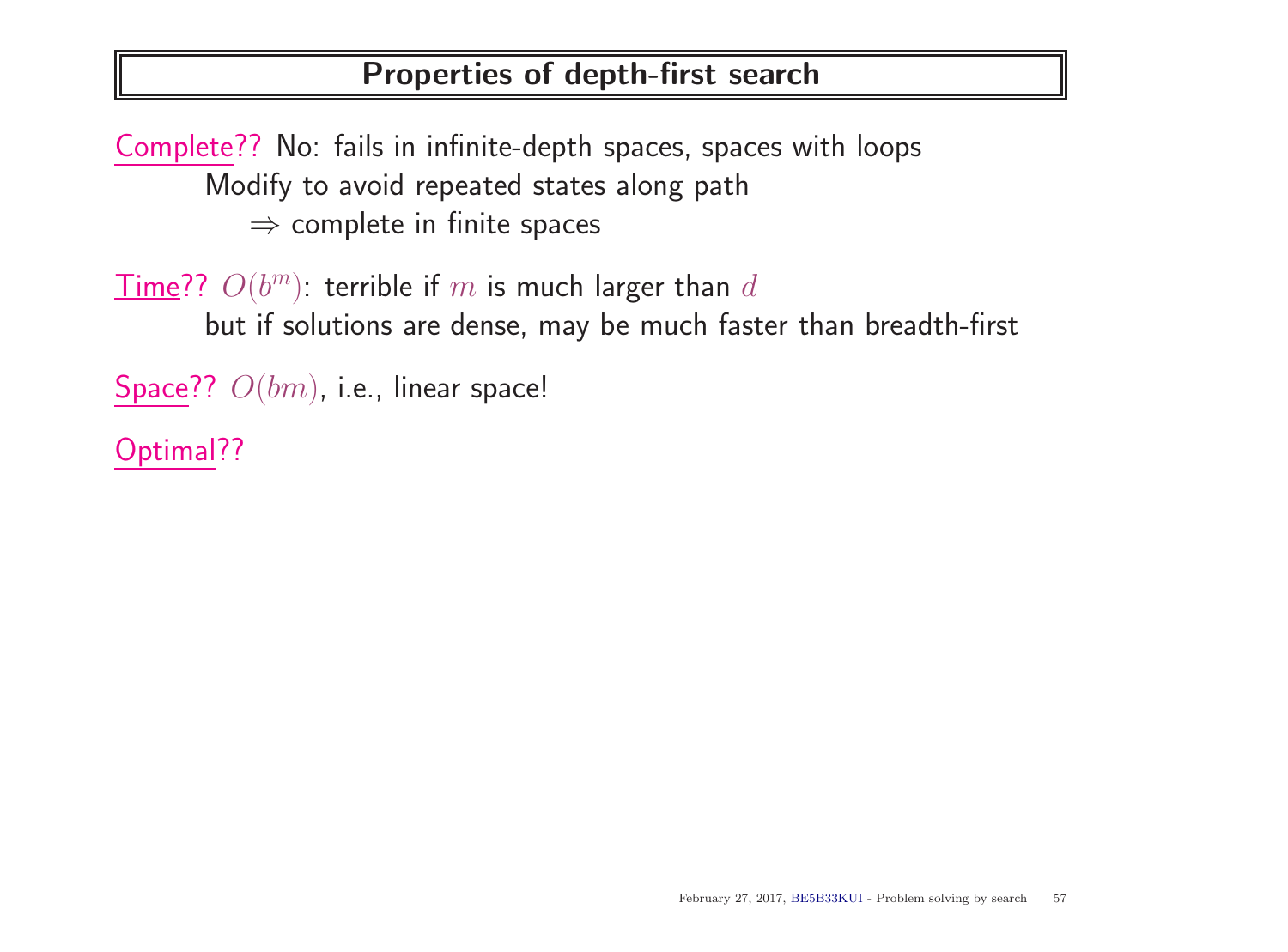Complete?? No: fails in infinite-depth spaces, spaces with loops Modify to avoid repeated states along path  $\Rightarrow$  complete in finite spaces

 $\overline{\textsf{Time}}$ ??  $O(b^m)$ : terrible if  $m$  is much larger than  $d$ but if solutions are dense, may be much faster than breadth-first

```
Space?? O(bm), i.e., linear space!
```
Optimal?? No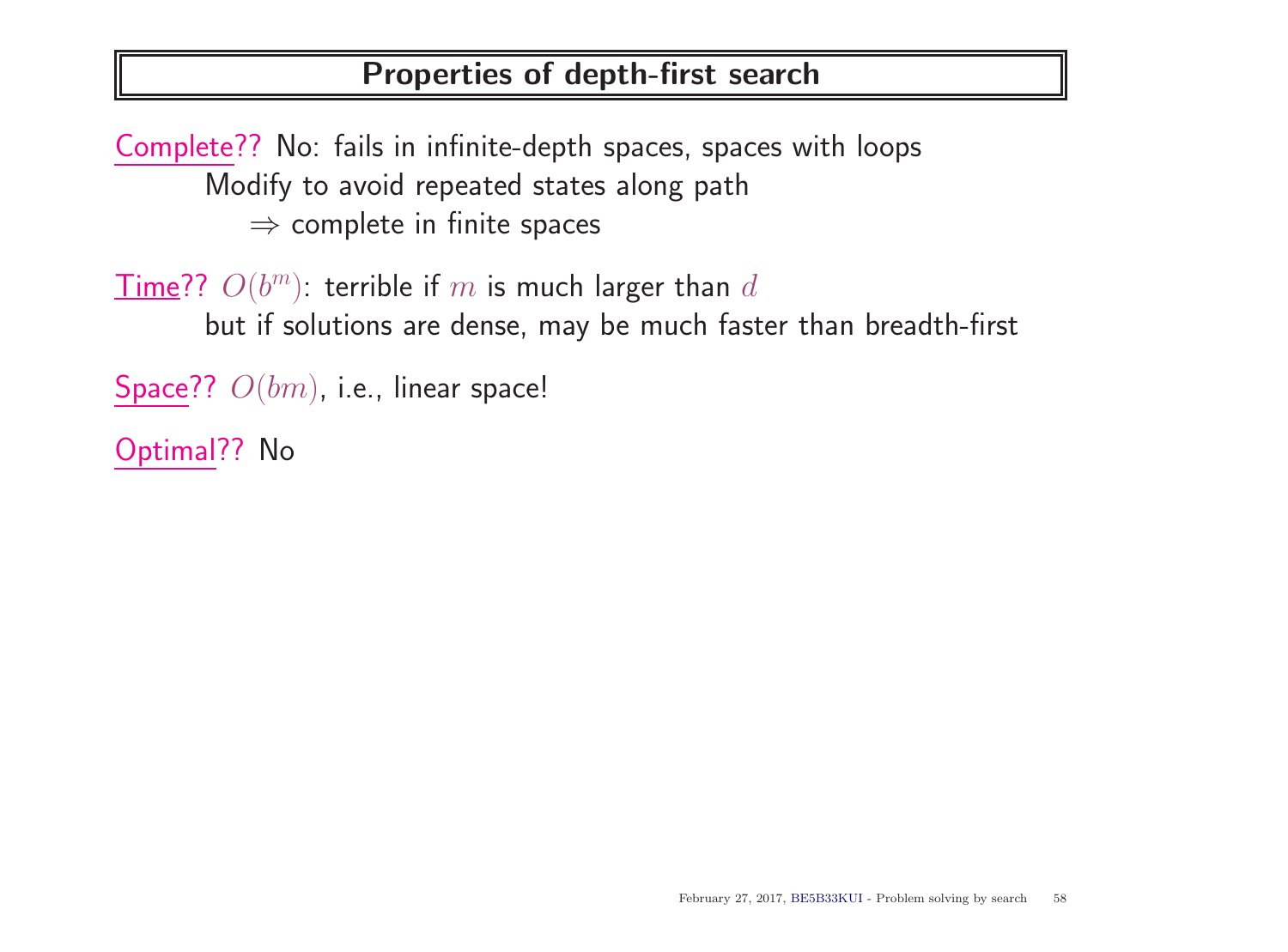#### Depth-limited search

- $=$  depth-first search with depth limit  $l$ ,
- i.e., nodes at depth  $l$  have no successors

#### Recursive implementation:

```
function DEPTH-LIMITED-SEARCH( problem, limit) returns soln/fail/cutoff
   RECURSIVE-DLS(MAKE-NODE(INITIAL-STATE[problem]), problem, limit)
function Recursive-DLS(node, problem, limit) returns soln/fail/cutoff
   cutoff\text{-}occurred? \leftarrow \text{false}if GOAL-TEST(problem, STATE[node]) then return node
   else if DEF H[node] = limit then return cutoff
   else for each successor in EXPAND(node, problem) do
       result \leftarrow RECURSIVE-DLS(successor, problem, limit)if result = cutoff then cutoff\text{-}occurred? \leftarrow trueelse if result \neq failure then return result
   if cutoff-occurred? then return cutoff else return failure
```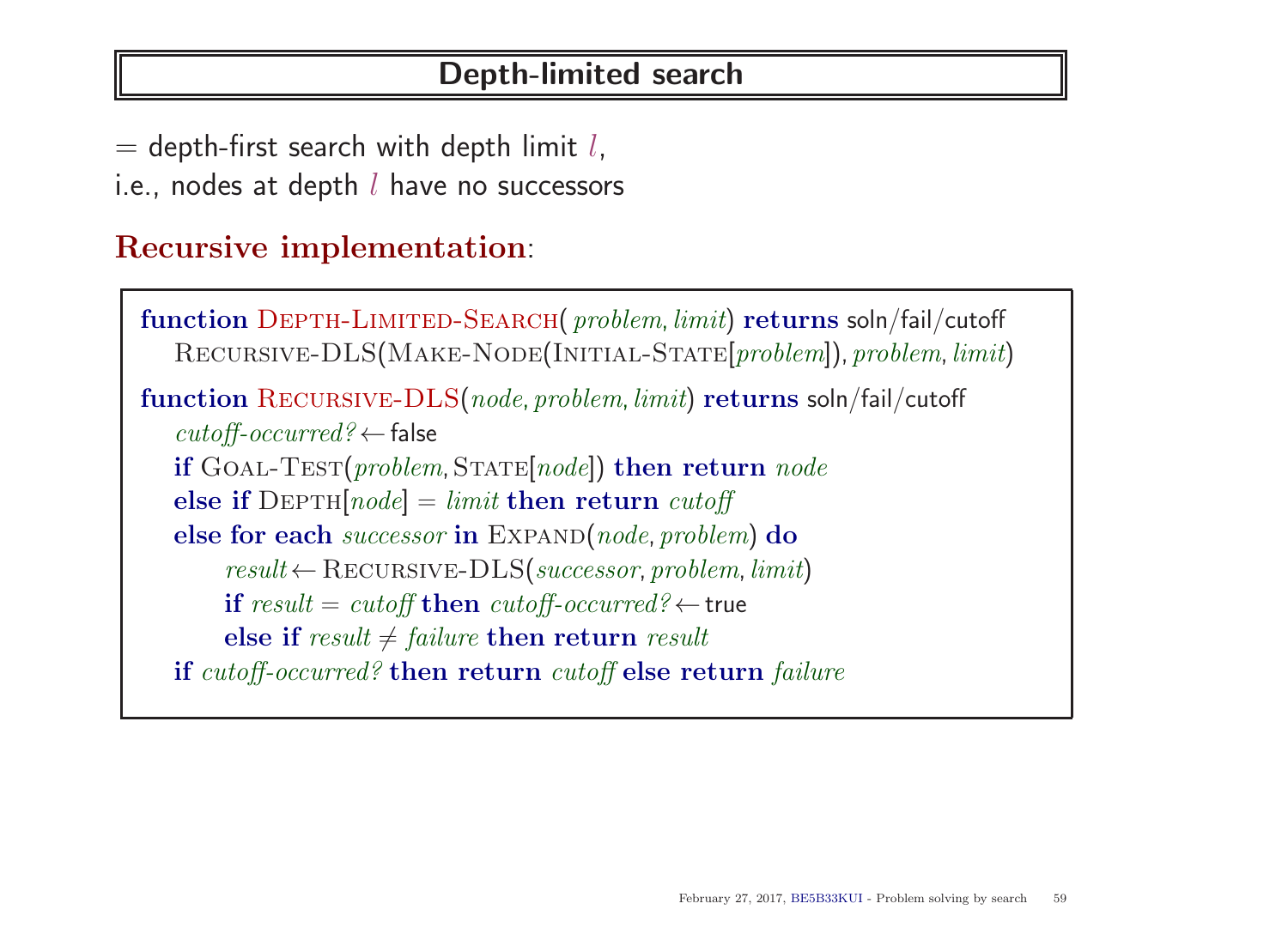#### Iterative deepening search

```
function ITERATIVE-DEEPENING-SEARCH(problem) returns a solution
    inputs: problem, a problem
    for \mathit{depth} \leftarrow 0 to \infty do
        result \leftarrow \text{DEPTH-LIMITED-SEARCH}(\ problem, depth)if result \neq cutoff then return resultend
```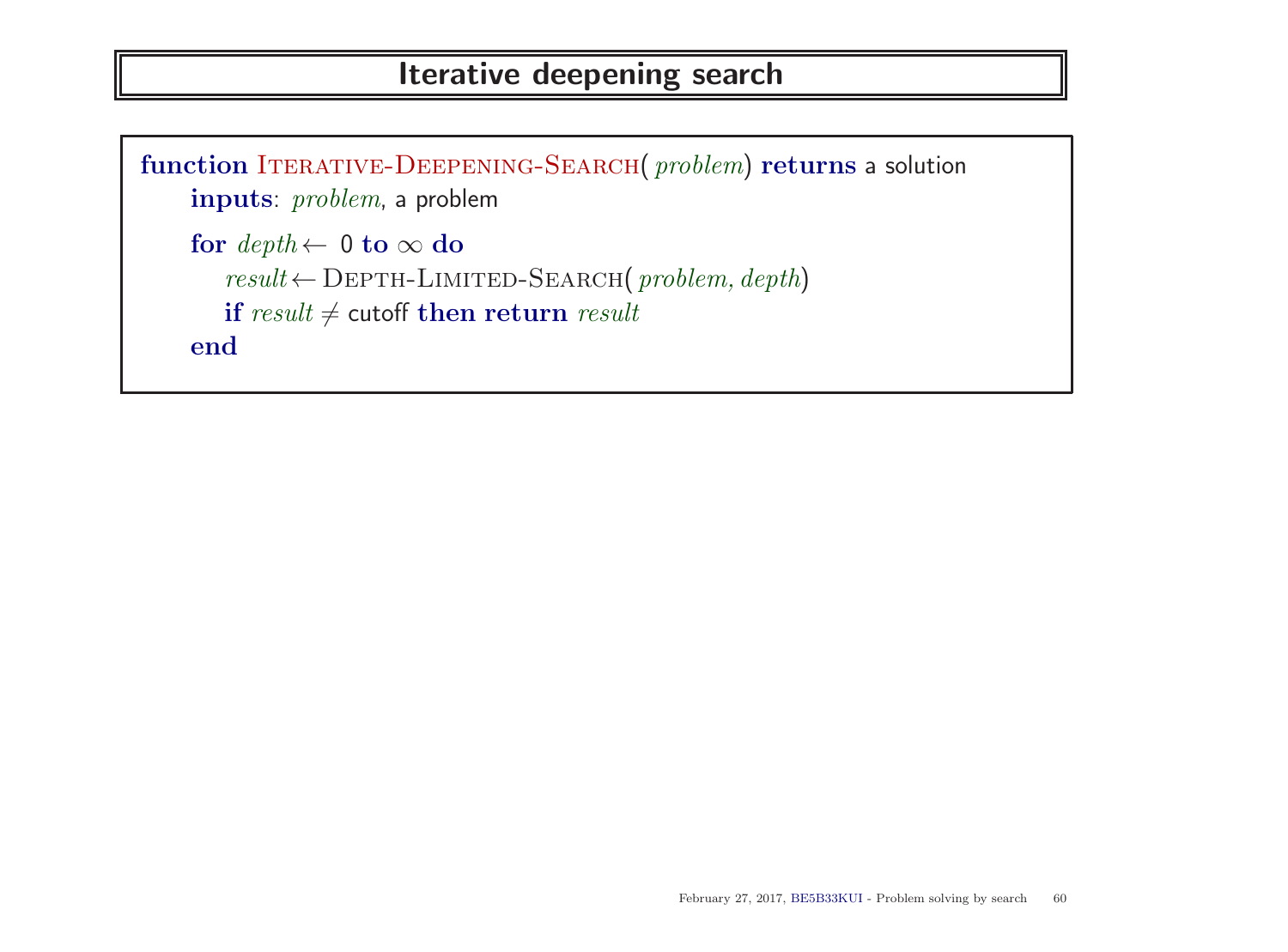## Iterative deepening search  $l = 0$



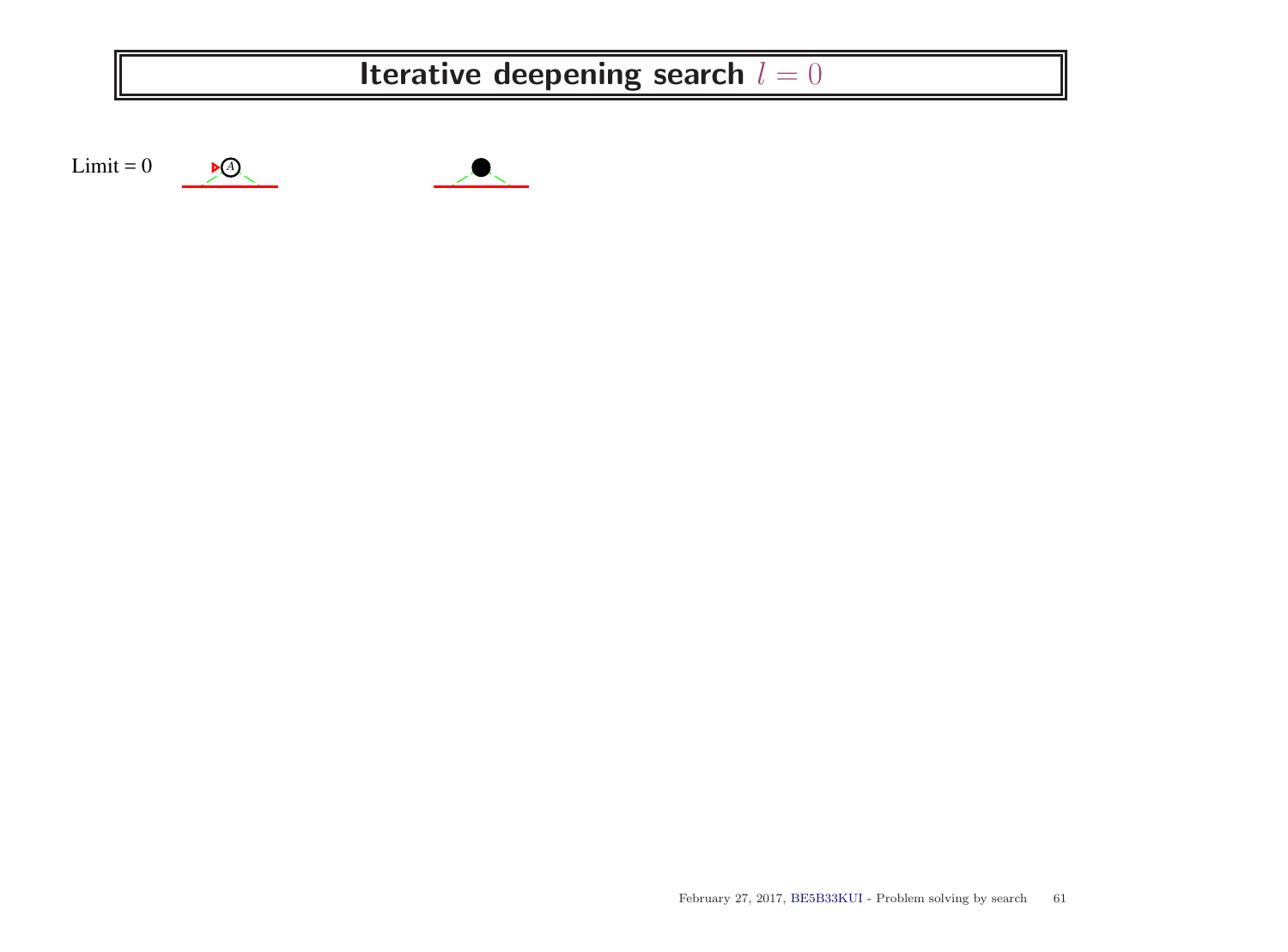

 $\overline{B}$  **C** 

*B*  $\binom{C}{C}$ 

**P** $\odot$ 

*B C*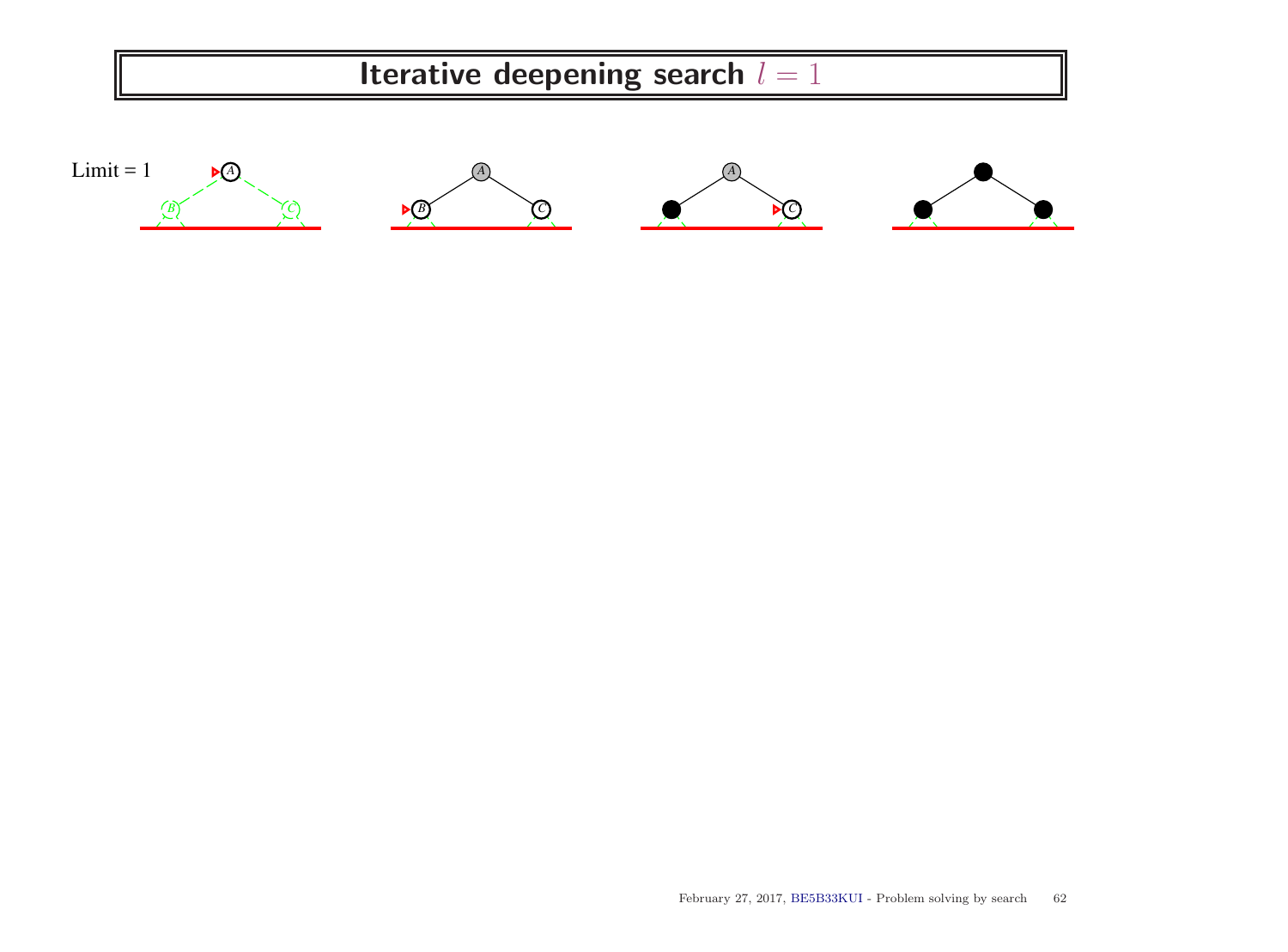Iterative deepening search  $l = 2$ 

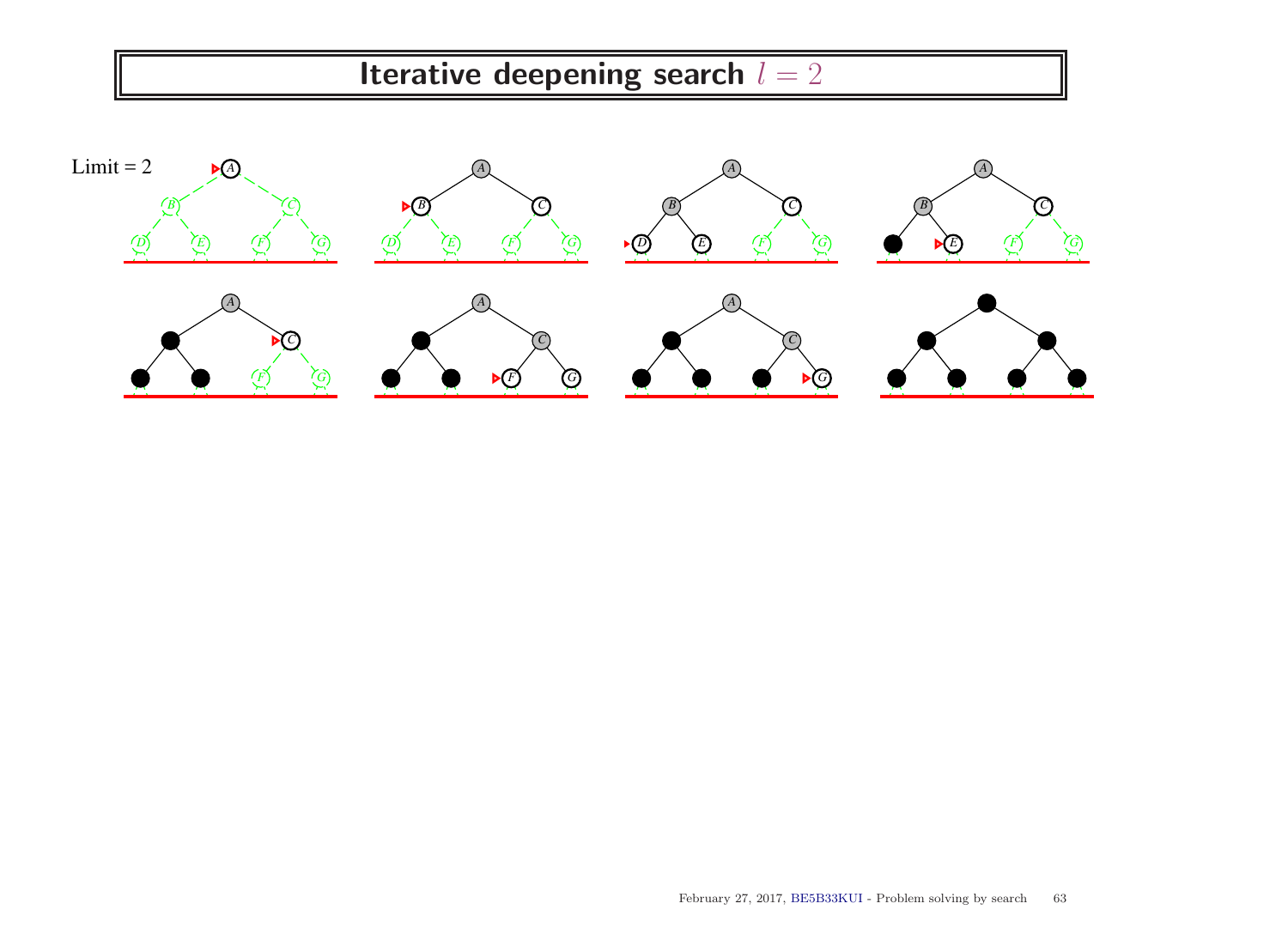Iterative deepening search  $l = 3$ 

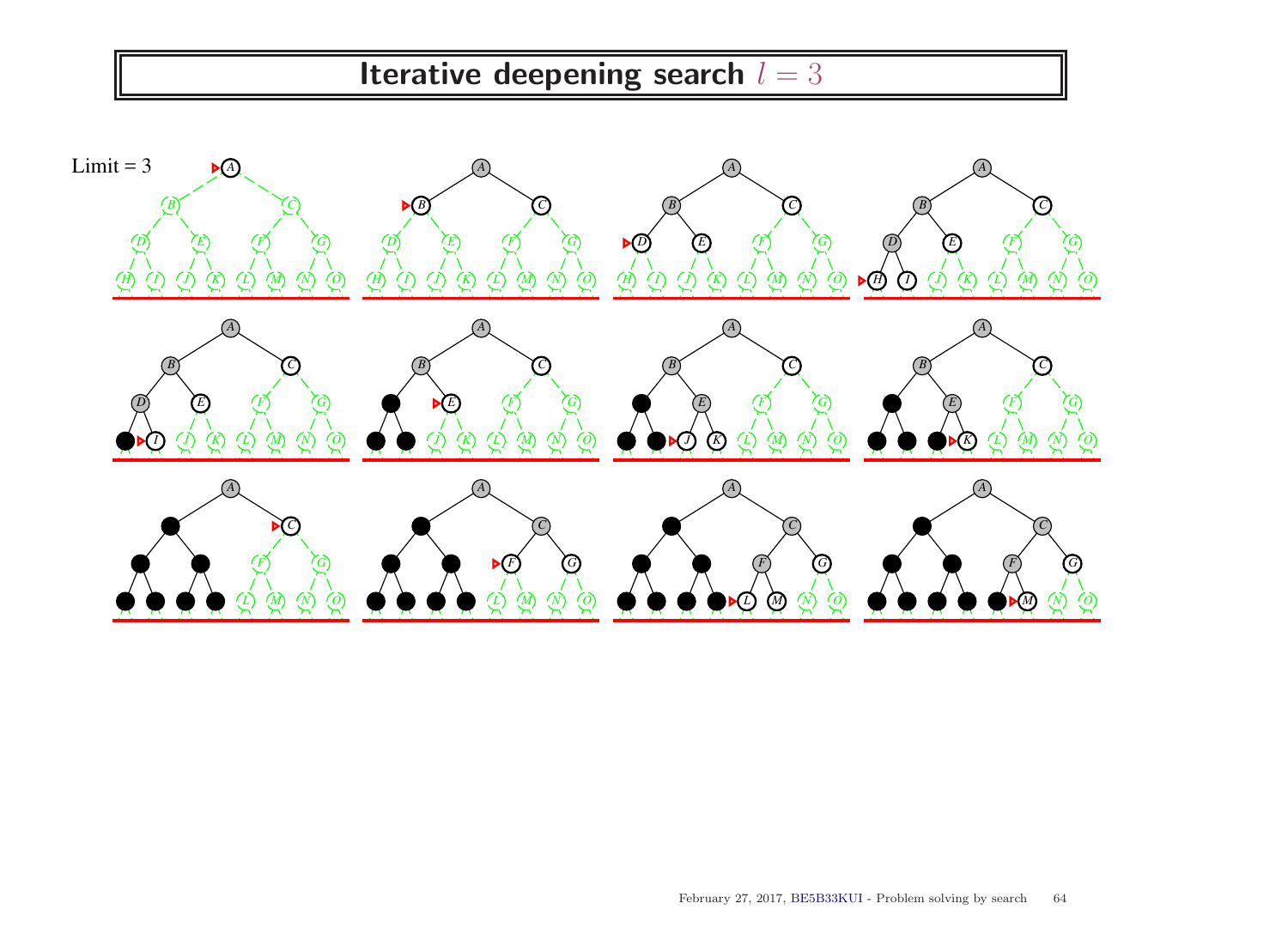Complete??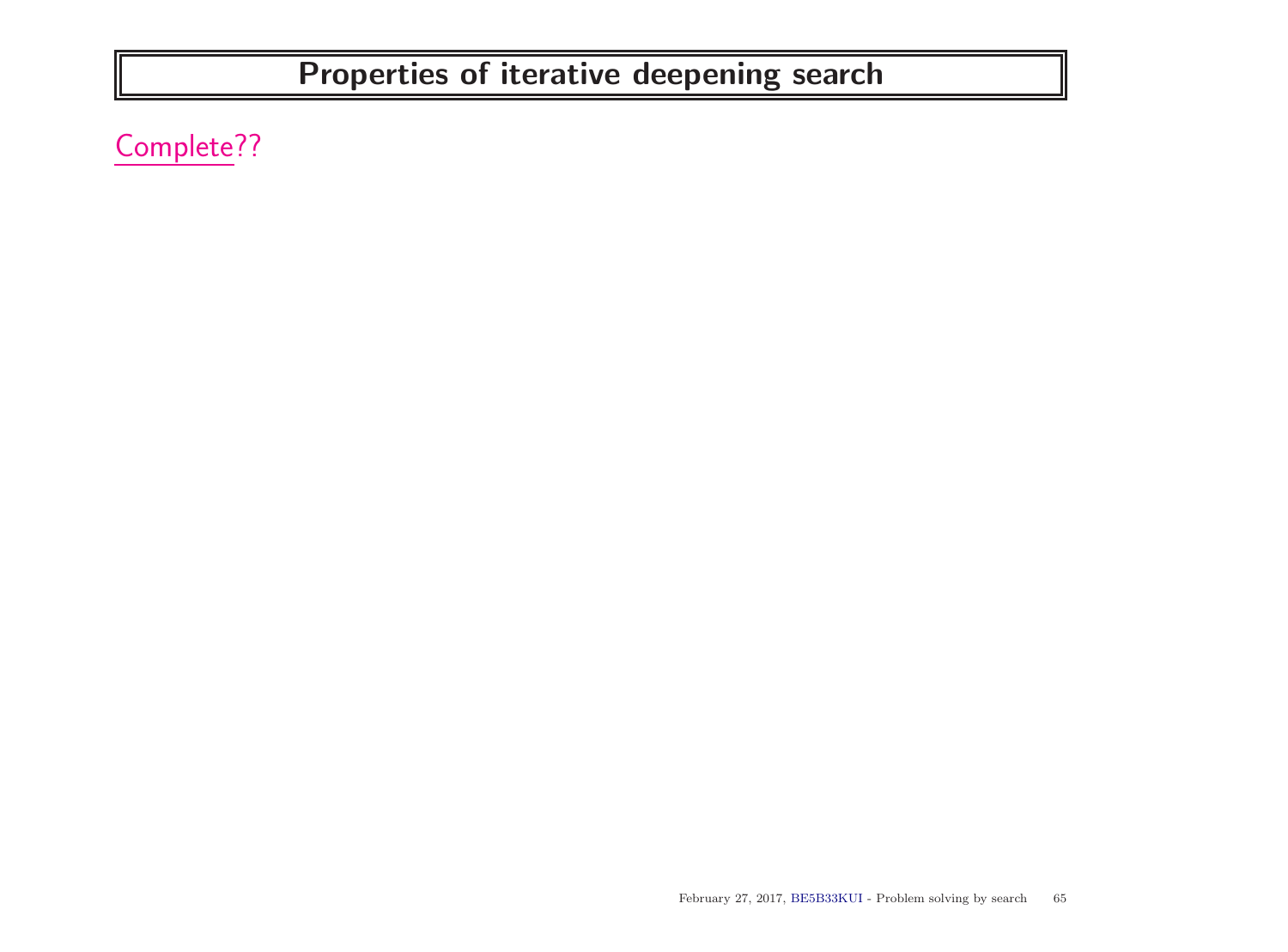Complete?? Yes

Time??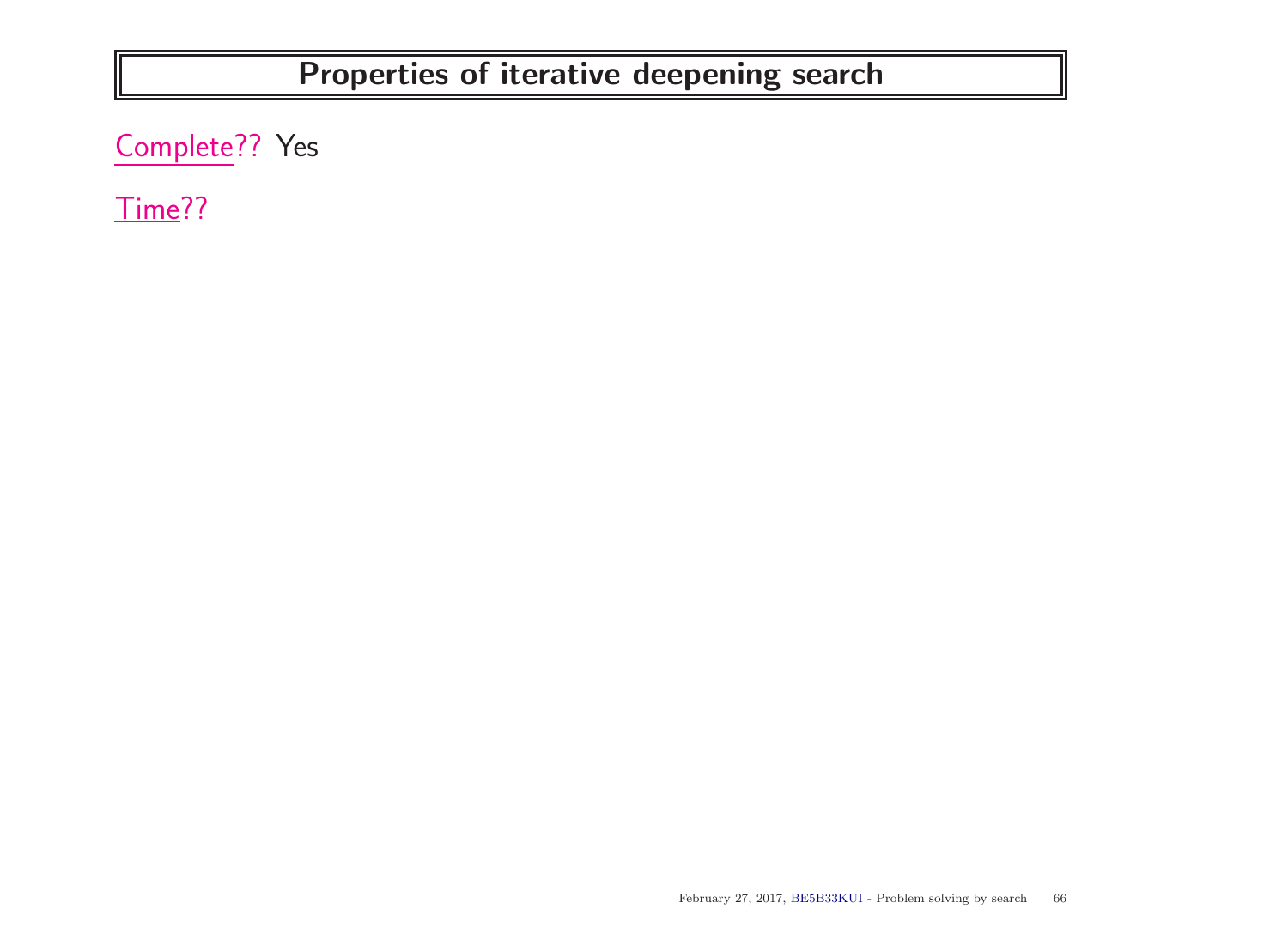Complete?? Yes

Time??  $(d+1)b^0 + db^1 + (d-1)b^2 + \ldots + b^d = O(b^d)$ 

Space??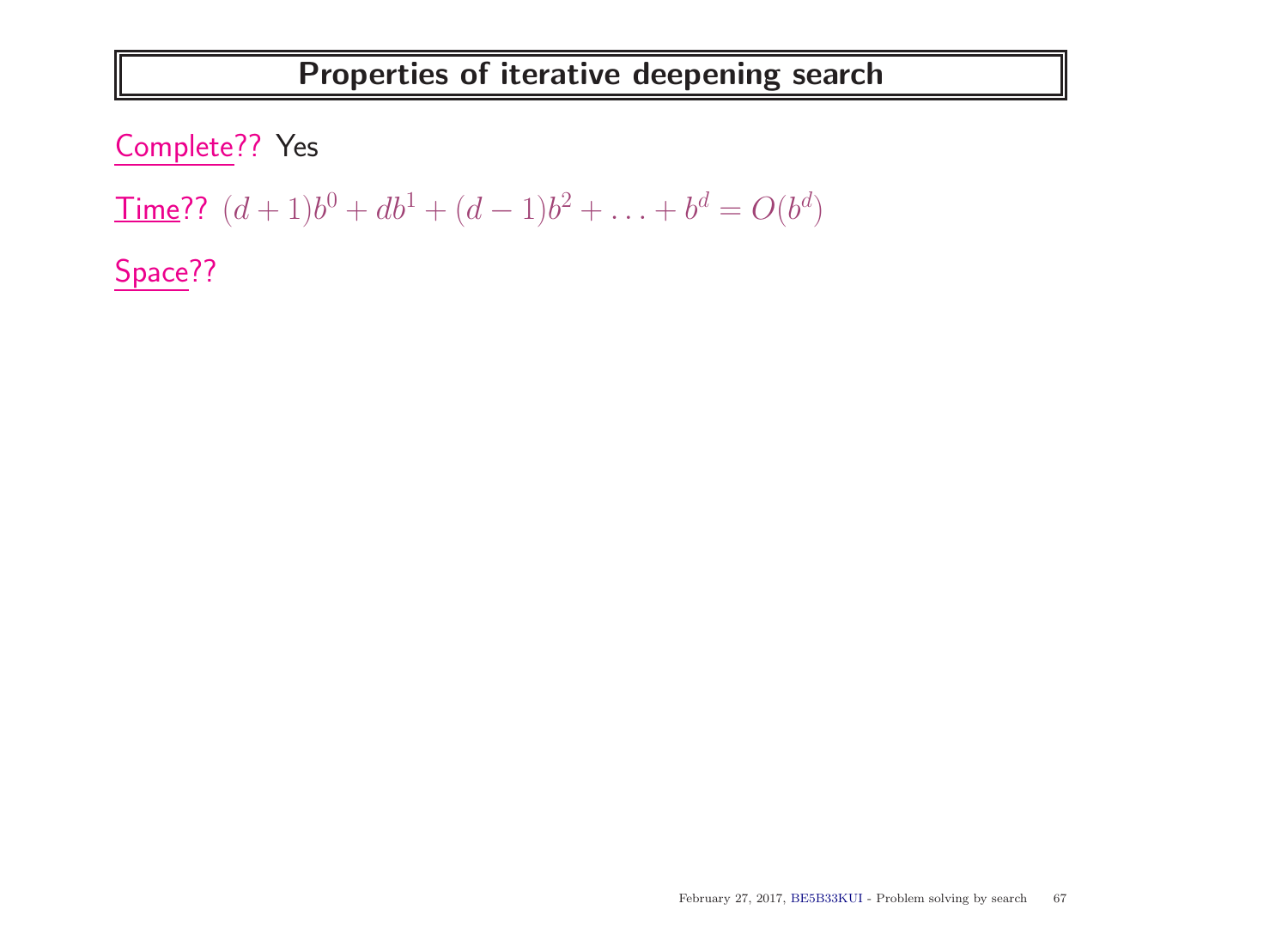Complete?? Yes Time??  $(d+1)b^0 + db^1 + (d-1)b^2 + \ldots + b^d = O(b^d)$ Space??  $O(bd)$ 

Optimal??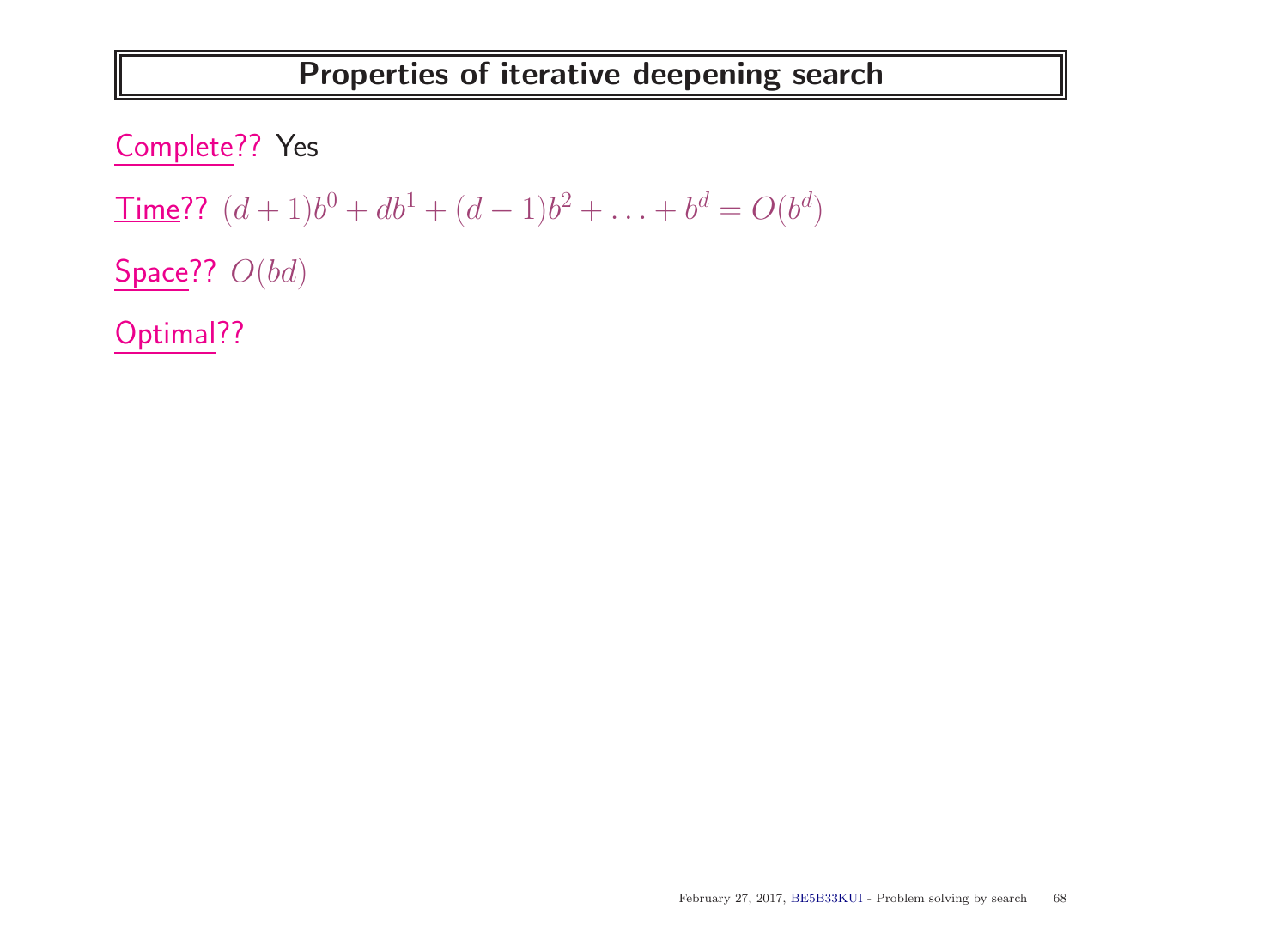Complete?? Yes Time??  $(d+1)b^0 + db^1 + (d-1)b^2 + \ldots + b^d = O(b^d)$ Space??  $O(bd)$ Optimal?? Yes, if step cost  $= 1$ Can be modified to explore uniform-cost tree

Numerical comparison for  $b = 10$  and  $d = 5$ , solution at far right leaf:

 $N($ IDS) = 50 + 400 + 3, 000 + 20, 000 + 100, 000 = 123, 450  $N(BFS) = 10 + 100 + 1,000 + 10,000 + 100,000 + 999,990 = 1,111,100$ 

IDS does better because other nodes at depth  $d$  are not expanded BFS can be modified to apply goal test when a node is generated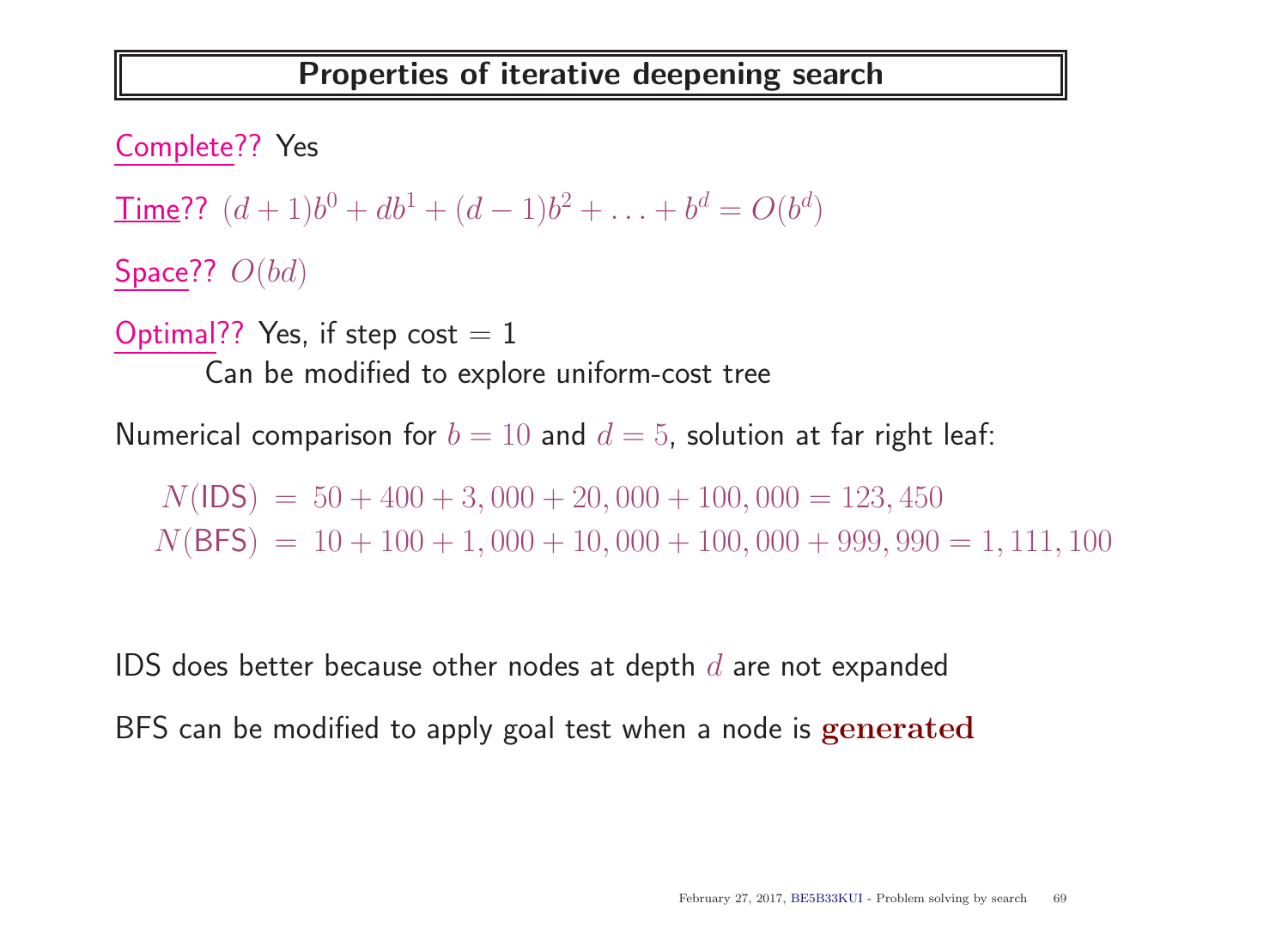# Summary of algorithms

| Criterion | Breadth-  | Uniform-             | Depth- | Depth-          | <i><u><b>Iterative</b></u></i> |
|-----------|-----------|----------------------|--------|-----------------|--------------------------------|
|           | First     | Cost                 | First  | Limited         | Deepening                      |
| Complete? | $Yes^*$   | $Yes^*$              | No     | Yes, if $l > d$ | Yes                            |
| Time      | $h^{d+1}$ | $h^{[C^*/\epsilon]}$ | $h^m$  | $h^l$           | $b^d$                          |
| Space     | $h^{d+1}$ | $h^{[C^*/\epsilon]}$ | bm     | bl              | bd                             |
| Optimal?  | $Yes^*$   | Yes                  | No     | No              | $Yes^*$                        |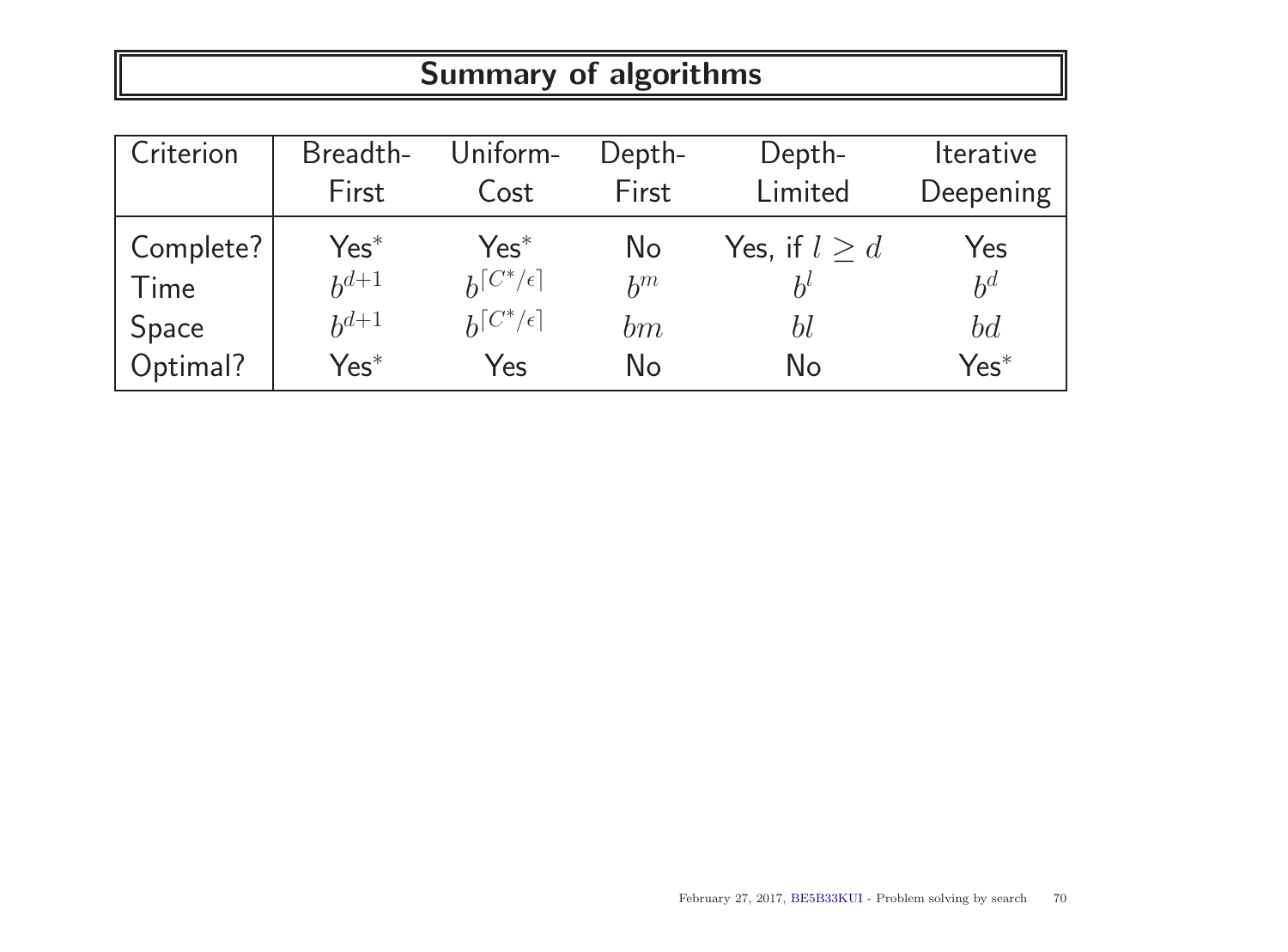#### Repeated states

Failure to detect repeated states can turn a linear problem into an exponential one!

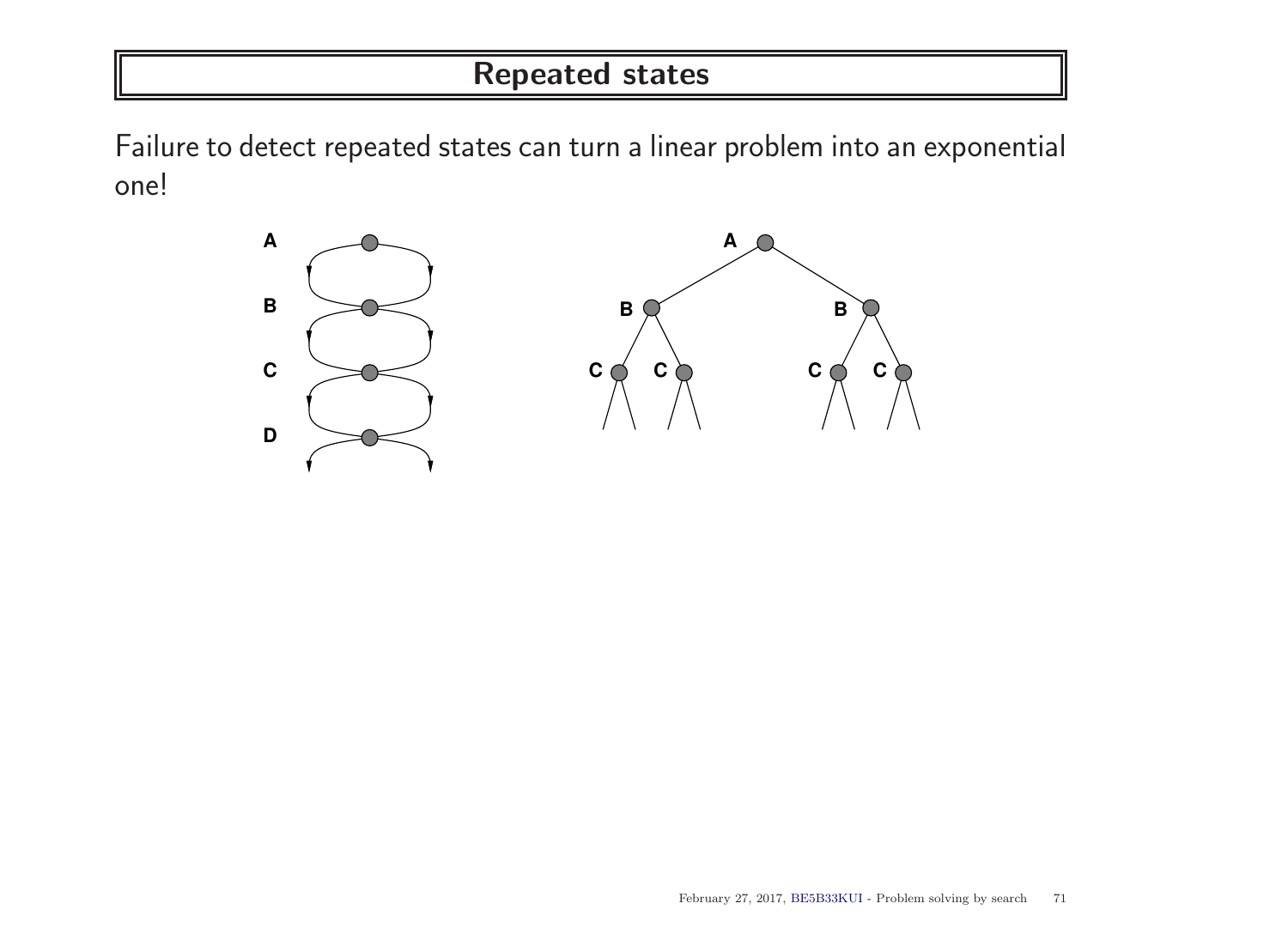#### Graph search

```
function GRAPH-SEARCH( problem, fringe) returns a solution, or failure
   closed \leftarrow an empty set
   fringe \leftarrow \text{INSERT}(\text{MAKE-NODE}(\text{INITIAL-STATE}[\text{problem}]), \text{fringe})loop do
        if fringe is empty then return failure
        node \leftarrowREMOVE-FRONT(fringe)if GOAL-TEST(problem, STATE[node]) then return nodeif STATE(node] is not in closed then
             add STATE[node] to closedfringe \leftarrow \text{INSERTALL}(\text{EXPAND}(node, problem), fringe)end
```